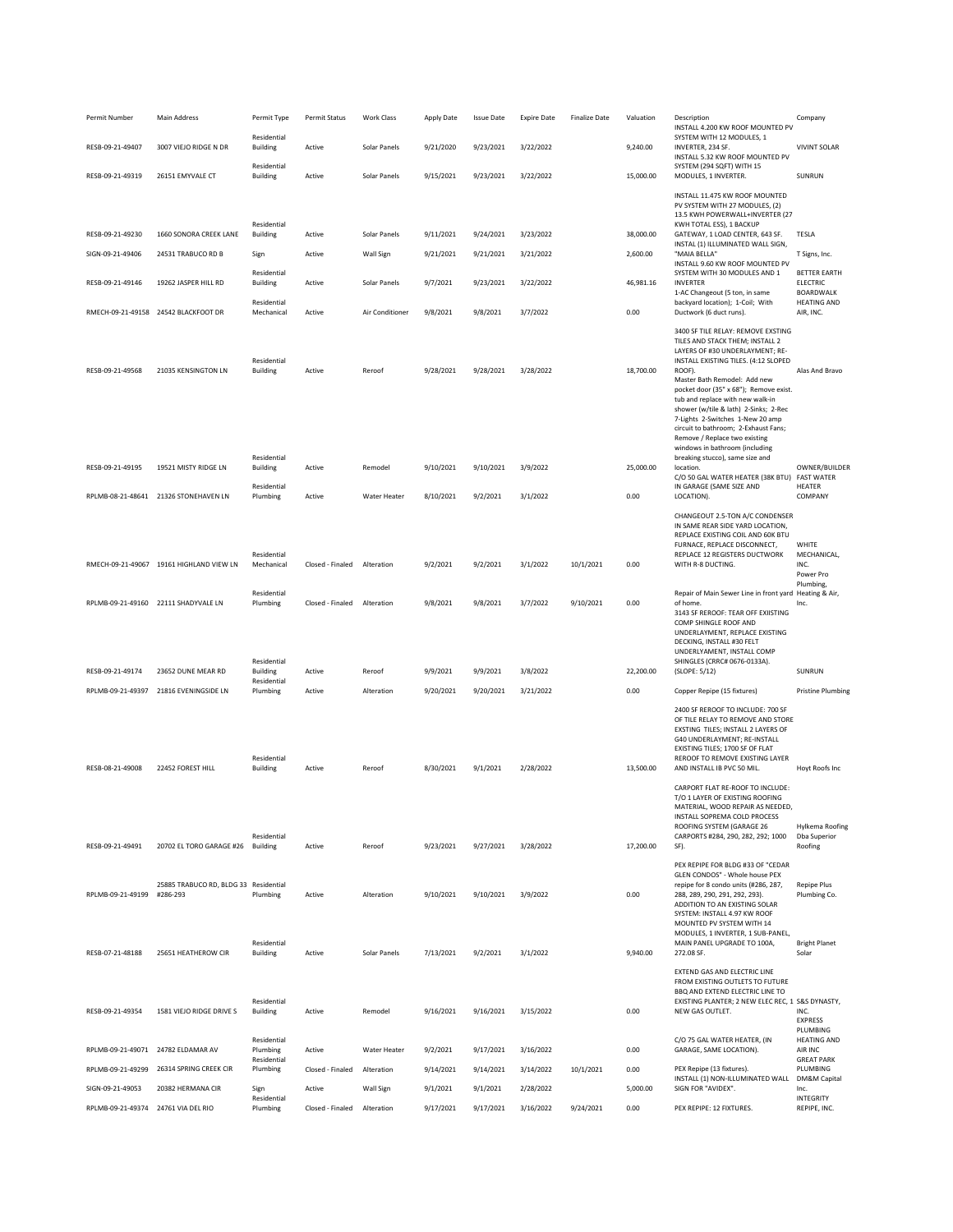| RELEC-09-21-49135                     | 7 VERANO                                                                              | Residential<br>Electrical                  | Active                     | Meter                         | 9/7/2021               | 9/7/2021               | 3/7/2022               |           | 0.00              | 200 AMP MAIN SERVICE UPGRADE.<br>Three (3) Sales Trailers at "The<br>Meadows - Temporary Sales Complex"<br>for Toll Brothers (State-Approved, 24' x<br>60' each, modular office buildings).<br>[Trailer #361 for Oaks & Willows;                                                                                                                                                      | AAA ELECTRIC<br>INC             |
|---------------------------------------|---------------------------------------------------------------------------------------|--------------------------------------------|----------------------------|-------------------------------|------------------------|------------------------|------------------------|-----------|-------------------|---------------------------------------------------------------------------------------------------------------------------------------------------------------------------------------------------------------------------------------------------------------------------------------------------------------------------------------------------------------------------------------|---------------------------------|
| COMB-09-21-49092 201 LASSEN ST        |                                                                                       | Commercial<br><b>Building</b>              | Active                     | New                           | 9/2/2021               | 9/3/2021               | 3/2/2022               |           | 225,000.00        | Trailer #545 for Redwoods &<br>Magnolias; Trailer #406 for Evergreens<br>& Parklands]                                                                                                                                                                                                                                                                                                 | Toll Brothers, Inc.             |
| RESB-09-21-49494                      | 20702 EL TORO GARAGE #29                                                              | Residential<br><b>Building</b>             | Active                     | Reroof                        | 9/23/2021              | 9/27/2021              | 3/28/2022              |           | 24,200.00         | CARPORT FLAT RE-ROOF TO INCLUDE:<br>T/O 1 LAYER OF EXISTING ROOFING<br>MATERIAL, WOOD REPAIR AS NEEDED,<br>INSTALL SOPREMA COLD PROCESS<br>ROOFING SYSTEM (GARAGE 29<br>CARPORTS #2329, 330, 341, 344; 1600 Dba Superior<br>SF).                                                                                                                                                      | Hylkema Roofing<br>Roofing      |
|                                       |                                                                                       | Residential                                |                            |                               |                        |                        |                        |           |                   |                                                                                                                                                                                                                                                                                                                                                                                       |                                 |
| RPLMB-09-21-49309<br>RESB-09-21-49478 | 21772 FERNLEAF DR<br>5377 HERITAGE OAK DR                                             | Plumbing<br>Residential<br><b>Building</b> | Closed - Finaled<br>Active | Alteration<br>Spa             | 9/14/2021<br>9/23/2021 | 9/14/2021<br>9/23/2021 | 3/14/2022<br>3/22/2022 | 9/28/2021 | 0.00<br>35,000.00 | PEX REPIPE: 17 FIXTURES, 3 HOSE BIBS, REPIPE 1<br>NEW SPA IN BACKYARD (80 SQFT)<br>WITH RELATED EQUIPMENT & GAS<br>AND ELECTRIC TO FUTURE FIRE PIT<br>AND BBO                                                                                                                                                                                                                         | PHOENIX<br>DEVELOPMENT,<br>INC. |
| RESB-09-21-49287                      | 22794 MESA WAY 2                                                                      | Residential<br><b>Building</b>             | Active                     | Remodel                       | 9/13/2021              | 9/13/2021              | 3/14/2022              |           | 0.00              | INSTALL NEW ROOF TOP 2T A/C UNIT<br>(123 LBS) WITH REQUIRED ELECTRICAL MCMASTER<br>AND C/O 36K BTU FURNACE IN ATTIC HEATING & AIR<br>(SAME LOCATION); 1 COIL,<br>DISCONNECT, DUCTWORK.                                                                                                                                                                                                | CONDITIONING<br>INC             |
| RESB-09-21-49175                      | 22462 GOLDRUSH                                                                        | Residential<br><b>Building</b>             | Active                     | Patio Cover (Over 2( 9/9/2021 |                        | 9/9/2021               | 3/8/2022               |           | 8,000.00          | Install new 16' x 20' Solid Roof<br>Attached Alumawood Patio Cover (320 CONSTRUCTION,<br>SF) with 6-Lights                                                                                                                                                                                                                                                                            | PATIO CREATION<br>INC.          |
|                                       |                                                                                       | Residential                                |                            |                               |                        |                        |                        |           |                   |                                                                                                                                                                                                                                                                                                                                                                                       | AMERICAL                        |
| RPLMB-09-21-49459                     | 21055 BERRY GLEN                                                                      | Plumbing                                   | Active                     | Alteration                    | 9/22/2021              | 9/23/2021              | 3/22/2022              |           | 0.00              | PEX REPIPE WITH (15) FIXTURES<br>INSTALL 6.65 KW ROOF MOUNTED PV<br>SYSTEM (367 SQFT) WITH 19<br>MODULES, 1 INVERTER, 1 ENERGY<br>STORAGE SYSTEM (9.8 KWH) WITH 1                                                                                                                                                                                                                     | REPIPE                          |
| RESB-09-21-49330                      | 19505 DORADO DR                                                                       | Residential<br><b>Building</b>             | Active                     | Solar Panels                  | 9/15/2021              | 9/29/2021              | 3/28/2022              |           | 19,000.00         | BATTERY, 1 BACKUP LOADS PANEL<br>(125 AMP).<br>INSTALL 8.84 KW ROOF MOUNTED PV<br>SYSTEM (512 SQFT) WITH 26                                                                                                                                                                                                                                                                           | SUNRUN                          |
| RESB-09-21-49326                      | 15 SNAPDRAGON                                                                         | Residential<br>Building                    | Active                     | Solar Panels                  | 9/15/2021              | 9/23/2021              | 3/22/2022              |           | 13,000.00         | MODULES, 26 MICROINVERTERS, 80<br>AMP LOAD CENTER                                                                                                                                                                                                                                                                                                                                     | UniverCity Solar                |
| FCWL-04-21-46444                      | TR #19124 - OVERALL WALL &<br>FENCE PLANS FOR "THE<br>MEADOWS" (Nakase Ranch<br>Site) | Fence/Wall                                 | Active                     | Retaining Wall Over 4/14/2021 |                        | 9/15/2021              | 3/14/2022              |           | 2,933,375.00      | Overall Wall & Fence Plans for TR<br>#19124 "The Meadows" (Nakase Ranch<br>Site) - Construction of retaining walls<br>within TR #19124 with an average of 7'<br>in height and totaling 42,027 SF. Also,<br>construction of free-standing (non-<br>retaining) walls within TR #19124 with<br>an average of 7' in height and totaling<br>75,308 SF (10,758 LF). Also, 103<br>pilasters. | TOLL BROTHERS,<br>INC.          |
|                                       |                                                                                       | Residential                                |                            |                               |                        |                        |                        |           |                   | CONVERT 324 SF OF EXISTING GARAGE<br>TO AN ADU; 3 NEW WINDOWS, 1 NEW<br>EXT. DOOR, 1 HOOD, 1 VENT. FAN,<br>DUCTWORK, 2 SINKS, 1 SHOWER, 1<br>TOILET, EXT. TO WATER/SEWER LINES,<br>10 REC, 7 LIGHTS, 5 SW, 1 OVEN.<br>** ORG. HOUSE ADDRESS IS 25615                                                                                                                                  | Robinson                        |
| RESB-07-21-48132                      | 25613 WILLOW BEND                                                                     | <b>Building</b><br>Residential             | Active                     | ADU                           | 7/9/2021               | 9/13/2021              | 3/14/2022              |           | 30,000.00         | WILLOW BEND WITH 2,134 SF**<br>1ST FLOOR REMODEL (395 SQFT) TO<br>CONVERT LIVING ROOM TO NEW<br>BEDROOM, NEW BATHROOM, NEW<br>WALK-IN CLOSET, REMOVE<br>DECORATIVE FACADE FROM<br>FIREPLACE. (1) NEW MINI SPLIT<br>RELOCATED TO ATTIC, (1) DUCTWORK,<br>(1) VENT FAN, (4)<br>LIGHTS/OUTLETS/SWITCHES, (2) SINKS,<br>(1) SHOWER, (1) TOILET, (1) WATER                                 | Builders, Inc.<br>AAA           |
| RESB-09-21-49436                      | 22111 COMANCHE RD                                                                     | Building                                   | Active                     | Remodel                       | 9/22/2021              | 9/28/2021              | 3/28/2022              |           | 28,000.00         | LINE, (1) WASTE LINE<br>(ROLL PLANS) Remove old pergola                                                                                                                                                                                                                                                                                                                               | REMODELING                      |
|                                       |                                                                                       | Residential                                |                            |                               |                        |                        |                        |           |                   | from existing deck (164 SF) and repair /<br>replace the deck support posts and<br>beam (due to dry-rot damage) and<br>replace deck railings; 1-Gas Line to<br>BBQ and Fire Pit; 2-Rec 1-Switch 1-<br>Smoke Detector / Carbon Monoxide.<br>(Other work includes new pavers,<br>stucco patching, and replacing garage<br>door and gate - same size and                                  |                                 |
| RESB-08-21-48971                      | 21941 YELLOWSTONE LN                                                                  | Building<br>Residential                    | Active                     | Deck                          | 8/27/2021              | 9/20/2021              | 3/21/2022              |           | 1,500.00          | locations.)<br>INSTALL 4.20 KW ROOF MOUNTED PV<br>SYSTEM WITH 12 MODULES, 1                                                                                                                                                                                                                                                                                                           | OWNER/BUILDER                   |
| RESB-06-21-47672                      | 2992 VIEJO RIDGE DRIVE N                                                              | <b>Building</b>                            | Active                     | Solar Panels                  | 6/16/2021              | 9/29/2021              | 3/28/2022              |           | 9,240.00          | INVERTER, 215 SF.<br>C/O 5T A/C LOCATED IN SIDE YARD                                                                                                                                                                                                                                                                                                                                  | <b>VIVINT SOLAR</b>             |
| RMECH-09-21-49325 35 MALLORCA         |                                                                                       | Residential<br>Mechanical<br>Residential   | Active                     | Air Conditioner               | 9/15/2021              | 9/15/2021              | 3/14/2022              |           | 0.00              | (SAME LOCATION), 80K BTU FURANCE<br>IN ATTIC (SAME LOCATION), ONE COIL. LEWIS AIR                                                                                                                                                                                                                                                                                                     | SADDLEBACK                      |
| RPLMB-09-21-49304 21181 SERRA VISTA   |                                                                                       | Plumbing                                   | Active                     | Alteration                    | 9/14/2021              | 9/14/2021              | 3/14/2022              |           | 0.00              | PEX Repipe (17 fixtures).                                                                                                                                                                                                                                                                                                                                                             | PLUMBING INC                    |
| RESB-09-21-49161                      | 29072 CANYON VISTA DR                                                                 | Residential<br><b>Building</b>             | Void                       | Reroof                        | 9/8/2021               | 9/8/2021               | 3/7/2022               | 9/14/2021 | 16,800.00         | Tile Relay: Lift-off existing roof tiles<br>and stack on roof; Install two new<br>layers of 30# felt underlayment (slope All Service<br>= 4:12); Reinstall existing roof tiles.                                                                                                                                                                                                       | Roofing                         |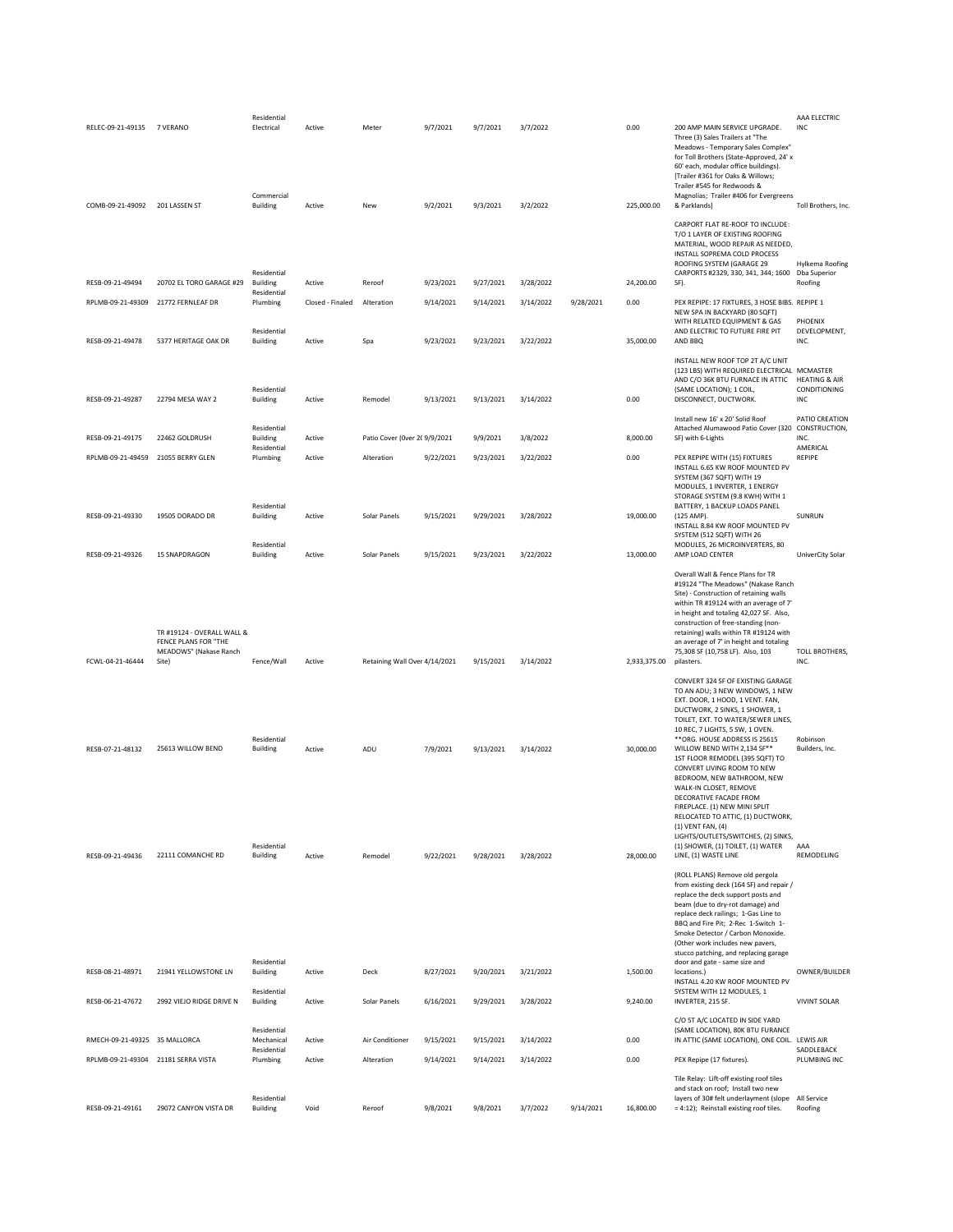|                                   | RPLMB-09-21-49296 22082 SUMMIT HILL DR   | Residential<br>Plumbing                  | Closed - Finaled | Alteration                 | 9/14/2021 | 9/14/2021 | 3/14/2022 | 9/23/2021 | 0.00       | PEX Repipe (13 fixtures).<br>CONSTRUCTION OF 391 STANDARD<br>POOL AND 49 SF SPA WITH RELATED<br>EQUIPMENT; EXTEND GAS LINE FOR<br>FUTURE BBQ AND FIRE PIT; EXTEND                                                                                                                                                                                                                                                                                                                                                                                                                                                                                                                                                       | <b>GREAT PARK</b><br>PLUMBING                     |
|-----------------------------------|------------------------------------------|------------------------------------------|------------------|----------------------------|-----------|-----------|-----------|-----------|------------|-------------------------------------------------------------------------------------------------------------------------------------------------------------------------------------------------------------------------------------------------------------------------------------------------------------------------------------------------------------------------------------------------------------------------------------------------------------------------------------------------------------------------------------------------------------------------------------------------------------------------------------------------------------------------------------------------------------------------|---------------------------------------------------|
| POOL-09-21-49193                  | 26985 BRIGHTON LN                        | Combination<br>Pool/Spa<br>Residential   | Active           | Residential                | 9/10/2021 | 9/10/2021 | 3/9/2022  |           | 29,000.00  | ELECTRIC LINE FOR FUTURE BBQ. (440<br>TOTAL SF).<br>INSTALL 4.90 KW ROOF MOUNTED PV<br>SYSTEM WITH 14 MODULES, 1                                                                                                                                                                                                                                                                                                                                                                                                                                                                                                                                                                                                        | Swan Pools                                        |
| RESB-09-21-49117                  | 30 BEAULIEU LN                           | <b>Building</b><br>Residential           | Active           | Solar Panels               | 9/5/2021  | 9/9/2021  | 3/8/2022  |           | 14,000.00  | INVERTER, 1 SUB-PANEL, 270.50 SF.<br>INSTALL NEW NEMA 14-50 OUTLET IN                                                                                                                                                                                                                                                                                                                                                                                                                                                                                                                                                                                                                                                   | SUNRUN                                            |
| RELEC-09-21-49177                 | 5 POPLAR CT                              | Electrical                               | Closed - Finaled | Alteration                 | 9/9/2021  | 9/9/2021  | 3/8/2022  | 9/24/2021 | 0.00       | GARAGE.                                                                                                                                                                                                                                                                                                                                                                                                                                                                                                                                                                                                                                                                                                                 | EV PROS INC                                       |
|                                   | RPLMB-09-21-49475 20917 SERRANO CREEK RD | <b>Residential</b><br>Plumbing           | Active           | Alteration                 | 9/23/2021 | 9/23/2021 | 3/22/2022 |           | 0.00       | CHANGE OUT A CENTRAL WATER<br>HEATER WITH 175 GAL DEDICATED<br>STORAGE TANK AND EXPANSION TANK IRONWOOD<br>(LOCATED IN OUTDOOR CLOSET).                                                                                                                                                                                                                                                                                                                                                                                                                                                                                                                                                                                 | PLUMBING INC                                      |
| COMB-09-21-49096                  | 20481 CRESCENT BAY DR                    | Commercial<br><b>Building</b>            | Active           | Tenant Improveme: 9/3/2021 |           | 9/24/2021 | 3/23/2022 |           | 35,000.00  | Install New Material Handling System<br>for empty cardboard boxes (new<br>conveyor belt system) to be suspended<br>from the ceiling in the "Herbalife"<br>building - all interior work. NOTE: This<br>new updated system will be replacing<br>an existing system. Includes one 1 hp<br>motor.<br>1-AC Changeout (3.5 ton, 16 SEER, in                                                                                                                                                                                                                                                                                                                                                                                   | Paul Tennyson<br>Construction Co.                 |
| RMECH-09-21-49619 26 BONITA VISTA |                                          | Residential<br>Mechanical                | Active           | Alteration                 | 9/30/2021 | 9/30/2021 | 3/29/2022 |           | 0.00       | same right side yard location) with<br>Disconnect; 1-Coil; 1-FAU Changeout<br>(80,000 BTU, in same attic location)<br>with 6 Registers & R-8 Ductwork.                                                                                                                                                                                                                                                                                                                                                                                                                                                                                                                                                                  | WHITE<br>MECHANICAL,<br>INC.<br>AIR CARE          |
|                                   | RMECH-09-21-49073 22061 COMANCHE RD      | Residential<br>Mechanical                | Active           | Air Conditioner            | 9/2/2021  | 9/2/2021  | 3/1/2022  |           | 0.00       | INSTALL NEW 4T HEAT PUMP IN SIDE<br>YARD. (EXISTING ELECTRICAL).<br>INSTALL 6.30 KW ROOF MOUNTED PV                                                                                                                                                                                                                                                                                                                                                                                                                                                                                                                                                                                                                     | <b>HEATING &amp; AIR</b><br>CONDITIONING<br>INC   |
| RESB-09-21-49333                  | 24912 PASEO ARBOLEDA                     | Residential<br><b>Building</b>           | Active           | Solar Panels               | 9/15/2021 | 9/23/2021 | 3/22/2022 |           | 18,000.00  | SYSTEM (348 SQFT) WITH 18<br>MODULES, 1 INVERTER.                                                                                                                                                                                                                                                                                                                                                                                                                                                                                                                                                                                                                                                                       | SUNRUN                                            |
| RESB-09-21-49490                  | 20702 EL TORO GARAGE #25                 | Residential<br><b>Building</b>           | Active           | Reroof                     | 9/23/2021 | 9/27/2021 | 3/28/2022 |           | 17,200.00  | CARPORT FLAT RE-ROOF TO INCLUDE:<br>T/O 1 LAYER OF EXISTING ROOFING<br>MATERIAL, WOOD REPAIR AS NEEDED,<br>INSTALL SOPREMA COLD PROCESS<br>ROOFING SYSTEM (GARAGE 21<br>CARPORTS #285, 286, 287, 288; 1000<br>SF).                                                                                                                                                                                                                                                                                                                                                                                                                                                                                                      | Hylkema Roofing<br><b>Dba Superior</b><br>Roofing |
|                                   |                                          |                                          |                  |                            |           |           |           |           |            |                                                                                                                                                                                                                                                                                                                                                                                                                                                                                                                                                                                                                                                                                                                         | 1st Choice                                        |
|                                   | RMECH-09-21-49477 21816 EVENINGSIDE LN   | Residential<br>Mechanical<br>Residential | Active           | Alteration                 | 9/23/2021 | 9/23/2021 | 3/22/2022 |           | 0.00       | REPLACE ALL EXISTING DUCTING WITH Heating & Air<br>R-6 DUCTING<br>INSTALL 5.4 KW ROOF-MOUNTED PV<br>SYSTEM WITH 15 MODULES AND 1                                                                                                                                                                                                                                                                                                                                                                                                                                                                                                                                                                                        | Conditioning, Inc.<br>SUNGRADE                    |
| RESB-08-21-48956                  | 33 MONTECILO                             | Building                                 | Closed - Finaled | Solar Panels               | 8/26/2021 | 9/16/2021 | 3/15/2022 | 10/6/2021 | 10,800.00  | INVERTER.                                                                                                                                                                                                                                                                                                                                                                                                                                                                                                                                                                                                                                                                                                               | SOLAR                                             |
| RESB-09-21-49488                  | 20702 EL TORO GARAGE #23 Building        | Residential                              | Active           | Reroof                     | 9/23/2021 | 9/27/2021 | 3/28/2022 |           | 24,200.00  | CARPORT FLAT RE-ROOF TO INCLUDE:<br>T/O 1 LAYER OF EXISTING ROOFING<br>MATERIAL, WOOD REPAIR AS NEEDED,<br>INSTALL SOPREMA COLD PROCESS<br>ROOFING SYSTEM (GARAGE 23<br>CARPORTS #251, 252, 249, 250, 263,<br>264; 1600 SF).<br>New SFD Plan 5520 BR, "The Oaks @                                                                                                                                                                                                                                                                                                                                                                                                                                                       | Hylkema Roofing<br><b>Dba Superior</b><br>Roofing |
|                                   |                                          | Residential                              |                  |                            |           |           |           |           |            | Portola Hills N.E. " Residence 3 / 3,727<br>sq ft. / Garage 578 sq ft./ CA Room 371<br>sq ft. / Covered Porch 139 SQ FT. / LOT BALDWIN NEW                                                                                                                                                                                                                                                                                                                                                                                                                                                                                                                                                                              |                                                   |
| RESB-03-21-46092                  | 3042 VIEJO RIDGE DRIVE N.                | <b>Building</b>                          | Active           | New                        | 3/31/2021 | 9/24/2021 | 3/23/2022 |           | 439,834.00 | 72.<br>COMMERCIAL REROOF: LAY 1/4 IN<br>DENS DECK AND 60 MIL TPO<br>MECHANIICALLY FASTENED SYSTEM                                                                                                                                                                                                                                                                                                                                                                                                                                                                                                                                                                                                                       | HOMES                                             |
| COMB-09-21-49136                  | 25500 COMMERCENTRE DR                    | Commercial<br>Building                   | Active           | Reroof                     | 9/7/2021  | 9/7/2021  | 3/7/2022  |           | 79,041.00  | OVER EXISTING BUR CAPSHEET FLAT<br>ROOF.                                                                                                                                                                                                                                                                                                                                                                                                                                                                                                                                                                                                                                                                                | CENTIMARK<br>CORPORATION                          |
| RELEC-09-21-49138                 | 24221 ELROND LN                          | Residential<br>Electrical                | Closed - Finaled | Meter                      | 9/7/2021  | 9/7/2021  | 3/7/2022  | 10/6/2021 | 0.00       | 200A MAIN SERVICE UPGRADE IN<br>SAME LOCATION.<br>C/O 3T HEAT PUMP LOCATED IN SIDE                                                                                                                                                                                                                                                                                                                                                                                                                                                                                                                                                                                                                                      | <b>BECKMAN</b><br><b>ELECTRIC</b>                 |
|                                   |                                          | Residential                              |                  |                            |           |           |           |           |            | YARD (SAME LOCATION), (1) COIL, 40K<br>BTU AIR HANDLER IN GARAGE (SAME SoCal Airflow                                                                                                                                                                                                                                                                                                                                                                                                                                                                                                                                                                                                                                    |                                                   |
|                                   | RMECH-09-21-49462 22582 AUBURN DALE DR   | Mechanical                               | Active           | Air Conditioner            | 9/22/2021 | 9/23/2021 | 3/22/2022 |           | 0.00       | LOCATION).                                                                                                                                                                                                                                                                                                                                                                                                                                                                                                                                                                                                                                                                                                              | Pros                                              |
|                                   | 22072, 22076, 22082, 22086 Residential   |                                          |                  |                            |           |           |           |           |            | REROOF BLDG. #48 (4-UNIT BLDG):<br>Tear-off existing sloped roof only;<br>Replace plywood deck & fascia board,<br>as needed. SLOPED ROOF (4,830 SF):<br>Install GAF Shingle Mate<br>underlayment, 26-gauge galvanized<br>sheet metal, 2"x2" drip edge metal for<br>eaves, GAF TimberCrest 10" Cool for<br>hip and ridge, and Timberline HDZ RS<br>Shingles. FLAT ROOF (1,853 SF): Install<br>BUR-GAF NB5G/P6 System - one layer<br>of red rosin sheathing paper; one ply<br>GAF #75 base sheet; hot mop four plies<br>GAF Flexply 6 ply sheet with Type III<br>asphalt; and hot mop (apply flood coat<br>of Type III asphalt at rate of 60 lbs /<br>100 SF and broadcast new Gravel<br>Aggregate - 4/5 Granite into hot | <b>FONTAINE</b><br>WEATHERPROOFI                  |
| RESB-09-21-49427                  | SUMMIT HILL DR BLDG #48                  | <b>Building</b><br>Residential           | Active           | Reroof                     | 9/22/2021 | 9/22/2021 | 3/21/2022 |           | 21,993.00  | asphalt at 400 lbs / 100 SF).<br>INSTALL 4.20 KW ROOF MOUNTED PV<br>SYSTEM WITH 13 MODULES, 1                                                                                                                                                                                                                                                                                                                                                                                                                                                                                                                                                                                                                           | NG, INC.                                          |
| RESB-08-20-41653                  | 2957 VIEJO RIDGE DRIVE N                 | <b>Building</b>                          | Active           | Solar Panels               | 8/19/2020 | 9/17/2021 | 3/16/2022 |           | 9,150.00   | INVERTER, 215 SF.                                                                                                                                                                                                                                                                                                                                                                                                                                                                                                                                                                                                                                                                                                       | <b>VIVINT SOLAR</b>                               |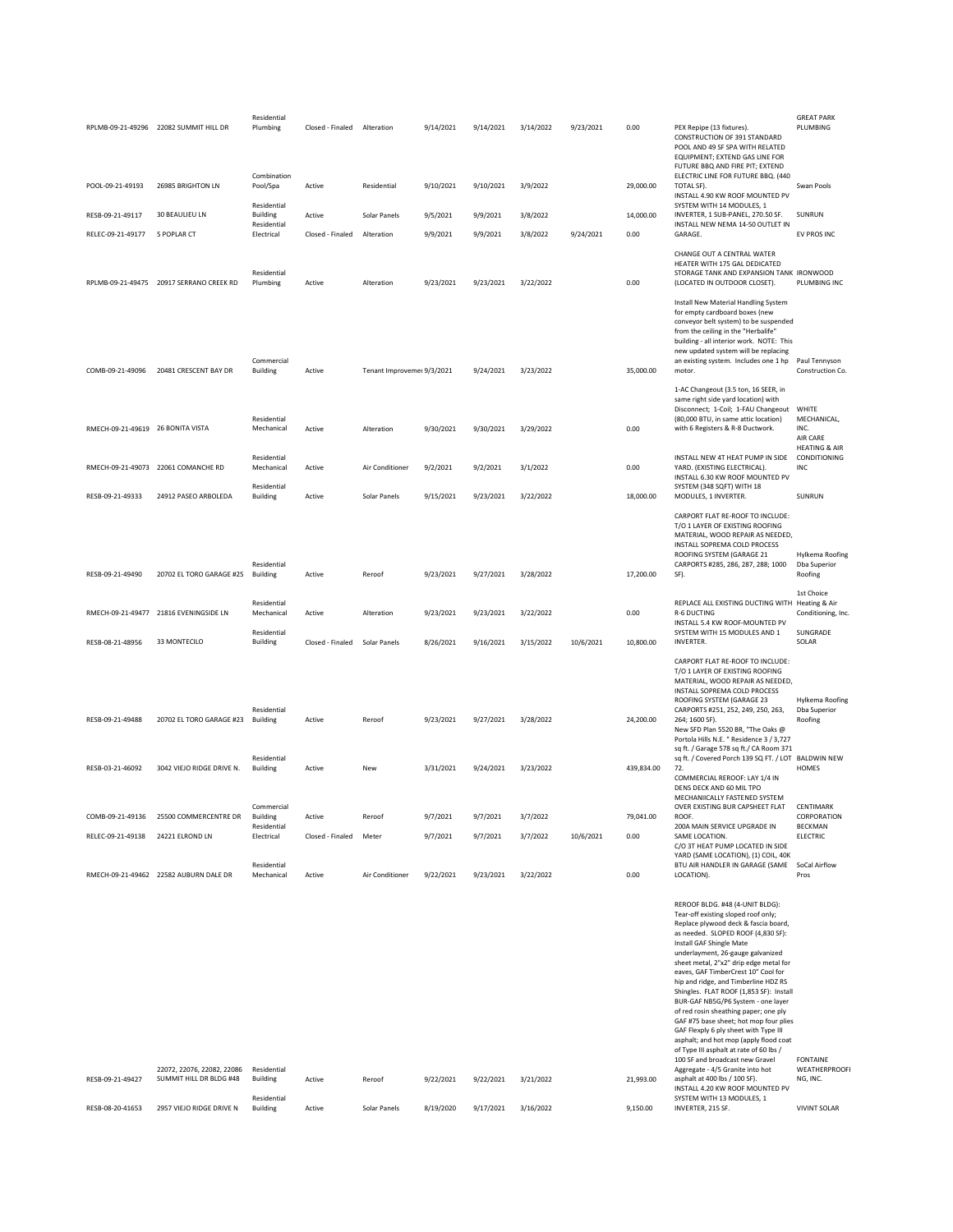| RESB-05-21-47106                     | 2011 ALISO PEAK                                                                          | Residential<br><b>Building</b>                | Active           | Remodel           | 5/20/2021             | 9/17/2021             | 3/16/2022             |           | 27,000.00         | CONSTRUCTION OF 339 SF SOLID ROOF<br>ATTACHED PATIO COVER; EXTG CA.<br>ROOM RE-ROOF TO INCLUDE: T/O 198<br>SF 4:12 SLOPED ROOF; INSTALL 1<br>LAYER OF 330 UNDERLAYMENT,<br>INSTALL NEW 8.5 PSF EAGLE<br>CONCRETE TILES (IAPMO ER-199);<br>CONSTRUCTION OF 31' LINEAR MAX 5'<br>HIGH RETAINING WALL;<br>CONSTRUCTION OF 7'6" HIGH EXT.<br>FIREPLACE; GAS LINE TO FIREPLACE<br>AND FIRE PIT; 3 REC, 4 LIGHTS, 3 SW, 1<br>CEILING FAN.                                                                                                                                                                                                                                                                                                                                                                                                                                                                | OWNER-BUILDER                                                                                  |
|--------------------------------------|------------------------------------------------------------------------------------------|-----------------------------------------------|------------------|-------------------|-----------------------|-----------------------|-----------------------|-----------|-------------------|----------------------------------------------------------------------------------------------------------------------------------------------------------------------------------------------------------------------------------------------------------------------------------------------------------------------------------------------------------------------------------------------------------------------------------------------------------------------------------------------------------------------------------------------------------------------------------------------------------------------------------------------------------------------------------------------------------------------------------------------------------------------------------------------------------------------------------------------------------------------------------------------------|------------------------------------------------------------------------------------------------|
|                                      |                                                                                          |                                               |                  |                   |                       |                       |                       |           |                   | T/O EXISTING 2000 SF COMP ROOF;                                                                                                                                                                                                                                                                                                                                                                                                                                                                                                                                                                                                                                                                                                                                                                                                                                                                    |                                                                                                |
| RESB-09-21-49624                     | 23912 BARTON ST                                                                          | Residential<br><b>Building</b><br>Residential | Closed - Finaled | Reroof            | 9/30/2021             | 9/30/2021             | 3/29/2022             | 10/5/2021 | 18,000.00         | INSTALL 1 LAYER #30 UNDERLAYMENT;<br>INSTALL NEW MALARKEY COMP<br>SHINGLES (4:12 SLOPE).<br>INSTALL 7.40 KW DC ROOF MOUNTED<br>PV SYSTEM WITH 377 SF ARRAY: 20<br>MODULES, 1 INVERTER, 225A SERVICE ORANGE COUNTY                                                                                                                                                                                                                                                                                                                                                                                                                                                                                                                                                                                                                                                                                  | Envision Roofing,<br>Inc.                                                                      |
| RESB-08-21-48730                     | 22551 CLAUDE CIR                                                                         | <b>Building</b><br>Residential                | Active           | Solar Panels      | 8/12/2021             | 9/3/2021              | 3/2/2022              |           | 0.00              | PANEL UPGRADE.<br>INSTALL NEMA 14-50 OULET IN                                                                                                                                                                                                                                                                                                                                                                                                                                                                                                                                                                                                                                                                                                                                                                                                                                                      | SOLAR<br>A-HOME                                                                                |
| RELEC-09-21-49176                    | 231 DENALI                                                                               | Electrical                                    | Closed - Finaled | Alteration        | 9/9/2021              | 9/9/2021              | 3/8/2022              | 9/20/2021 | 0.00              | GARAGE FOR EV CHARGER.                                                                                                                                                                                                                                                                                                                                                                                                                                                                                                                                                                                                                                                                                                                                                                                                                                                                             | SERVICES, INC.                                                                                 |
| RESB-08-21-48814                     | 23191 TULIP ST                                                                           | Residential<br><b>Building</b>                | Closed - Finaled | Solar Panels      | 8/19/2021             | 9/17/2021             | 3/16/2022             | 9/30/2021 | 17,820.00         | INSTALL 8.91 KW ROOF MOUNTED PV AMERICAN<br>SYSTEM (475 SF) WITH 22 MODULES<br>AND 1 INVERTER.<br>INSTALL 8.16 KW ROOF MOUNTED PV                                                                                                                                                                                                                                                                                                                                                                                                                                                                                                                                                                                                                                                                                                                                                                  | SOLAR<br>ADVANTAGE INC                                                                         |
| RESB-09-21-49331                     | 22176 CRANE ST                                                                           | Residential<br><b>Building</b>                | Active           | Solar Panels      | 9/15/2021             | 9/23/2021             | 3/22/2022             |           | 23,000.00         | SYSTEM (451 SQFT) WITH 23<br>MODULES, 1 INVERTERS.                                                                                                                                                                                                                                                                                                                                                                                                                                                                                                                                                                                                                                                                                                                                                                                                                                                 | SUNRUN                                                                                         |
| RESB-09-21-49616                     | 25405 TETON WAY                                                                          | Residential<br>Building                       | Active           | Reroof            | 9/30/2021             | 9/30/2021             | 3/29/2022             |           | 6,017.00          | 1093 SF PARTIAL RE-ROOF ON PV<br>ARRAY AREA ONLY TO INCLUDE: Tear-<br>off existing tile & stack them; Install<br>one layer of 30# felt; Moss Removal<br>and Lichen Treatment, Re-install<br>stacked tiles where solar modules are<br>mounted (slope = 5:12).                                                                                                                                                                                                                                                                                                                                                                                                                                                                                                                                                                                                                                       | SUNRUN                                                                                         |
| POOL-09-21-49194                     | 1708 SONORA CREEK LANE                                                                   | Combination<br>Pool/Spa                       | Active           | Residential       | 9/10/2021             | 9/10/2021             | 3/9/2022              |           | 27,000.00         | CONSTRUCTION OF 253 SF STANDARD<br>POOL AND 50 SF SPA WITH RELATED<br>EQUIPMENT; EXTEND GAS LINE TO<br>NEW BBQ AND FIRE PIT; EXTEND<br>ELECTRIC LINE TO NEW BBQ; 1 NEW<br>SINK AND WASTE DRAIN LINE. (303 TTL<br>SF).                                                                                                                                                                                                                                                                                                                                                                                                                                                                                                                                                                                                                                                                              | ATLAS POOLS INC                                                                                |
|                                      |                                                                                          |                                               |                  |                   |                       |                       |                       |           |                   |                                                                                                                                                                                                                                                                                                                                                                                                                                                                                                                                                                                                                                                                                                                                                                                                                                                                                                    |                                                                                                |
|                                      |                                                                                          |                                               |                  |                   |                       |                       |                       |           |                   | REROOF BLDG. #52 (4-UNIT BLDG):<br>Tear-off existing sloped roof only;<br>Replace plywood deck & fascia board,<br>as needed. SLOPED ROOF (4,830 SF):<br>Install GAF Shingle Mate<br>underlayment, 26-gauge galvanized<br>sheet metal, 2"x2" drip edge metal for<br>eaves, GAF TimberCrest 10" Cool for<br>hip and ridge, and Timberline HDZ RS<br>Shingles. FLAT ROOF (1,853 SF): Install<br>BUR-GAF NB5G/P6 System - one layer<br>of red rosin sheathing paper; one ply<br>GAF #75 base sheet; hot mop four plies<br>GAF Flexply 6 ply sheet with Type III<br>asphalt; and hot mop (apply flood coat<br>of Type III asphalt at rate of 60 lbs /<br>100 SF and broadcast new Gravel                                                                                                                                                                                                                | <b>FONTAINE</b>                                                                                |
| RESB-09-21-49283                     | 22132, 22136, 22142, 22146<br>SUMMIT HILL DR BLDG #52                                    | Residential<br><b>Building</b>                | Active           | Reroof            | 9/13/2021             | 9/14/2021             | 3/14/2022             |           | 21,993.00         | Aggregate - 4/5 Granite into hot<br>asphalt at 400 lbs / 100 SF).<br>C/O 2.5T A/C IN PATIO AND 50K BTU                                                                                                                                                                                                                                                                                                                                                                                                                                                                                                                                                                                                                                                                                                                                                                                             | WEATHERPROOFI<br>NG, INC.                                                                      |
| RMECH-09-21-49151 20975 OAKVILLE     |                                                                                          | Residential<br>Mechanical                     | Active           | Air Conditioner   | 9/8/2021              | 9/8/2021              | 3/7/2022              |           | 0.00              | FURNACE IN ATTIC (BOTH SAME<br>LOCATION).<br>INSTALL 5.74 KW ROOF MOUNTED PV                                                                                                                                                                                                                                                                                                                                                                                                                                                                                                                                                                                                                                                                                                                                                                                                                       | <b>BAKER ELECTRIC</b><br>HOME ENERGY                                                           |
| RESB-09-21-49124                     | 2231 ARROYO VIEJO COURT                                                                  | Residential<br><b>Building</b>                | Closed - Finaled | Solar Panels      | 9/5/2021              | 9/10/2021             | 3/9/2022              | 9/29/2021 | 14,000.00         | SYSTEM WITH 14 MODULES,<br>MICROINVERTERS, 1 LOAD CENTER,<br>286 SF.                                                                                                                                                                                                                                                                                                                                                                                                                                                                                                                                                                                                                                                                                                                                                                                                                               | SunPower                                                                                       |
| RESB-09-21-49500<br>RESB-09-21-49072 | 22071, 22073, 22075 SUMMIT Residential<br>HILL DR BLDG #30<br><b>68 SANTA BARBARA CT</b> | <b>Building</b><br>Residential<br>Building    | Active<br>Active | Reroof<br>Remodel | 9/24/2021<br>9/2/2021 | 9/27/2021<br>9/2/2021 | 3/28/2022<br>3/1/2022 |           | 15,580.00<br>0.00 | REROOF BLDG. #30 (3-UNIT BLDG):<br>Tear-off existing sloped roof only;<br>Replace plywood deck & fascia board,<br>as needed. SLOPED ROOF (3,870 SF):<br>Install GAF Shingle Mate<br>underlayment, 26-gauge galvanized<br>sheet metal, 2"x2" drip edge metal for<br>eaves, GAF TimberCrest 10" Cool for<br>hip and ridge, and Timberline HDZ RS<br>Shingles. FLAT ROOF (1,044 SF): Install<br>BUR-GAF NB5G/P6 System - one layer<br>of red rosin sheathing paper; one ply<br>GAF #75 base sheet; hot mop four plies<br>GAF Flexply 6 ply sheet with Type III<br>asphalt; and hot mop (apply flood coat<br>of Type III asphalt at rate of 60 lbs /<br>100 SF and broadcast new Gravel<br>Aggregate - 4/5 Granite into hot<br>asphalt at 400 lbs / 100 SF).<br>MASTER BATHROOM REMODEL:<br>REMOVE EXISTING TUB AND<br>FIBERGLASS WALLS; INSTALL ACRYLIC<br>PAN AND ACRYLIC WALLS (SAME<br>FOOTPRINT). | <b>FONTAINE</b><br><b>WEATHERPROOFI</b><br>NG, INC.<br>AMERICAN<br>HOME<br>REMODELING,<br>INC. |
|                                      |                                                                                          |                                               |                  |                   |                       |                       |                       |           |                   |                                                                                                                                                                                                                                                                                                                                                                                                                                                                                                                                                                                                                                                                                                                                                                                                                                                                                                    |                                                                                                |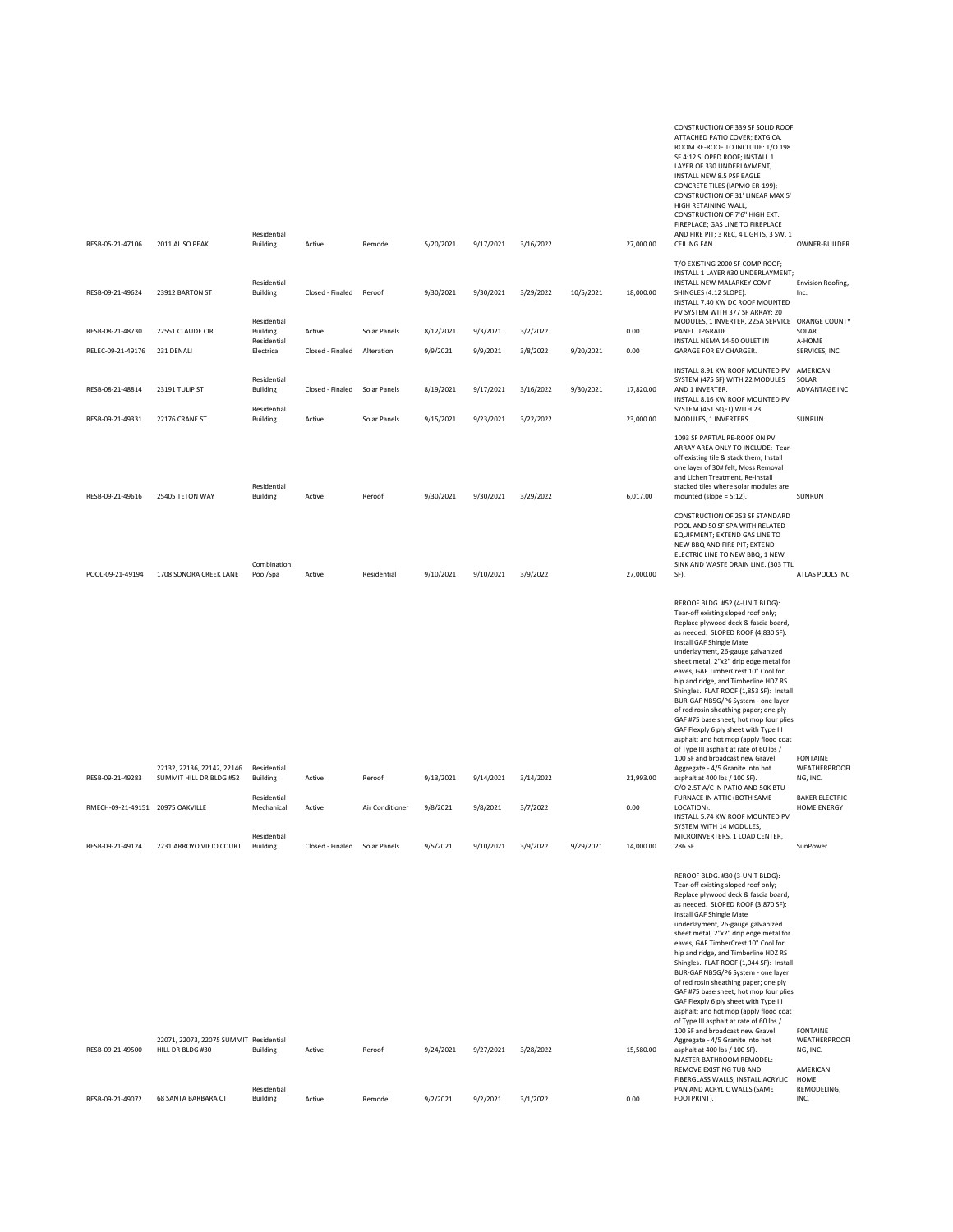| RPLMB-09-21-49552 21362 FALKIRK LN |                                                          | Residential<br>Plumbing                       | Active                     | Alteration                  | 9/27/2021              | 9/27/2021              | 3/28/2022              |            | 0.00              | PEX REPIPE (16) FIXTURES<br>INSTALL 13.5 KWH ESS WITH 1                                                                                                                                                                                                                                                                                                                                                                                                                                                                                                                                       | <b>Pristine Plumbing</b>                       |
|------------------------------------|----------------------------------------------------------|-----------------------------------------------|----------------------------|-----------------------------|------------------------|------------------------|------------------------|------------|-------------------|-----------------------------------------------------------------------------------------------------------------------------------------------------------------------------------------------------------------------------------------------------------------------------------------------------------------------------------------------------------------------------------------------------------------------------------------------------------------------------------------------------------------------------------------------------------------------------------------------|------------------------------------------------|
| RELEC-09-21-49229                  | 5402 HERITAGE OAK DR                                     | Residential<br>Electrical                     | Closed - Finaled           | Remodel                     | 9/11/2021              | 9/23/2021              | 3/22/2022              | 10/8/2021  | 7,500.00          | BATTERY, 1 BACKUP GATEWAY, 1<br>LOAD CENTER.<br>INSTALL 5.22 KW ROOF MOUNTED PV                                                                                                                                                                                                                                                                                                                                                                                                                                                                                                               | TESLA                                          |
| RESB-08-21-48784                   | 24651 BUNBURY DR                                         | Residential<br><b>Building</b>                | Closed - Finaled           | Solar Panels                | 8/16/2021              | 9/3/2021               | 3/2/2022               | 9/30/2021  | 11,715.00         | SYSTEM (311 SF) WITH 15 MODULES<br>AND 1 INVERTER                                                                                                                                                                                                                                                                                                                                                                                                                                                                                                                                             | <b>VIVINT SOLAR</b>                            |
| RESB-09-21-49231                   | 28631 MALABAR RD                                         | Residential<br>Building                       | Active                     | Solar Panels                | 9/11/2021              | 9/16/2021              | 3/15/2022              |            | 37,880.00         | INSTALL 6.6 KW ROOF MOUNTED PV<br>SYSTEM WITH 20 MODULES, 1<br>INVERTER, 363.1 SF.<br>R/R 6 - ROOF TOP EVAPORATIVE                                                                                                                                                                                                                                                                                                                                                                                                                                                                            | <b>LARSUN SOLAR</b>                            |
| COMB-09-21-49346                   | 81 AUTO CENTER DR                                        | Commercial<br><b>Building</b>                 | Active                     | Tenant Improveme: 9/16/2021 |                        | 9/28/2021              | 3/28/2022              |            | 18,150.00         | COOLERS LOCATED ABOVE THE<br>SERVICE DEPT. USING EXISTING CURBS ENGINEERED<br>FOR "MERCEDES-BENZ".<br>New SFD, Plan 6012 B, Residence 1,<br>"The Oaks @ Portola Hills N.E." 3,867                                                                                                                                                                                                                                                                                                                                                                                                             | ACCO<br><b>SYSTEMS INC</b>                     |
| RESB-03-21-46088                   | 3017 VIEJO RIDGE DRIVE N.                                | Residential<br><b>Building</b>                | Active                     | New                         | 3/31/2021              | 9/24/2021              | 3/23/2022              |            | 464,539.00        | sq ft, Garage(1) 234 sq ft Garage (2)<br>503 sq ft, CA Room 265 sq ft, Porch 42 BALDWIN NEW<br>sq ft, LOT 93.<br>INSTALL 4.55 KW ROOF-MOUNTED PV<br>SYSTEM WITH 13 MODULES (255 SF),                                                                                                                                                                                                                                                                                                                                                                                                          | HOMES                                          |
| RESB-08-21-48676                   | 1806 CANYON OAKS LANE                                    | Residential<br>Building                       | Closed - Finaled           | Solar Panels                | 8/10/2021              | 9/2/2021               | 3/1/2022               | 10/5/2021  | 25,000.00         | 13 MICRO-INVERTERS AND 1<br><b>COMBINER BOX.</b><br>INSTALL 5.11 KW ROOF MOUNTED PV                                                                                                                                                                                                                                                                                                                                                                                                                                                                                                           | <b>ILUM SOLAR</b>                              |
| RESB-09-21-49122                   | 25776 BROOKMONT                                          | Residential<br><b>Building</b>                | Closed - Finaled           | Solar Panels                | 9/5/2021               | 9/14/2021              | 3/14/2022              | 9/29/2021  | 25,700.00         | SYSTEM WITH 14 MDULES, 1<br><b>INVERTER, 260.20 SF.</b>                                                                                                                                                                                                                                                                                                                                                                                                                                                                                                                                       | LarSun LLC<br><b>FAST WATER</b>                |
|                                    | RPLMB-09-21-49288 21042 KENSINGTON LN                    | Residential<br>Plumbing<br>Residential        | Closed - Finaled           | Water Heater                | 9/13/2021              | 9/16/2021              | 3/15/2022              | 10/5/2021  | 0.00              | C/O 50 GAL WATER HEATER, LOCATED<br>IN GARAGE (SAME LOCATION).                                                                                                                                                                                                                                                                                                                                                                                                                                                                                                                                | HEATER<br>COMPANY<br>INTEGRITY                 |
| RPLMB-09-21-49064                  | 22952 CEDARSPRING                                        | Plumbing                                      | Active                     | Gas                         | 9/2/2021               | 9/2/2021               | 3/1/2022               |            | 0.00              | PEX REPIPE TO 12 FIXTURES.                                                                                                                                                                                                                                                                                                                                                                                                                                                                                                                                                                    | REPIPE, INC.                                   |
| RPLMB-09-21-49404                  | 25402 ELDERWOOD                                          | Residential<br>Plumbing                       | Closed - Finaled           | Alteration                  | 9/21/2021              | 9/23/2021              | 3/22/2022              | 10/11/2021 | 0.00              | PEX REPIPE: 12 FIXUTRES, 2 HOSE BIBS. PLUMBING, INC.<br>INSTALL 8.82 KW ROOF MOUNTED PV<br>SYSTEM WITH 21 MODULES, ONE<br>13KWH ENERGY STORAGE SYSTEM<br>(ESS) WITH ONE BATTERY, NEW HUB,                                                                                                                                                                                                                                                                                                                                                                                                     | SEVERSON                                       |
| RESB-08-21-49033                   | 22141 APACHE DR                                          | Residential<br><b>Building</b>                | Active                     | Solar Panels                | 8/31/2021              | 9/16/2021              | 3/15/2022              |            | 32,000.00         | AND 200 AMP MAIN SERVICE PANEL<br>UPGRADE.<br>INSTALL 7.35 KW ROOF MOUNTED PV<br>SYSTEM (406 SQFT) WITH 21<br>MODULES, 1 INVERTER, 1 ENERGY<br>STORAGE SYSTEM (9.8 KWH) WITH 1                                                                                                                                                                                                                                                                                                                                                                                                                | SunPower Corp                                  |
| RESB-09-21-49267                   | 25716 NUGGET                                             | Residential<br><b>Building</b>                | Active                     | Solar Panels                | 9/13/2021              | 9/27/2021              | 3/28/2022              |            | 21,000.00         | BATTERY, 1 BACKUP LOADS PANEL<br>(125 AMP).                                                                                                                                                                                                                                                                                                                                                                                                                                                                                                                                                   | <b>SUNRUN</b>                                  |
| RPLMB-09-21-49202                  | 25885 TRABUCO RD, BLDG 27 Residential<br>#131-138        | Plumbing<br>Residential                       | Active                     | Alteration                  | 9/10/2021              | 9/10/2021              | 3/9/2022               |            | 0.00              | PEX REPIPE FOR BLDG #27 OF "CEDAR<br>GLEN CONDOS" - Whole house PEX<br>repipe for 8 condo units (#131, 132,<br>133, 134, 135, 136, 137, 138).<br>C/O 3T A/C IN BACKYARD AND 60K<br>BTU FURNACE IN GARAGE (BOTH                                                                                                                                                                                                                                                                                                                                                                                | Repipe Plus<br>Plumbing Co.<br>DYNAMIC AIR     |
| RMECH-09-21-49372 24631 VIA TONADA |                                                          | Mechanical                                    | Active                     | Air Conditioner             | 9/17/2021              | 9/17/2021              | 3/16/2022              |            | 0.00              | SAME LOCATION); 1 COIL.                                                                                                                                                                                                                                                                                                                                                                                                                                                                                                                                                                       | SERVICES, INC.                                 |
|                                    |                                                          | Residential                                   |                            |                             |                        |                        |                        |            |                   | INTERIOR REMODEL (approx. 500 SF):<br>Remove non-load bearing wall btwn<br>kitchen & dining room; Reduce pillar to<br>original size; Kitchen remodel to<br>include adding new island, eliminate 2<br>kitchen windows and raise location of<br>1 window; Enlarge master bath to add<br>a larger shower and remodel bath;<br>Change window in master bedroom to<br>slider and add 3 new windows in<br>master bedroom. 1-Gas 1-Dishwasher<br>3-Sinks 1-Shower 1-Toilet 1-Water<br>Line; 50-Rec 40-Lights 25-Switches 3-<br>Fixed Appl (DW, Disposal, Hood); 1-<br>Hood 1-Vent Fan. ** SUBJECT TO |                                                |
| RESB-09-21-49083                   | 24766 CAMINO VILLA                                       | <b>Building</b>                               | Active                     | Remodel                     | 9/2/2021               | 9/2/2021               | 3/1/2022               |            | 35,000.00         | FIELD INSPECTION**<br>INSTALL 4.200 KW ROOF MOUNTED PV                                                                                                                                                                                                                                                                                                                                                                                                                                                                                                                                        | OWNER-BUILDER                                  |
| RESB-12-18-29936                   | 5497 HERITAGE OAK DR                                     | Residential<br><b>Building</b><br>Residential | Active                     | Solar Panels                | 6/1/2021               | 9/21/2021              | 3/21/2022              |            | 9,009.00          | SYSTEM WITH 1 MODULES, 1<br>INVERTER, 234 SF.                                                                                                                                                                                                                                                                                                                                                                                                                                                                                                                                                 | <b>VIVINT SOLAR</b>                            |
| RELEC-09-21-49355                  | 26182 OWL CT                                             | Electrical                                    | Active                     | Alteration                  | 9/16/2021              | 9/16/2021              | 3/15/2022              |            | 0.00              | 200 AMP PANEL UPGRADE<br>T/O EXISTING 1958 SF > 5:12 SLOPED<br>ROOF; INSTALL 1 LAYER #30                                                                                                                                                                                                                                                                                                                                                                                                                                                                                                      | ION ELECTRIC INC                               |
| RESB-09-21-49285                   | 22411 SILVER SPUR                                        | Residential<br><b>Building</b>                | Active                     | Reroof                      | 9/13/2021              | 9/13/2021              | 3/14/2022              |            | 14,000.00         | UNDERLAYMENT, INSTALL NEW<br>OWENS CORNING SHINGLES.                                                                                                                                                                                                                                                                                                                                                                                                                                                                                                                                          | OWNER-BUILDER                                  |
| RPLMB-09-21-49106 24376 PEACOCK ST |                                                          | Residential<br>Plumbing                       | Closed - Finaled           | Alteration                  | 9/3/2021               | 9/14/2021              | 3/2/2022               | 9/20/2021  | 0.00              | Epoxy Lining (18 fixtures - potable hot  Pipe Restoration,<br>& cold pressurized water pipes).                                                                                                                                                                                                                                                                                                                                                                                                                                                                                                | Inc.                                           |
|                                    |                                                          | Residential                                   |                            |                             |                        |                        |                        |            |                   | LEGALIZE UNPERMITTED JOB TO<br>INCLUDE: 145 SF ADDITION TO BE<br>USED AS HALLWAY; 40 SF COVERED<br>PORCH, 2532 SF REMODEL TO<br>INCLUDE 6 BEDROOMS, 4<br>BATHROOMS, 1 STORAGE/PANTRY,<br>KITCHEN AND LIVING ROOM; 4<br>SHOWERS, 5 SINKS, 4 TOILETS, 1<br>DISH.W, 1 WH, EXTENSION TO<br>WATER/SEWER LINE, 4 EXHAUST FANS,<br>8 CEILING FANS, DUCTWORK, 38 REC,                                                                                                                                                                                                                                 |                                                |
| RESB-05-21-46924                   | 23981 GOWDY AV<br>RPLMB-09-21-49295 22111 SUMMIT HILL DR | Building<br>Residential<br>Plumbing           | Active<br>Closed - Finaled | Addition<br>Alteration      | 5/12/2021<br>9/14/2021 | 9/21/2021<br>9/14/2021 | 3/21/2022<br>3/14/2022 | 9/22/2021  | 50,000.00<br>0.00 | 34 LIGHTS, 23 SW, 1 HOOD.<br>PEX Repipe (13 fixtures).                                                                                                                                                                                                                                                                                                                                                                                                                                                                                                                                        | OWNER-BUILDER<br><b>GREAT PARK</b><br>PLUMBING |
|                                    |                                                          | Residential                                   |                            |                             |                        |                        |                        |            |                   | C/O 3T A/C IN SIDE YARD (SAME                                                                                                                                                                                                                                                                                                                                                                                                                                                                                                                                                                 | SERVICE                                        |
| RMECH-09-21-49192 22881 WILLARD AV |                                                          | Mechanical                                    | Active                     | Air Conditioner             | 9/10/2021              | 9/10/2021              | 3/9/2022               |            | 0.00              | LOCATION); 1 COIL.                                                                                                                                                                                                                                                                                                                                                                                                                                                                                                                                                                            | CHAMPIONS, INC                                 |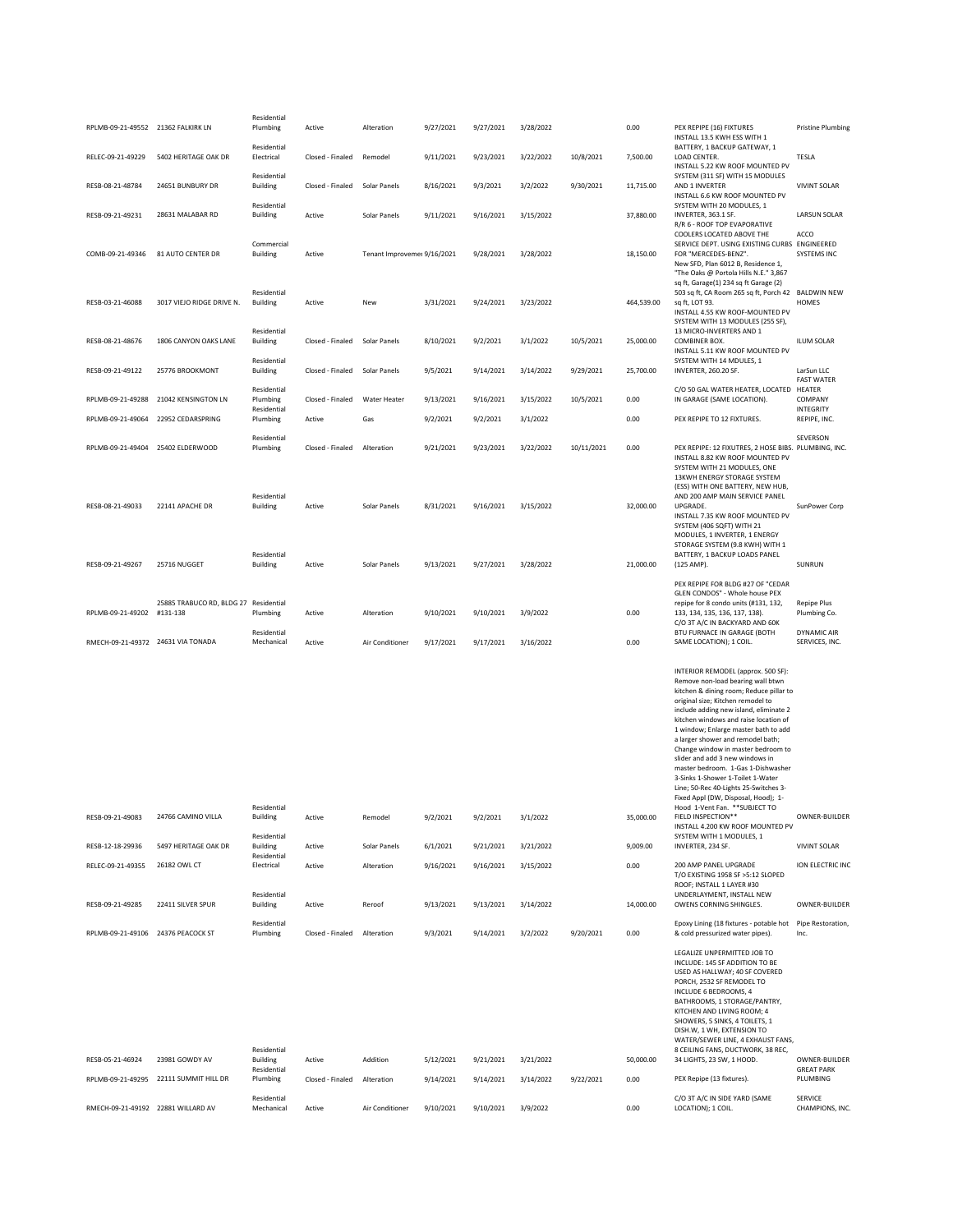|                                      |                                                               | Residential                    |                            |                         |                        |                        |                        |           |                   | INSTALLATION OF 2.64 KW ROOF-<br>MOUNTED PV SYSTEM WITH 8                                                                                                                                                                                                                       |                                                           |
|--------------------------------------|---------------------------------------------------------------|--------------------------------|----------------------------|-------------------------|------------------------|------------------------|------------------------|-----------|-------------------|---------------------------------------------------------------------------------------------------------------------------------------------------------------------------------------------------------------------------------------------------------------------------------|-----------------------------------------------------------|
| RESB-08-21-48673                     | 23042 ASHWOOD                                                 | Building                       | Active                     | Solar Panels            | 8/10/2021              | 9/3/2021               | 3/2/2022               |           | 12.611.00         | MODULES (146 SF) AND 1 INVERTER.                                                                                                                                                                                                                                                | LarSun LLC                                                |
| RPLMB-09-21-49558                    | <b>18 BELCREST</b>                                            | Residential<br>Plumbing        | Closed - Finaled           | Alteration              | 9/28/2021              | 9/28/2021              | 3/28/2022              | 10/6/2021 | 0.00              | PEX REPIPE: 13 FIXTURE, 3 HOSE BIBS.                                                                                                                                                                                                                                            | All American<br>Repipe                                    |
|                                      |                                                               |                                |                            |                         |                        |                        |                        |           |                   | 2600 SF TILE RELAY: REMOVE EXSTING<br>TILES AND STACK THEM; INSTALL 1<br>LAYER OF #30 UNDERLAYMENT; RE-                                                                                                                                                                         |                                                           |
| RESB-09-21-49353                     | 28631 MALABAR RD                                              | Residential<br><b>Building</b> | Closed - Finaled           | Reroof                  | 9/16/2021              | 9/16/2021              | 3/15/2022              | 9/28/2021 | 7,900.00          | INSTALL EXISTING TILES. (5:12 SLOPED BAJA ROOFING &<br>ROOF).                                                                                                                                                                                                                   | COATINGS INC.                                             |
|                                      | RMECH-09-21-49351 25652 RIMGATE DR 8G                         | Residential<br>Mechanical      | Active                     | Air Conditioner         | 9/16/2021              | 9/16/2021              | 3/15/2022              |           | 0.00              | C/O 2.5T A/C IN FRONT PATIO (SAME<br>LOCATION).<br>CHANGEOUT 4-TON HEAT PUMP IN<br>SAME SIDE YARD LOCATION,<br>CHANGEOUT COIL AND 40K BTU AIR                                                                                                                                   | AIRE SERV OF<br>ORANGE COUNTY<br>/ CORONA                 |
|                                      | RMECH-09-21-49179 22352 WOODBLUFF RD                          | Residential<br>Mechanical      | Active                     | Alteration              | 9/9/2021               | 9/9/2021               | 3/8/2022               |           | 0.00              | HANDLER IN SAME INTERIOR CLOSET<br>LOCATION.                                                                                                                                                                                                                                    | SoCal Airflow<br>Pros                                     |
| RPLMB-09-21-49328 24742 SCOTT LN     |                                                               | Residential<br>Plumbing        | Closed - Finaled           | Water Heater            | 9/15/2021              | 9/15/2021              | 3/14/2022              | 9/17/2021 | 0.00              | C/O 40 GAL WATER HEATER IN<br>GARAGE (SAME LOCATION).<br>INSTALL 10.8 KW ROOF MOUNTED PV                                                                                                                                                                                        | OWNER-BUILDER                                             |
| RESB-08-21-49039                     | 22252 LANTERN LN                                              | Residential<br><b>Building</b> | Active                     | Solar Panels            | 8/31/2021              | 9/14/2021              | 3/14/2022              |           | 21,600.00         | SYSTEM WITH 27 MODULES, 1<br>INVERTER, AND 100 AMP SERVICE<br>PANEL UPGRADE.                                                                                                                                                                                                    | <b>BRIGHT PLANET</b><br>SOLAR                             |
| POOL-09-21-49430                     | 21 LONTANO                                                    | Combination<br>Pool/Spa        | Active                     | Residential             | 9/22/2021              | 9/22/2021              | 3/21/2022              |           | 32.000.00         | CONSTRUCTION OF 446 STANDARD<br>POOL AND 49 SF SPA WITH<br>EQUIPMENT (544 TTL SF); EXTEND GAS<br>LINE TO NEW FIRE PIT AND NEW BBQ;<br>EXTEND ELECTRIC LINE TO NEW BBQ<br>AND CONDUIT FOR FUTURE PATIO<br>COVER; INSTALL WATER & SEWER LINE DAVID L CROSS<br>FOR OUTDOOR SHOWER. | <sub>co</sub>                                             |
|                                      |                                                               | Residential                    |                            |                         |                        |                        |                        |           |                   |                                                                                                                                                                                                                                                                                 |                                                           |
| SIGN-09-21-49614                     | RPLMB-09-21-49433 22235 EUCALYPTUS LN<br>22621 LAKE FOREST DR | Plumbing<br>Sign               | Closed - Finaled<br>Active | Alteration<br>Wall Sign | 9/22/2021<br>9/30/2021 | 9/22/2021<br>9/30/2021 | 3/21/2022<br>3/29/2022 | 10/5/2021 | 0.00<br>14,500.00 | PEX REPIPE: 14 FIXTURES, 3 HOSE BIBS. REPIPE 1<br>(3) NEW ILLUMINATED CHANNEL<br>LETTER WALL SIGNS. REFACE (E)<br>MONUMENT TENANT PANEL.<br>"PROVIDENCE"                                                                                                                        | <b>Coast Signs</b>                                        |
|                                      |                                                               |                                |                            |                         |                        |                        |                        |           |                   | T/O 1500 SF COMP ROOF; INSTALL 1                                                                                                                                                                                                                                                |                                                           |
| RESB-09-21-49579                     |                                                               | Residential<br><b>Building</b> | Void                       | Reroof                  | 9/28/2021              | 9/28/2021              | 3/28/2022              | 9/28/2021 | 8,000.00          | LAYER FULLY ADHERED<br>UNDERLAYMENT; INSTALL GAF<br>TIMBERLINE SHINGLES (3:12 SLOPE).                                                                                                                                                                                           | CROWN<br>RECONSTRUCTIO<br>N SERVICES<br><b>FAST WATER</b> |
|                                      | RPLMB-09-21-49289 25885 TRABUCO RD 27                         | Residential<br>Plumbing        | Active                     | <b>Water Heater</b>     | 9/13/2021              | 9/16/2021              | 3/15/2022              |           | 0.00              | C/O 40 GAL WATER HEATER, LOCATED<br>IN KITCHEN (SAME LOCATION).<br>C/O 4T A/C IN BACKYARD (SAME                                                                                                                                                                                 | HEATER<br>COMPANY<br>WHITE                                |
|                                      | RMECH-09-21-49348 22911 PLAINVIEW CIR                         | Residential<br>Mechanical      | Closed - Finaled           | Air Conditioner         | 9/16/2021              | 9/16/2021              | 3/15/2022              | 10/1/2021 | 0.00              | LOCATION, LIKE FOR LIKE);<br>DISCONNECT.<br>T/O 1700 SF COMP ROOF; INSTALL 1<br>LAYER #30 UNDERLAYMENT; INSTALL                                                                                                                                                                 | MECHANICAL,<br>INC.                                       |
| RESB-09-21-49303                     | 23902 BARTON ST                                               | Residential<br><b>Building</b> | Closed - Finaled           | Reroof                  | 9/14/2021              | 9/14/2021              | 3/14/2022              | 9/24/2021 | 11,000.00         | MALARKEY COMP SHINGLES (5:12<br>SLOPE).                                                                                                                                                                                                                                         | <b>Envision Roofing,</b><br>Inc.                          |
| SIGN-09-21-49434                     | 24301 MUIRLANDS BLVD F                                        | Sign                           | Active                     | Wall Sign               | 9/22/2021              | 9/22/2021              | 3/21/2022              |           | 1,500.00          | Install One (1) Illuminated Wall Sign<br>(channel-letters) for "Mathnasium".                                                                                                                                                                                                    | Sunset Signs &<br>Printing, Inc.                          |
| RPLMB-09-21-49409                    | 26093 HILLSFORD PL                                            | Residential<br>Plumbing        | Active                     | Alteration              | 9/21/2021              | 9/23/2021              | 3/22/2022              |           | 0.00              | PEX REPIPE: 9 FIXTURES, 2 HOSE BIBS.                                                                                                                                                                                                                                            | SEVERSON<br>PLUMBING, INC.                                |
| RPLMB-09-21-49185 37 SAGECREST       |                                                               | Residential<br>Plumbing        | Closed - Finaled           | Alteration              | 9/9/2021               | 9/9/2021               | 3/8/2022               | 9/16/2021 | 0.00              | PEX REPIPE TO 9 FIXTURES AND 2<br>HOSE BIBS.                                                                                                                                                                                                                                    | SIMPEX REPIPE,<br>INC.                                    |
|                                      | RPLMB-08-21-48720 22085 ELSBERRY WAY                          | Residential<br>Plumbing        | Active                     | Water Heater            | 8/12/2021              | 9/2/2021               | 3/1/2022               |           | 0.00              | C/O 50 GAL GAS WATER HEATER IN<br>GARAGE. (SAME LOCATION).                                                                                                                                                                                                                      | <b>Fast Water</b><br><b>Heater Company</b>                |
| RPLMB-09-21-49480 26232 HILLSFORD PL |                                                               | Residential<br>Plumbing        | Active                     | Alteration              | 9/23/2021              | 9/23/2021              | 3/22/2022              |           | 0.00              | PEX REPIPE: 9 FIXTURES, 2 HOSE BIBS. PLUMBING, INC.                                                                                                                                                                                                                             | SEVERSON                                                  |
| POOL-09-21-49311                     | 22 COCA                                                       | Combination<br>Pool/Spa        | Active                     | Residential             | 9/14/2021              | 9/14/2021              | 3/14/2022              |           | 70,000.00         | CONSTRUCTION OF 420 SF STANDARD<br>POOL AND 62 SF SPA WITH EQUIP; GAS<br>LINE TO FIRE PIT AND BBQ; ELEC<br>CONDUIT TO BBQ.(482 TTL SF)                                                                                                                                          | <b>KEVIN J</b><br>VOYTOVICH                               |
| RESB-08-20-41654                     | 2952 VIEJO RIDGE N.                                           | Residential<br><b>Building</b> | Active                     | Solar Panels            | 8/19/2020              | 9/29/2021              | 3/28/2022              |           | 9,150.00          | INSTALL 4.20 KW ROOF MOUNTED PV<br>SYSTEM WITH 12 MODULES, 1<br>INVERTER, 215 SF.                                                                                                                                                                                               | <b>VIVINT SOLAR</b>                                       |
| RMECH-09-21-49306 30 MONTECILO       |                                                               | Residential<br>Mechanical      | Active                     | Air Conditioner         | 9/14/2021              | 9/14/2021              | 3/14/2022              |           | 0.00              | C/O 4T HEAT PUMP LOCATED IN SIDE<br>YARD AND 40K BTU AIR HANDLER IN<br>ATTIC (BOTH SAME LOCATION), 1 COIL. SERVICES<br>INSTALL 6.97 KW ROOF MOUNTED PV<br>SYSTEM WITH 17 MODULES,<br>MICROINVERTERS, LOAD CENTER,<br>MAIN PANEL UPGRADE TO 225A, 341                            | <b>JUST RIGHT</b>                                         |
| RESB-07-21-48316                     | 24112 BROOKFIELD CIR                                          | Residential<br><b>Building</b> | Active                     | Solar Panels            | 7/21/2021              | 9/1/2021               | 2/28/2022              |           | 28,000.00         | SF.<br>CHANGE OUT 100 AMP METER<br>PEDESTAL ON EAST SIDE OF SHADOW                                                                                                                                                                                                              | SunPower Corp                                             |
| RELEC-09-21-49473                    | 28944 SHADOW OAK DRIVE,<br>METER PEDESTAL                     | Residential<br>Electrical      | Active                     | Meter                   | 9/23/2021              | 9/23/2021              | 3/22/2022              |           | 0.00              | OAK AND MOUNTAIN VIEW (SEE<br>ATTACHED MAP)<br>INSTALL 6.66KW ROOF-MOUNTED PV                                                                                                                                                                                                   | <b>Rahe Electric</b>                                      |
| RESB-08-21-49019                     | 245 BRYCE RUN                                                 | Residential<br><b>Building</b> | Active                     | Solar Panels            | 8/31/2021              | 9/3/2021               | 3/2/2022               |           | 18,000.00         | SYSTEM WITH 18 MODULES AND 1<br><b>INVERTER.</b>                                                                                                                                                                                                                                | ORANGE COUNTY<br>SOLAR                                    |
|                                      | RPLMB-09-21-49154 19026 SINGINGWOOD CIR                       | Residential<br>Plumbing        | Closed - Finaled           | Water Heater            | 9/8/2021               | 9/8/2021               | 3/7/2022               | 9/21/2021 | 0.00              | C/O 50 GAL WATER HEATER IN<br>GARAGE (SAME LOCATION).                                                                                                                                                                                                                           | ARK PLUMBING                                              |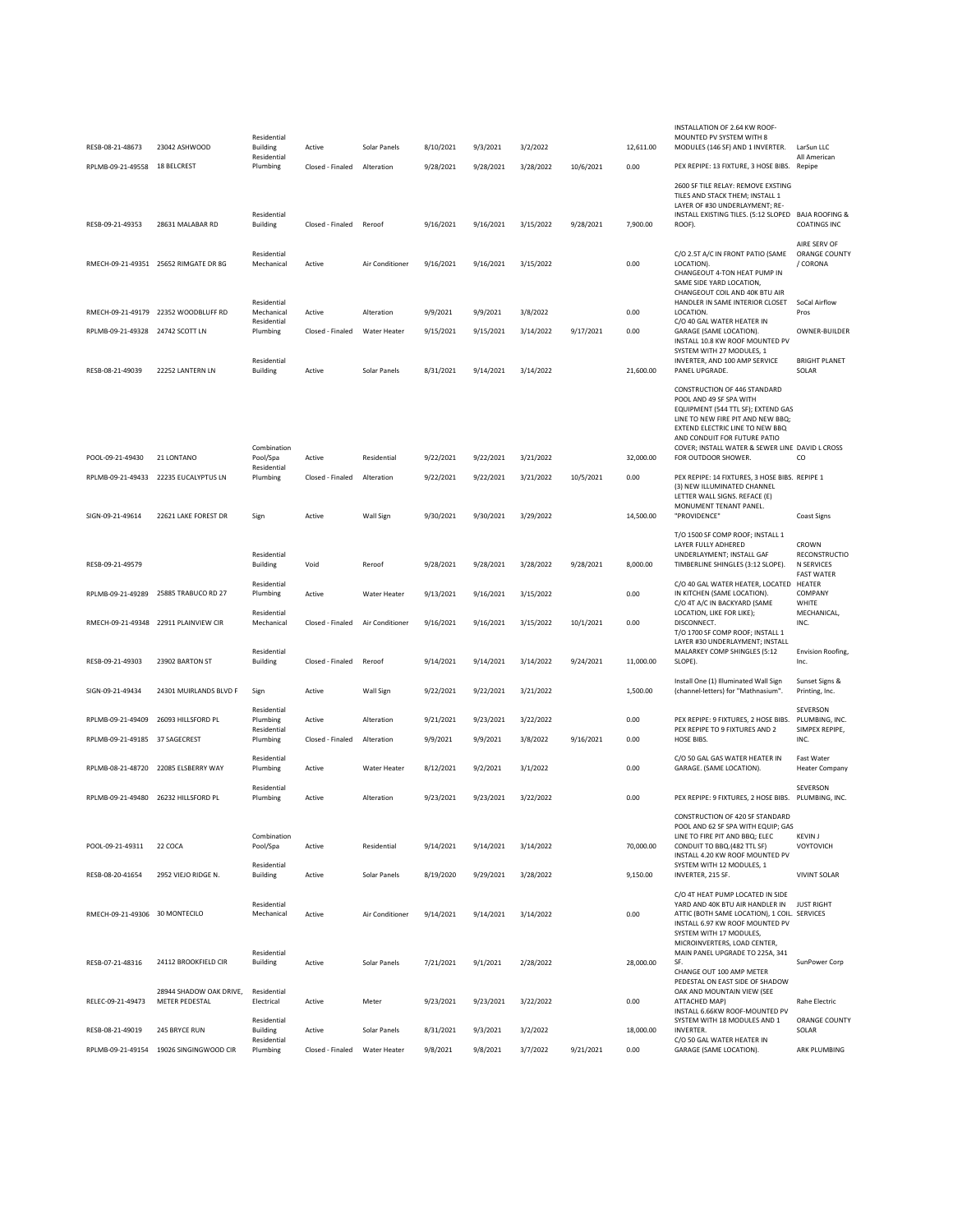| COMB-06-21-47544                     | 1 SADDLEBACK CHURCH RD                                            | Commercial<br><b>Building</b>                                    | Active                                      | Tenant Improvemer 6/10/2021 |                        | 9/30/2021              | 3/29/2022              |                        | 800,000.00             | (ROLL PLANS) INSTALLATION OF 3,864<br>SF SHADE STRUCTURE FOR<br>"SADDLEBACK CHURCH" WITH STEEL<br>POSTS AND RETRACTABLE FABRIC<br>COVER (SOUTH SIDE OF WORSHIP<br>CENTER-PHASE 1C); CONSTRUCTION<br>OF 486 SF CANTELEVERED WOODEN<br>DECK WITH CONCRETE POSTS OVER<br>THE (E) SLOPE; ADDITION OF (2)<br>AWNINGS ON WEST SIDE OF LOBBY;<br>ELECT: 9 MOTORS, 6 REC, 18 LIGHTS, 2<br>NEW ELECT. LINES WITH UP TO 10<br>J.BOXES. ** DEMO & CONSTRUCTION<br>OF 5 CAISSONS UNDER PERMIT<br>#49140**<br>T/O EXISTING 1700 SF CLAY TILE ROOF<br>ON 5:12 SLOPPED ROOF AND INSTALL<br>ONE LAYER OF SYNTHETIC FELT;<br>INSTALL NEW CERTAIN TEED | OWNER/BUILDER                                       |
|--------------------------------------|-------------------------------------------------------------------|------------------------------------------------------------------|---------------------------------------------|-----------------------------|------------------------|------------------------|------------------------|------------------------|------------------------|--------------------------------------------------------------------------------------------------------------------------------------------------------------------------------------------------------------------------------------------------------------------------------------------------------------------------------------------------------------------------------------------------------------------------------------------------------------------------------------------------------------------------------------------------------------------------------------------------------------------------------------|-----------------------------------------------------|
| RESB-09-21-49481                     | 24582 VIA DEL RIO                                                 | Residential<br>Building<br>Residential                           | Active                                      | Reroof                      | 9/23/2021              | 9/29/2021              | 3/28/2022              |                        | 13,300.00              | LANDMARK SHINGLES; INCLUDES<br>GARAGE (ICC #1389).                                                                                                                                                                                                                                                                                                                                                                                                                                                                                                                                                                                   | Hoyt Roofs Inc<br><b>GREAT PARK</b>                 |
|                                      | RPLMB-09-21-49563 26374 WATERFORD CIR                             | Plumbing                                                         | Closed - Finaled                            | Alteration                  | 9/28/2021              | 9/28/2021              | 3/28/2022              | 10/6/2021              | 0.00                   | PEX REPIPE (13 FIXTURES)                                                                                                                                                                                                                                                                                                                                                                                                                                                                                                                                                                                                             | PLUMBING                                            |
| RESB-06-21-47673                     | RMECH-09-21-49620 26152 DEVONSHIRE CT<br>3002 VIEJO RIDGE DRIVE N | Residential<br>Mechanical<br>Residential<br><b>Building</b>      | Active<br>Active                            | Alteration<br>Solar Panels  | 9/30/2021<br>6/16/2021 | 9/30/2021<br>9/29/2021 | 3/29/2022<br>3/28/2022 |                        | 0.00<br>9,240.00       | 1-AC Changeout (4 ton, 14 SEER, in<br>same left side yard location with<br>Disconnect; 1-Coil; 1-FAU Changeout<br>(80,000 BTU), in same attic location)<br>with 12 Registers & R-8 Ductwork.<br>INSTALL 4.20 KW ROOF MOUNTED PV<br>SYSTEM WITH 12 MODULES, 1<br>INVERTER, 215 SF.<br>INSTALL 4.200 KW ROOF MOUNTED PV                                                                                                                                                                                                                                                                                                                | WHITE<br>MECHANICAL,<br>INC.<br><b>VIVINT SOLAR</b> |
| RESB-08-20-41650                     | 2967 VIEJO RIDGE N.                                               | Residential<br><b>Building</b>                                   | Active                                      | Solar Panels                | 8/19/2020              | 9/23/2021              | 3/22/2022              |                        | 9,240.00               | SYSTEM WITH 12 MODULES, 1<br>INVERTER, 234 SF.                                                                                                                                                                                                                                                                                                                                                                                                                                                                                                                                                                                       | <b>VIVINT SOLAR</b>                                 |
| RMECH-09-21-49066 26242 HESBY WAY    |                                                                   | Residential<br>Mechanical                                        | Active                                      | Air Conditioner             | 9/2/2021               | 9/2/2021               | 3/1/2022               |                        | 0.00                   | C/O 5T HEAT PUMP IN SIDE YARD AND<br>30K BTU AIR HANDLER IN INTERIOR<br>CLOSET (BOTH SAME LOCATION).<br>INSTALL 4.80 KW ROOF-MOUNTED PV                                                                                                                                                                                                                                                                                                                                                                                                                                                                                              | <b>JUST RIGHT</b><br><b>SERVICES</b>                |
| RESB-08-21-48678<br>RESB-09-21-49368 | 24572 VIA TONADA<br>25226 MILES AV                                | Residential<br><b>Building</b><br>Residential<br><b>Building</b> | Closed - Finaled<br>Closed - Finaled Reroof | Solar Panels                | 8/10/2021<br>9/17/2021 | 9/3/2021<br>9/17/2021  | 3/2/2022<br>3/16/2022  | 9/23/2021<br>9/29/2021 | 28,832.83<br>19,000.00 | SYSTEM WITH 12 MODULES (264 SF)<br>AND 1 INVERTER.<br>ON 1900 SF 6:12 SLOPED ROOF: T/O<br>ASPHALT SHINGLES INSTALL 1 LAYER<br>GAF TIGERPAW UNDERLAYMENT;<br>INSTALL NEW BORAL PINE CREST<br>METAL PANELS (ESR #3098); ON FLAT<br>ROOF: T/O 1200 SF TAR AND GRAVEL;<br>INSTALL 3 PLY MODIFIED BITUMENT<br>TORCH DOWN; NAILED BASE +<br>SMOOTH TORCH + WHITE<br>GRANULATED TOP LAYER (ESR #1388)<br>(3100 TTL SF).                                                                                                                                                                                                                     | LarSun LLC<br>WESTERN<br><b>ROOFING</b><br>SYSTEMS  |
|                                      |                                                                   | Residential                                                      |                                             |                             |                        |                        |                        |                        |                        | CARPORT FLAT RE-ROOF TO INCLUDE:<br>T/O 1 LAYER OF EXISTING ROOFING<br>MATERIAL, WOOD REPAIR AS NEEDED,<br>INSTALL SOPREMA COLD PROCESS<br>ROOFING SYSTEM (GARAGE 24<br>CARPORTS #267, 268, 277, 278, 279,                                                                                                                                                                                                                                                                                                                                                                                                                           | Hylkema Roofing<br>Dba Superior                     |
| RESB-09-21-49489                     | 20702 EL TORO GARAGE #24<br>RPLMB-09-21-49078 24771 GREENTREE LN  | <b>Building</b><br>Residential<br>Plumbing                       | Active                                      | Reroof                      | 9/23/2021<br>9/2/2021  | 9/27/2021<br>9/2/2021  | 3/28/2022<br>3/1/2022  |                        | 24,200.00<br>0.00      | 280; 1600 SF).<br>PEX REPIPE TO 10 FIXTURES.                                                                                                                                                                                                                                                                                                                                                                                                                                                                                                                                                                                         | Roofing                                             |
| RESB-08-21-49021                     | 1964 ALISO CANYON DRIVE                                           | Residential<br><b>Building</b>                                   | Active<br>Active                            | Alteration<br>Solar Panels  | 8/31/2021              | 9/24/2021              | 3/23/2022              |                        | 16,000.00              | ADDITION TO EXISTING PV SYSTEM:<br>INSTALL 8.16KW ROOF MOUNTED PV<br>SYSTEM WITH 24 MODULES, 472 SF<br>(NEW ARRAY).<br>1600 SF PARTIAL RE-ROOF ON PV<br>ARRAY AREA ONLY TO INCLUDE: Tear-<br>off existing tile; No sheathing<br>required; Install one layer of 30# felt                                                                                                                                                                                                                                                                                                                                                              | Repipe 1<br>TESLA                                   |
| RESB-09-21-49099                     | 25081 PASEO CIPRES                                                | Residential<br><b>Building</b>                                   | Active                                      | Reroof                      | 9/3/2021               | 9/3/2021               | 3/2/2022               |                        | 5,000.00               | (slope = 4:12) and install new comp<br>shingles where solar modules are<br>mounted.<br>INSTALL 11.10 KW ROOF MOUNTED PV<br>SYSTEM WITH 30 MODULES, 1                                                                                                                                                                                                                                                                                                                                                                                                                                                                                 | SUNRUN                                              |
| RESB-09-21-49115                     | 24085 GRAYSTON DR                                                 | Residential<br>Building                                          | Active                                      | Solar Panels                | 9/5/2021               | 9/23/2021              | 3/22/2022              |                        | 47,833.00              | INVERTER, MAIN PANEL UPGRADE TO BETTER EARTH<br>225A, 583.50 SF.                                                                                                                                                                                                                                                                                                                                                                                                                                                                                                                                                                     | ELECTRIC, INC.                                      |
| RPLMB-09-21-49378 #145-152           | 25885 TRABUCO RD, BLDG 1                                          | Residential<br>Plumbing                                          | Active                                      | Alteration                  | 9/17/2021              | 9/21/2021              | 3/21/2022              |                        | 0.00                   | PEX REPIPE FOR BLDG #1 OF "CEDAR<br>GLEN CONDOS" - Whole house PEX<br>repipe for 8 condo units (#145, 146,<br>147, 148, 149, 150, 151, 152).<br>GAS TO NEW BBQ AND NEW FIRE PIT;<br>ELETRIC TO NEW BBQ AND NEW SELF-<br>CONTAINING WALL MOUNTED WATER CREATIVE                                                                                                                                                                                                                                                                                                                                                                       | Repipe Plus<br>Plumbing Co.                         |
| RESB-09-21-49632                     | 25443 NAVAJO DR                                                   | Residential<br><b>Building</b>                                   | Active                                      | Remodel                     | 9/30/2021              | 9/30/2021              | 3/29/2022              |                        | 3,000.00               | FOUNTAIN NOT TO EXCEED 6' HIGH<br>(PUMP INSIDE).                                                                                                                                                                                                                                                                                                                                                                                                                                                                                                                                                                                     | ATMOSPHERES<br><b>INC</b>                           |
|                                      | RPLMB-09-21-49321 21691 MONTBURY DR                               | Residential<br>Plumbing                                          | Active                                      | Alteration                  | 9/3/2021               | 9/21/2021              | 3/21/2022              |                        | 0.00                   | Epoxy Lining (24 fixtures - potable hot<br>& cold pressurized water pipes).                                                                                                                                                                                                                                                                                                                                                                                                                                                                                                                                                          | Pipe Restoration,<br>Inc<br><b>K KALKA</b>          |
| RPLMB-09-21-49056 20931 SHARMILA     |                                                                   | Residential<br>Plumbing                                          | Closed - Finaled                            | Water Heater                | 9/1/2021               | 9/1/2021               | 2/28/2022              | 9/2/2021               | 0.00                   | C/O 50 GAL WATER HEATER IN<br>GARAGE (SAME LOCATION, LIKE FOR<br>LIKE).<br>CHANGEOUT 2.5 TON A/C UNIT, 3K                                                                                                                                                                                                                                                                                                                                                                                                                                                                                                                            | HEATING<br>PLUMBING & AIR<br>INC                    |
|                                      | RMECH-09-21-49132 20926 SERRANO CREEK RD                          | Residential<br>Mechanical                                        | Active                                      | Alteration                  | 9/7/2021               | 9/7/2021               | 3/7/2022               |                        | 0.00                   | BTU FURNACE AND DUCTWORK IN<br>SAME ATTIC LOCATION.                                                                                                                                                                                                                                                                                                                                                                                                                                                                                                                                                                                  | SELECT HOME<br><b>IMPROVEMENTS</b>                  |
| RMECH-08-21-48642 21225 CAMELIA 17   |                                                                   | Residential<br>Mechanical                                        | Active                                      | Air Conditioner             | 8/10/2021              | 9/8/2021               | 3/7/2022               |                        | 0.00                   | C/O 2T A/C ON THE BALCONY AND 40K<br>BTU FURNACE IN INTERIOR CLOSET, (<br>BOTH SAME LOCATION); 1 COIL.                                                                                                                                                                                                                                                                                                                                                                                                                                                                                                                               | PLATINUM<br>REPAIR                                  |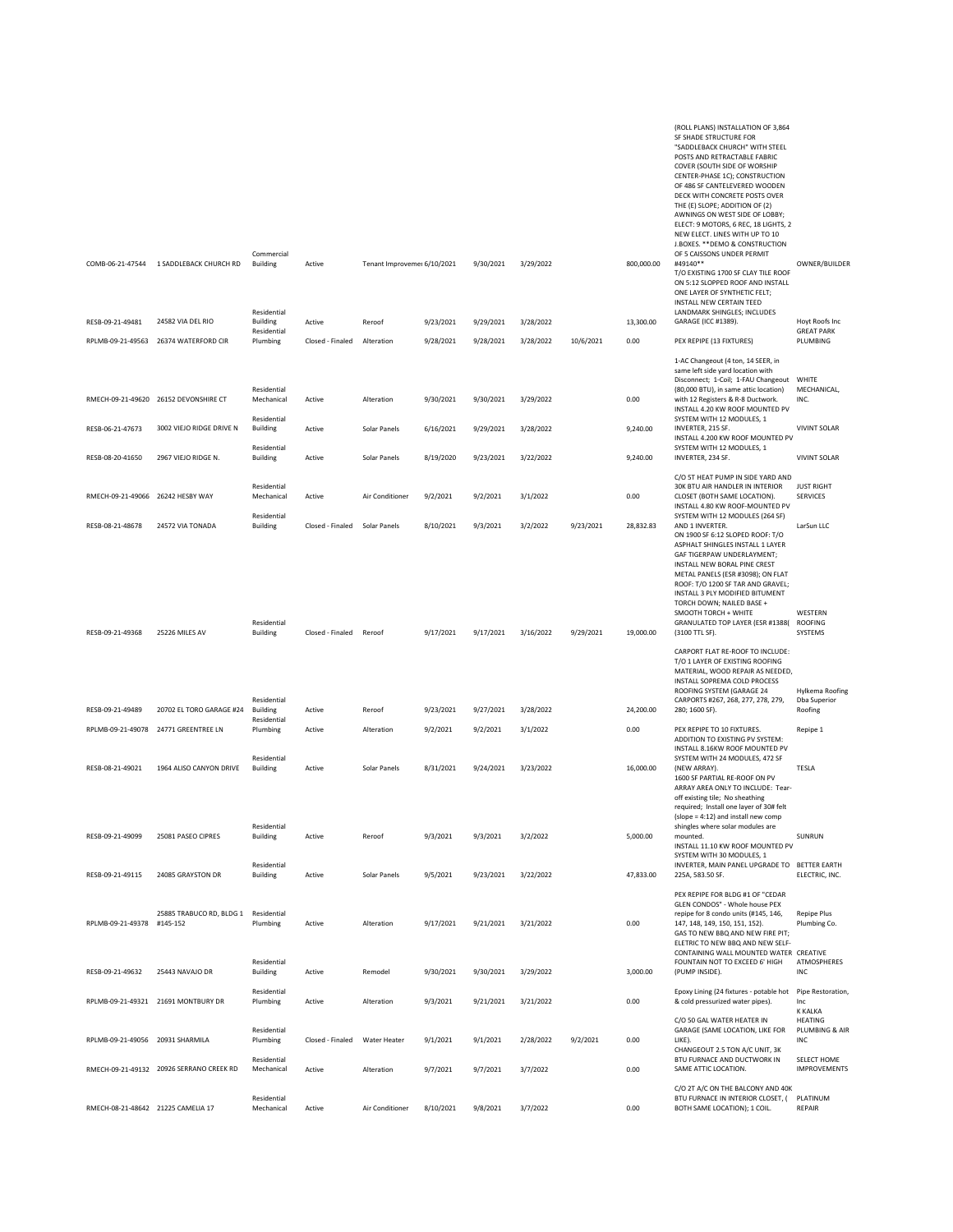| RESB-06-21-47674  | 2982 VIEJO RIDGE DRIVE N                          | <b>Residential</b><br><b>Building</b> | Active           | Solar Panels                | 6/16/2021 | 9/29/2021 | 3/28/2022 |           | 9,240.00  | INSTALL 4.20 KW ROOF MOUNTED PV<br>SYSTEM WITH 12 MODULES. 1<br>INVERTER, 215 SF.                                                                                                                                                                                                                                                                                                                                                                                                                                                                                                                                                                                                                                       | <b>VIVINT SOLAR</b>                               |
|-------------------|---------------------------------------------------|---------------------------------------|------------------|-----------------------------|-----------|-----------|-----------|-----------|-----------|-------------------------------------------------------------------------------------------------------------------------------------------------------------------------------------------------------------------------------------------------------------------------------------------------------------------------------------------------------------------------------------------------------------------------------------------------------------------------------------------------------------------------------------------------------------------------------------------------------------------------------------------------------------------------------------------------------------------------|---------------------------------------------------|
| RPLMB-09-21-49203 | 25885 TRABUCO RD, BLDG 20 Residential<br>#205-212 | Plumbing                              | Active           | Alteration                  | 9/10/2021 | 9/10/2021 | 3/9/2022  |           | 0.00      | PEX REPIPE FOR BLDG #20 OF "CEDAR<br>GLEN CONDOS" - Whole house PEX<br>repipe for 8 condo units (#205, 206,<br>207, 208, 209, 210, 211, 212).<br>INSTALL 5.1 KW ROOF MOUNTED PV                                                                                                                                                                                                                                                                                                                                                                                                                                                                                                                                         | <b>Repipe Plus</b><br>Plumbing Co.                |
| RESB-07-21-48122  | 25372 ELDERWOOD                                   | Residential<br><b>Building</b>        | Closed - Finaled | Solar Panels                | 7/9/2021  | 9/2/2021  | 3/1/2022  | 9/30/2021 | 25,000.00 | SYSTEM WITH 15 MODULES, (1) 13.5<br>KWH POWERWALL+ INVERTER, 13.5<br>KWH POWERWALL (TOTAL 27 KWH<br>ESS), 1 BACKUP GATEWAY, 1<br>DISTRIBUTION PANEL, 295 SF.<br>INSTALL 8.52 KW ROOF MOUNTED PV                                                                                                                                                                                                                                                                                                                                                                                                                                                                                                                         | TESLA                                             |
| RESB-08-21-48580  | 23802 BOFING LN                                   | Residential<br><b>Building</b>        | Active           | Solar Panels                | 8/5/2021  | 9/1/2021  | 2/28/2022 |           | 26,000.00 | SYSTEM WITH 24 MODULES, 1<br>INVERTER, MAIN PANEL UPGRADE TO FREEDOM<br>225A, 469.81 SF.                                                                                                                                                                                                                                                                                                                                                                                                                                                                                                                                                                                                                                | <b>FOREVER</b>                                    |
| RESB-09-21-49492  | 20702 EL TORO GARAGE #27                          | Residential<br><b>Building</b>        | Active           | Reroof                      | 9/23/2021 | 9/27/2021 | 3/28/2022 |           | 17,200.00 | CARPORT FLAT RE-ROOF TO INCLUDE:<br>T/O 1 LAYER OF EXISTING ROOFING<br>MATERIAL, WOOD REPAIR AS NEEDED,<br>INSTALL SOPREMA COLD PROCESS<br>ROOFING SYSTEM (GARAGE 27<br>CARPORTS #298, 294, 300, 299; 1000<br>SF).                                                                                                                                                                                                                                                                                                                                                                                                                                                                                                      | Hylkema Roofing<br><b>Dba Superior</b><br>Roofing |
| RESB-09-21-49487  | 20702 EL TORO GARAGE #22                          | Residential<br>Building               | Active           | Reroof                      | 9/23/2021 | 9/27/2021 | 3/28/2022 |           | 24,200.00 | CARPORT FLAT RE-ROOF TO INCLUDE:<br>T/O 1 LAYER OF EXISTING ROOFING<br>MATERIAL, WOOD REPAIR AS NEEDED,<br>INSTALL SOPREMA COLD PROCESS<br>ROOFING SYSTEM (GARAGE 22<br>CARPORTS #260, 246, 253, 248, 255,<br>256; 1600 SF).                                                                                                                                                                                                                                                                                                                                                                                                                                                                                            | Hylkema Roofing<br>Dba Superior<br>Roofing        |
|                   |                                                   | Commercial                            |                  |                             |           |           |           |           |           | INSTALL A NEW DISH WASHER WITH<br>NEW WATER SUPPLY LINE AND<br>REQUIRED ELECTRICAL; 1 NEW HAND                                                                                                                                                                                                                                                                                                                                                                                                                                                                                                                                                                                                                          | DRS                                               |
| COMB-01-21-44798  | 26792 PORTOLA PKWY                                | <b>Building</b><br>Residential        | Active           | Tenant Improveme: 1/25/2021 |           | 9/29/2021 | 3/28/2022 |           | 0.00      | FREE FAUCET FOR "CHICK-FIL-A".<br>INSTALL 4.26 KW ROOF MOUNTED PV<br>SYSTEM WITH 12 MODULES, 1                                                                                                                                                                                                                                                                                                                                                                                                                                                                                                                                                                                                                          | CONSTRUCTION                                      |
| RESB-09-21-49114  | 22962 CAVANAUGH RD                                | <b>Building</b><br>Residential        | Active           | Solar Panels                | 9/5/2021  | 9/7/2021  | 3/7/2022  |           | 9,372.00  | INVERTER, 235.5 SF.<br>INSTALL 5.95 KW ROOF MOUNTED PV<br>SYSTEM WITH 17 MODULES, 1                                                                                                                                                                                                                                                                                                                                                                                                                                                                                                                                                                                                                                     | <b>VIVINT SOLAR</b>                               |
| RESB-09-21-49224  | 24202 ANKERTON DR                                 | <b>Building</b><br>Residential        | Active           | Solar Panels                | 9/11/2021 | 9/14/2021 | 3/14/2022 |           | 17,000.00 | INVERTER, 328.3 SF.<br>Epoxy Lining (20 fixtures - potable hot                                                                                                                                                                                                                                                                                                                                                                                                                                                                                                                                                                                                                                                          | SUNRUN<br>Pipe Restoration,                       |
| RPLMB-09-21-49105 | 21332 COUNTRYSIDE DR                              | Plumbing                              | Active           | Alteration                  | 9/3/2021  | 9/14/2021 | 3/2/2022  |           | 0.00      | & cold pressurized water pipes).                                                                                                                                                                                                                                                                                                                                                                                                                                                                                                                                                                                                                                                                                        | Inc.                                              |
| SIGN-09-21-49377  | 22331 EL TORO RD D                                | Sign                                  | Active           | Wall Sign                   | 9/17/2021 | 9/17/2021 | 3/16/2022 |           | 2,000.00  | INSTALL (1) ILLUMINATED CHANNEL<br>LETTER SIGN (31 SQFT) "FOREST CAFE" Sign Max                                                                                                                                                                                                                                                                                                                                                                                                                                                                                                                                                                                                                                         |                                                   |
| RESB-09-21-49493  | 20702 EL TORO GARAGE #28                          | Residential<br><b>Building</b>        | Active           | Reroof                      | 9/23/2021 | 9/27/2021 | 3/28/2022 |           | 27,500.00 | CARPORT FLAT RE-ROOF TO INCLUDE:<br>T/O 1 LAYER OF EXISTING ROOFING<br>MATERIAL, WOOD REPAIR AS NEEDED,<br>INSTALL SOPREMA COLD PROCESS<br>ROOFING SYSTEM (GARAGE 28<br>CARPORTS #316, 326, 325, 328, 337,<br>327; 1800 SF).<br>One (1) Welcome Center Trailer at<br>"The Meadows - Temporary Sales<br>Complex" for Toll Brothers [Trailer                                                                                                                                                                                                                                                                                                                                                                              | Hylkema Roofing<br><b>Dba Superior</b><br>Roofing |
| COMB-09-21-49074  | 201 LASSEN ST                                     | Commercial<br><b>Building</b>         | Active           | New                         | 9/2/2021  | 9/3/2021  | 3/2/2022  |           | 75,000.00 | #309 - State-Approved, 24' x 60'<br>modular office building].<br>PEX REPIPE FOR BLDG #3 OF "CEDAR                                                                                                                                                                                                                                                                                                                                                                                                                                                                                                                                                                                                                       | Toll Brothers, Inc.                               |
| RPLMB-09-21-49380 | 25885 TRABUCO RD, BLDG 3<br>#82-87                | Residential<br>Plumbing               | Closed - Finaled | Alteration                  | 9/17/2021 | 9/21/2021 | 3/21/2022 | 10/8/2021 | 0.00      | GLEN CONDOS" - Whole house PEX<br>repipe for 6 condo units (#82, 83, 84,<br>85, 86, 87).                                                                                                                                                                                                                                                                                                                                                                                                                                                                                                                                                                                                                                | Repipe Plus<br>Plumbing Co.                       |
|                   | 22081, 22085, 22091, 22095                        | Residential                           |                  |                             |           |           |           |           |           | REROOF BLDG. #50 (4-UNIT BLDG):<br>Tear-off existing sloped roof only;<br>Replace plywood deck & fascia board,<br>as needed. SLOPED ROOF (4,830 SF):<br>Install GAF Shingle Mate<br>underlayment, 26-gauge galvanized<br>sheet metal, 2"x2" drip edge metal for<br>eaves, GAF TimberCrest 10" Cool for<br>hip and ridge, and Timberline HDZ RS<br>Shingles. FLAT ROOF (1,853 SF): Install<br>BUR-GAF NB5G/P6 System - one layer<br>of red rosin sheathing paper; one ply<br>GAF #75 base sheet; hot mop four plies<br>GAF Flexply 6 ply sheet with Type III<br>asphalt; and hot mop (apply flood coat<br>of Type III asphalt at rate of 60 lbs /<br>100 SF and broadcast new Gravel<br>Aggregate - 4/5 Granite into hot | <b>FONTAINE</b><br><b>WEATHERPROOFI</b>           |
| RESB-09-21-49428  | SUMMIT HILL DR BLDG #50                           | <b>Building</b>                       | Active           | Reroof                      | 9/22/2021 | 9/22/2021 | 3/21/2022 |           | 21,993.00 | asphalt at 400 lbs / 100 SF).<br>INSTALL 7.35 KW ROOF MOUNTED PV                                                                                                                                                                                                                                                                                                                                                                                                                                                                                                                                                                                                                                                        | NG, INC.                                          |
| RESB-09-21-49121  | 23015 ASHWOOD                                     | Residential<br><b>Building</b>        | Active           | Solar Panels                | 9/5/2021  | 9/14/2021 | 3/14/2022 |           | 21,000.00 | SYSTEM WIT 21 MODULES, 1<br>INVERTER, 412.02 SF.<br>INSTALL 6.16 KW ROOF MOUNTED PV<br>SYSTEM WITH 14 MODULES, 14<br>MICROINVERTERS, ENPHASE IQ                                                                                                                                                                                                                                                                                                                                                                                                                                                                                                                                                                         | FREEDOM<br><b>FOREVER</b>                         |
| RESB-08-21-49014  | 26112 DUNDEE DR                                   | Residential<br><b>Building</b>        | Active           | Solar Panels                | 8/31/2021 | 9/3/2021  | 3/2/2022  |           | 23,655.00 | COMBINER BOX AND 200 AMP PANEL INFINITY<br><b>UPGRADE</b>                                                                                                                                                                                                                                                                                                                                                                                                                                                                                                                                                                                                                                                               | <b>ELECTRIC</b>                                   |
| RELEC-09-21-49327 | 24891 CANYON RIM PL                               | Residential<br>Electrical             | Active           | Alteration                  | 9/15/2021 | 9/15/2021 | 3/14/2022 |           | 0.00      | 200A MAIN SERVICE PANEL UPGRADE. S A ELECTRIC INC<br>INSTALL 4.20 KW ROOF MOUNTED PV                                                                                                                                                                                                                                                                                                                                                                                                                                                                                                                                                                                                                                    |                                                   |
| RESB-08-20-41649  | 2977 VIEJO RIDGE DRIVE N                          | Residential<br><b>Building</b>        | Active           | Solar Panels                | 8/19/2020 | 9/17/2021 | 3/16/2022 |           | 9,150.00  | SYSTEM WITH 13 MODULES, 1<br>INVERTER, 215 SF.                                                                                                                                                                                                                                                                                                                                                                                                                                                                                                                                                                                                                                                                          | <b>VIVINT SOLAR</b>                               |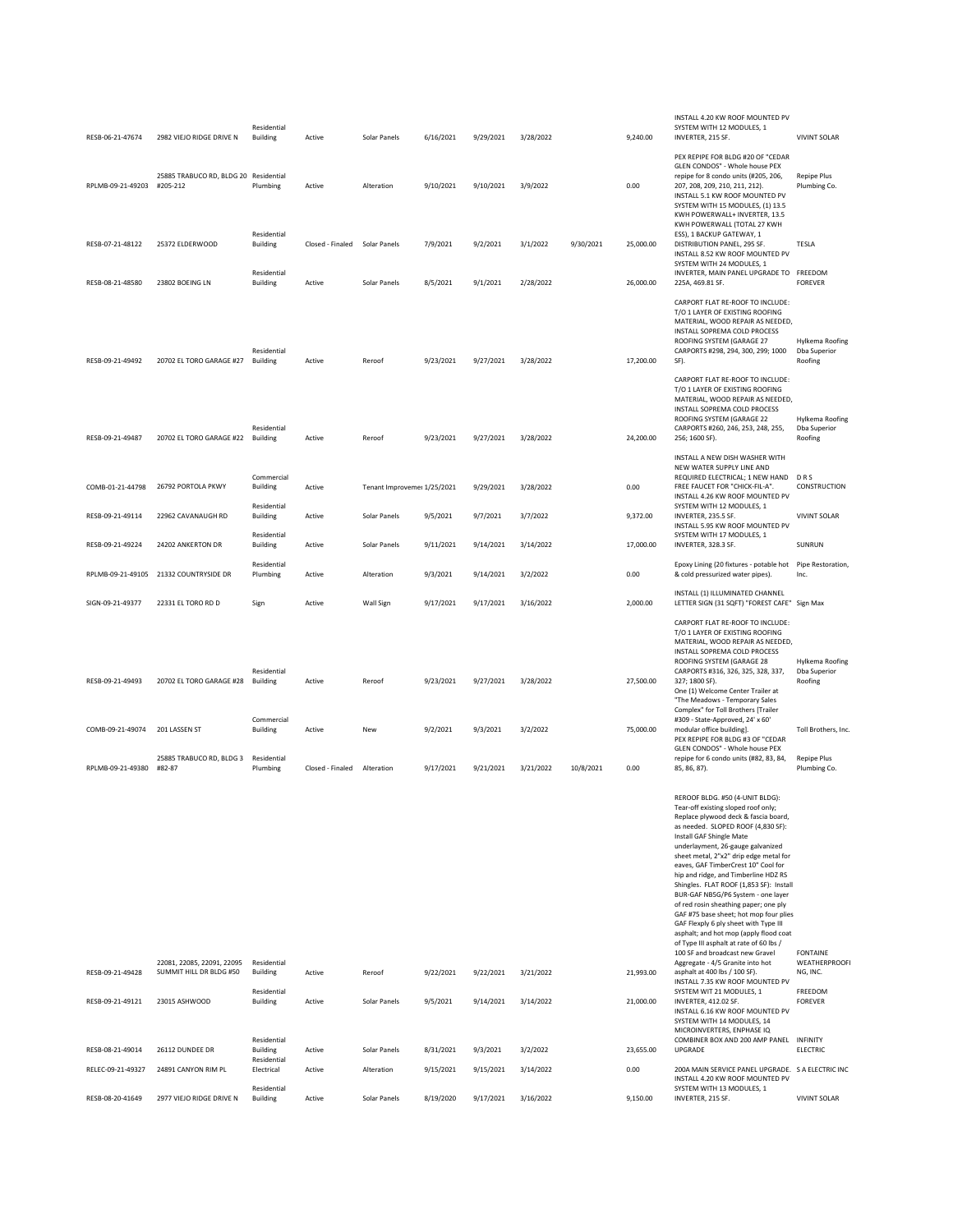| RELEC-09-21-49392                                   | 21312 CALLE SENDERO                     | Residential<br>Electrical                                   | Active           | Meter                           | 9/20/2021              | 9/20/2021              | 3/21/2022             |            | 0.00              | 400 AMP PANEL UPGRADE TO FEED (2) ULTIMATE<br>NEW 200 AMP PANELS                                                                                                                                                                                                                                                           | <b>GREEN ELECTRIC</b>                                      |
|-----------------------------------------------------|-----------------------------------------|-------------------------------------------------------------|------------------|---------------------------------|------------------------|------------------------|-----------------------|------------|-------------------|----------------------------------------------------------------------------------------------------------------------------------------------------------------------------------------------------------------------------------------------------------------------------------------------------------------------------|------------------------------------------------------------|
| RMECH-09-21-49204 22835 RUMBLE DR                   |                                         | Residential<br>Mechanical                                   | Active           | Air Conditioner                 | 9/10/2021              | 9/10/2021              | 3/9/2022              |            | 0.00              | C/O 1T A/C IN BACKYARD AND 12K<br>BTU FURNACE IN ATTIC (BOTH SAME<br>LOCATION); 1 COIL, DISCONNECT.<br>C/O 4T A/C LOCATED IN LEFT SIDE                                                                                                                                                                                     | WHITE<br>MECHANICAL,<br>INC.                               |
| RMECH-09-21-49350 25421 NAVAJO DR                   |                                         | Residential<br>Mechanical                                   | Active           | Air Conditioner                 | 9/16/2021              | 9/16/2021              | 3/15/2022             |            | 0.00              | YARD (SAME LOCATION), 80K BTU<br>FURANCE IN INDOOR CLOSET (SAME<br>LOCATION), 1 COIL.                                                                                                                                                                                                                                      | SADDLEBACK<br>PLUMBING INC<br>All American                 |
|                                                     | RPLMB-09-21-49057 21072 WHEATON TERRACE | Residential<br>Plumbing                                     | Closed - Finaled | Alteration                      | 9/1/2021               | 9/1/2021               | 2/28/2022             | 9/9/2021   | 0.00              | PEX REPIPE: 10 FIXTURES AND 2 HOSE<br>BIBS.<br>C/O 5T A/C LOCATED IN LEFT SIDE                                                                                                                                                                                                                                             | Repipe &<br>Plumbing, Inc.                                 |
| RMECH-09-21-49347 6 CALABRIA LN                     |                                         | Residential<br>Mechanical                                   | Active           | Air Conditioner                 | 9/16/2021              | 9/16/2021              | 3/15/2022             |            | 0.00              | YARD (SAME LOCATION), 100K BTU<br>FURANCE IN INDOOR CLOSET (SAME<br>LOCATION), 1 COIL<br>INSTALL 5.10 KW ROOF MOUNTED PV                                                                                                                                                                                                   | <b>SERVICE</b><br>CHAMPIONS, INC                           |
| RESB-09-21-49382                                    | 24662 VIA DEL RIO                       | Residential<br><b>Building</b>                              | Closed - Finaled | Solar Panels                    | 9/17/2021              | 9/23/2021              | 3/22/2022             | 10/12/2021 | 22,400.00         | SYSTEM (275 SQFT) WITH 15<br>MODULES, 1 INVERTER.                                                                                                                                                                                                                                                                          | Barnes Solar Inc.                                          |
| RPLMB-09-21-49611 21975 DREXEL WAY                  |                                         | Residential<br>Plumbing                                     | Active           | Alteration                      | 9/30/2021              | 9/30/2021              | 3/29/2022             |            | 0.00              | PEX REPIPE: 16 FIXTURES, 2 HOSE BIBS. PLUMBING                                                                                                                                                                                                                                                                             | <b>GARY ALBERICI</b>                                       |
| RESB-08-21-49041                                    | 21781 RUSHFORD DR                       | Residential<br><b>Building</b>                              | Active           | Solar Panels                    | 8/31/2021              | 9/8/2021               | 3/7/2022              |            | 12,920.00         | INSTALL 6.46 KW ROOF MOUNTED PV<br>SYSTEM WITH 17 MODULES AND 1<br><b>INVERTER.</b>                                                                                                                                                                                                                                        | <b>BRIGHT PLANET</b><br>SOLAR                              |
|                                                     | RPLMB-09-21-49281 21215 JASMINES WAY    | Residential<br>Plumbing                                     | Closed - Finaled | Alteration                      | 9/13/2021              | 9/13/2021              | 3/14/2022             | 9/22/2021  | 0.00              | PEX repipe: 13 fixtures.                                                                                                                                                                                                                                                                                                   | AMERI-CAL<br><b>REPIPE AND</b><br>PLUMBING, INC.           |
| RESB-09-21-49550                                    | 22261 ANTHONY DR                        | Residential<br>Building                                     | Active           | Demolition                      | 9/27/2021              | 9/27/2021              | 3/28/2022             |            | 7,000.00          | DEMOLITION & BACKFILL OF<br>SWIMMING POOL AND SPA (400 SQFT) MASONRY INC<br>New SFD Plan 5510 AR, Residence 2                                                                                                                                                                                                              | MUNOZ                                                      |
| RFSB-03-21-46091                                    | 3032 VIEJO RIDGE DRIVE N.               | <b>Residential</b><br><b>Building</b><br>Residential        | Active           | New                             | 3/31/2021              | 9/24/2021              | 3/23/2022             |            | 420,501.00        | (R), "The Oaks @ Portola Hills N/E."<br>3,569 sq ft / Garage 579 sq ft. / CA<br>Room 308 sq ft. / Covered porch 152<br>sq ft. / LOT 73.<br>INSTALL 8.50 KW ROOF MOUNTED PV<br>SYSTEM WITH 20 MODULES, 1<br>INVERTER, 1 LOAD CENTER AND ONE<br>13.5 KWH ENERGY STORAGE SYSTEM                                               | <b>BALDWIN NEW</b><br>HOMES                                |
| RESB-09-21-49187                                    | <b>68 ZION DRIVE</b>                    | <b>Building</b><br>Residential                              | Closed - Finaled | Solar Panels                    | 9/9/2021               | 9/16/2021              | 3/15/2022             | 9/30/2021  | 22,500.00         | (ESS) WITH ONE BATTERY.                                                                                                                                                                                                                                                                                                    | TESLA<br>Clean Finish                                      |
| RELEC-09-21-49396                                   | 23971 LARKWOOD LN                       | Electrical                                                  | Active           | Alteration                      | 9/20/2021              | 9/20/2021              | 3/21/2022             |            | 0.00              | 200 AMP PANEL UPGRADE                                                                                                                                                                                                                                                                                                      | Electrical                                                 |
| RESB-08-21-49029<br>RMECH-09-21-49282 5 CARRIAGE DR | 20922 PARKSIDE                          | Residential<br><b>Building</b><br>Residential<br>Mechanical | Active<br>Active | Solar Panels<br>Air Conditioner | 8/31/2021<br>9/13/2021 | 9/10/2021<br>9/13/2021 | 3/9/2022<br>3/14/2022 |            | 45,000.00<br>0.00 | INSTALL 11.39 KW ROOF MOUNTED PV<br>SYSTEM WITH 33 MODULES, 1<br>INVERTER, 200 AMP PANEL UPGRADE,<br>NEW 200 AMP SUB PANEL (GATEWAY),<br>200 AMP BACKUP LOAD CENTER, ONE<br>13.5 KWH ENERGY STORAGE SYSTEM<br>(ESS) WITH ONE BATTERY<br>C/O 3T A/C Side Yard and 40k BTU<br>Furnace Attic (Both Same Location); 1<br>Coil. | FREEDOM<br><b>FOREVER</b><br>DYNAMIC AIR<br>SERVICES, INC. |
|                                                     |                                         |                                                             |                  |                                 |                        |                        |                       |            |                   | OVERLAY EXISTING 1 LAYER FLAT<br>BUILT UP ROOF WITH SIKA SARNAFIL                                                                                                                                                                                                                                                          |                                                            |
| COMB-09-21-49171                                    | 26756 PORTOLA PKWY                      | Commercial<br><b>Building</b>                               | Active           | Reroof                          | 9/9/2021               | 9/9/2021               | 3/8/2022              |            | 66,117.00         | SINGLE PLY ROOF SYSTEM (12,300 SF)<br>ON "DOLLAR TREE" BUILDING.                                                                                                                                                                                                                                                           | <b>RED POINTE</b><br><b>ROOFING</b>                        |
| RELEC-09-21-49376                                   | 29 SORREL                               | Residential<br>Electrical                                   | Void             | Alteration                      | 9/17/2021              | 9/17/2021              | 3/16/2022             | 9/17/2021  | 0.00              | INSTALL 2 ELECTRICAL RECPTICALES<br>AND CONDUIT FOR FUTURE SPA.                                                                                                                                                                                                                                                            | PETERKIN<br><b>ELECTRIC</b>                                |
| RPLMB-09-21-49308 25971 DONEGAL LN                  |                                         | Residential<br>Plumbing                                     | Closed - Finaled | Alteration                      | 9/14/2021              | 9/14/2021              | 3/14/2022             | 10/8/2021  | 0.00              | PEX REPIPE: 10 FIXTURES, 2 HOSE BIBS. REPIPE 1                                                                                                                                                                                                                                                                             |                                                            |
| RESB-08-21-48502                                    | 24722 VIA DEL RIO                       | Residential<br><b>Building</b>                              | Active           | Solar Panels                    | 8/2/2021               | 9/29/2021              | 3/28/2022             |            | 14,000.00         | INSTALL 5.67 KW ROOF-MOUNTED PV<br>SYSTEM WITH 14 MODULES, 14 MICRO-<br>INVERTERS, 1 COMBINER BOX, AND<br>MAIN PANEL UPGRADE TO 200A, 312 BEST SOLAR<br><b>SF</b>                                                                                                                                                          | POWER, INC.                                                |
| RESB-08-21-49012                                    | 21901 UTE WAY                           | Residential<br><b>Building</b>                              | Active           | Solar Panels                    | 8/31/2021              | 9/8/2021               | 9/8/2022              |            | 20,000.00         | INSTALL 5.74 KW ROOF-MOUNTED PV<br>SYSTEM WITH 14 MODULES, 14<br>MICROINVERTERS AND 1 LOAD<br>CENTER.                                                                                                                                                                                                                      | SunPower                                                   |
|                                                     |                                         |                                                             |                  |                                 |                        |                        |                       |            |                   | Add a new non-load bearing partition                                                                                                                                                                                                                                                                                       |                                                            |
| RESB-09-21-49629                                    | 23092 LA VACA ST                        | Residential<br><b>Building</b>                              | Closed - Finaled | Remodel                         | 9/30/2021              | 9/30/2021              | 3/29/2022             | 10/12/2021 | 500.00            | wall in existing master bedroom to<br>create a new (5th) bedroom; Add 2-<br>Rec. Note: Wall will be built with 2x4<br>spacing, 16" o.c., and 1/2" drywall.<br>INSTALL 7.81KW ROOF MOUNTED PV                                                                                                                               | OWNER/BUILDER                                              |
| RESB-08-21-48951                                    |                                         |                                                             |                  |                                 |                        |                        |                       |            |                   |                                                                                                                                                                                                                                                                                                                            |                                                            |
|                                                     | 24515 OVERLAKE DR                       | Residential<br><b>Building</b>                              | Active           | Solar Panels                    | 8/26/2021              | 9/7/2021               | 3/7/2022              |            | 17,182.00         | SYSTEM WITH 22 MODULES AND 1<br>INVERTER, 437 SF.                                                                                                                                                                                                                                                                          | <b>VIVINT SOLAR</b>                                        |
| RESB-03-21-46093                                    | 3052 VIEJO RIDGE DRIVE N.               | Residential<br><b>Building</b>                              | Active           | New                             | 3/31/2021              | 9/24/2021              | 3/23/2022             |            | 483,319.00        | New SFD Plan 5530 CR, Residence 4/<br>4,146 sq ft. / Garage 504 sq ft./ 378 sq<br>ft Secondary Unit / CA Room 278 sq ft. BALDWIN NEW<br>/ Covered Porch 128 sq ft. / LOT 71.                                                                                                                                               | HOMES                                                      |
| RESB-09-21-49588                                    | 24511 BRIDGER RD                        | Residential<br><b>Building</b>                              | Active           | Remodel                         | 9/29/2021              | 9/29/2021              | 3/28/2022             |            | 9,500.00          | MASTER BATHROOM REMODEL TO:<br>REMOVE (E) TUB, INSTALL NEW WALK- SAFE STEP WALK-<br>IN TUB, INSTALL 1-NEW 20A CIRCUIT IN TUB<br>FOR OUTLET, 1 REC; DRYWALL PATCH. COMPANY INC<br>PEX REPIPE: 14 FIXURES, 2 HOSE BIBS;                                                                                                      |                                                            |
| RPLMB-09-21-49432 21062 MONISHA                     |                                         | Residential<br>Plumbing                                     | Closed - Finaled | Alteration                      | 9/22/2021              | 9/22/2021              | 3/21/2022             | 9/30/2021  | 0.00              | C/O 50 GAL WATER HEATER IN<br>GARAGE (SAME LOCATION).                                                                                                                                                                                                                                                                      | REPIPE 1                                                   |
| RPLMB-09-21-49413                                   | 25672 WESTOVER CIR                      | Residential<br>Plumbing<br>Residential                      | Closed - Finaled | Alteration                      | 9/21/2021              | 9/21/2021              | 3/21/2022             | 10/5/2021  | 0.00              | PEX REPIPE, (10) FIXTURES                                                                                                                                                                                                                                                                                                  | HENRIK<br>PLUMBING, INC.                                   |
| RESB-09-21-49369                                    | 23121 GUINEA ST                         | Building<br>Residential                                     | Active           | Patio Cover (Over 2( 9/17/2021  |                        | 9/27/2021              | 3/28/2022             |            | 30,000.00         | SOLID ROOF PATIO COVER (352 SQFT)                                                                                                                                                                                                                                                                                          | OWNER-BUILDER<br>ION ELECTRIC,                             |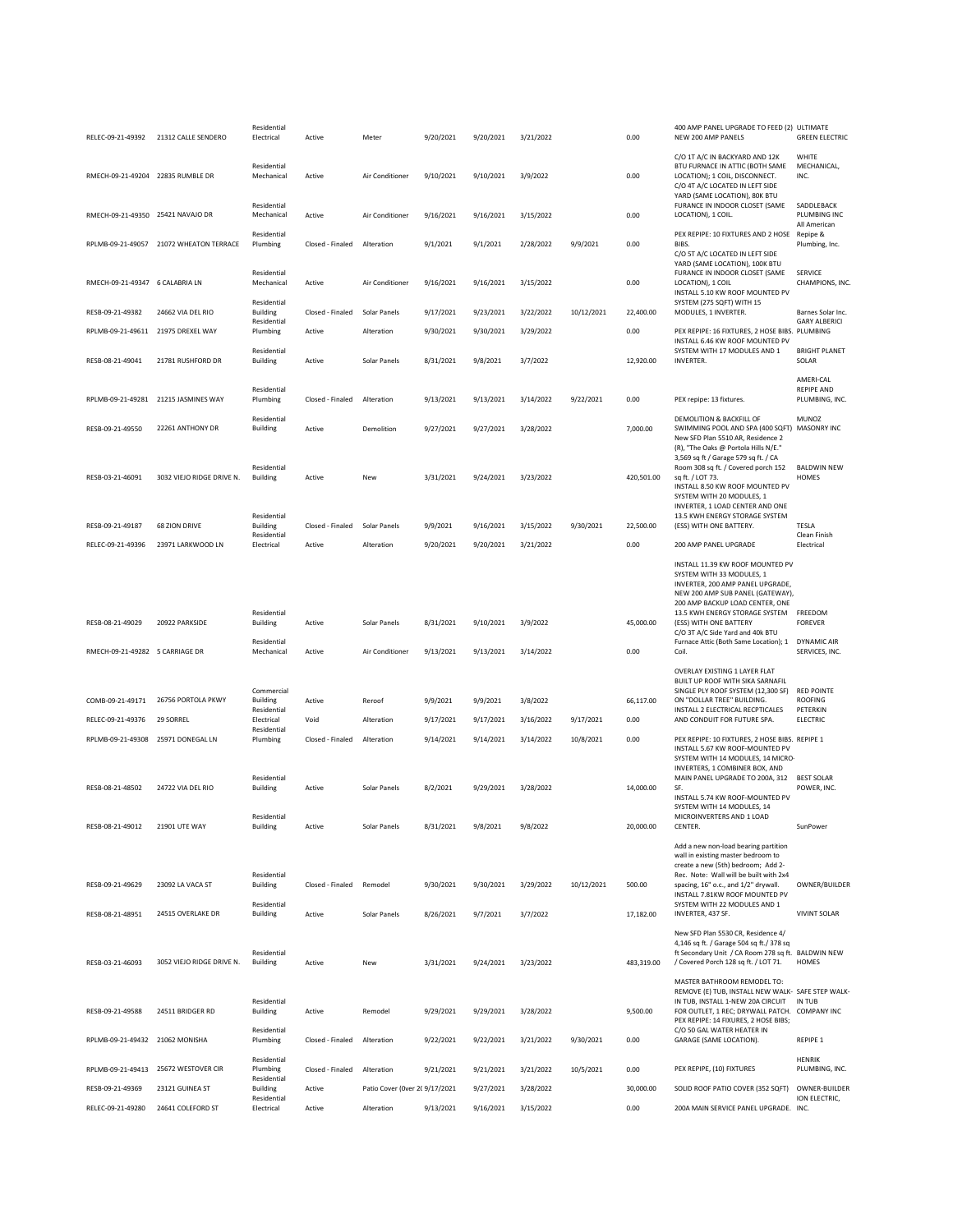|                                    |                                        | Commercial                               |                  |                              |           |           |           |           |            | INT. & EXT. T/I FOR "IBASE-T" TO<br>INCLUDE: 4,810 SF 1'SF FL AND 1,479<br>SF MEZZANINE INT. T/I TO DEMO.<br>WALLS/CEILING; NEW PARTITIONS TO<br>IMPROVE LOBBY, CONFERENCE ROOM,<br>KITCHEN/LOUNGE AND CREATE NEW<br>OFFICES AND OPEN WORK SPACE, RE-<br>LOCATION OF 3 SKY-LIGHTS, (2) NEW<br>ROOFTOP HEAT PUMPS (2T, 10T) WITH<br>NEW CURBS, 1 CEILING MOUNTED FAN<br>COIL, 1 ROOFTOP CONDENSING UNIT,<br>DUCTWORK, RE-LOCATE KITCHEN SINK<br>WITH EXT. TO WATER LINE, 3 VENT.<br>FANS, 200A SUB-PANEL, 44 REC, 163<br>LIGHTS, 30 SW, NEW J. BOXES; EXT.<br>WORK TO INCLUDE ADA PARKING |                                                   |
|------------------------------------|----------------------------------------|------------------------------------------|------------------|------------------------------|-----------|-----------|-----------|-----------|------------|------------------------------------------------------------------------------------------------------------------------------------------------------------------------------------------------------------------------------------------------------------------------------------------------------------------------------------------------------------------------------------------------------------------------------------------------------------------------------------------------------------------------------------------------------------------------------------------|---------------------------------------------------|
| COMB-08-21-48595                   | 26812 VISTA TERRACE                    | <b>Building</b>                          | Active           | Tenant Improveme: 8/6/2021   |           | 9/22/2021 | 3/21/2022 |           | 400,000.00 | IMPROVEMENT.<br>Tile Relay: Lift-off existing roof tiles                                                                                                                                                                                                                                                                                                                                                                                                                                                                                                                                 | M A NOURSE INC                                    |
| RESB-09-21-49425                   | 24171 ANGELA ST                        | Residential<br><b>Building</b>           | Active           | Reroof                       | 9/22/2021 | 9/22/2021 | 3/21/2022 |           | 4,158.00   | and stack on roof; Install (1) new layer<br>of 30# felt underlayment (slope =<br>5:12); Reinstall existing roof tiles. (12<br>SQS)                                                                                                                                                                                                                                                                                                                                                                                                                                                       | SUNRUN                                            |
|                                    | RPLMB-09-21-49294 22056 SUMMIT HILL DR | Residential<br>Plumbing                  | Closed - Finaled | Alteration                   | 9/14/2021 | 9/14/2021 | 3/14/2022 | 9/21/2021 | 0.00       | PEX Repipe (13 fixtures).<br>CONSTRUCTION OF 50'L MAX 12' HIGH                                                                                                                                                                                                                                                                                                                                                                                                                                                                                                                           | <b>GREAT PARK</b><br>PLUMBING<br>COTI             |
| FCWL-08-21-48519                   | 21361 VISTA ESTATE DR                  | Fence/Wall                               | Active           | Retaining Wall Over 8/2/2021 |           | 9/13/2021 | 3/14/2022 |           | 25,000.00  | PLANTABLE RETAINING WALL AROUND DEVELOPMENTS<br><b>BACKYARD.</b>                                                                                                                                                                                                                                                                                                                                                                                                                                                                                                                         | INC                                               |
| RESB-08-21-48958                   | 23122 EL CABALLO ST                    | Residential<br>Building                  | Active           | Solar Panels                 | 8/26/2021 | 9/3/2021  | 3/2/2022  |           | 17,000.00  | INSTALL 6.03KW ROOF-MOUNTED PV<br>SYSTEM WITH 17 MODULES AND 1<br><b>INVERTER.</b>                                                                                                                                                                                                                                                                                                                                                                                                                                                                                                       | SUNRUN                                            |
|                                    |                                        | Residential                              |                  |                              |           |           |           |           |            |                                                                                                                                                                                                                                                                                                                                                                                                                                                                                                                                                                                          | HENRIK                                            |
| RPLMB-09-21-49196 27152 ASHTON CIR |                                        | Plumbing<br>Residential                  | Closed - Finaled | Alteration                   | 9/10/2021 | 9/10/2021 | 3/9/2022  | 9/20/2021 | 0.00       | PEX REPIPE: 8 FIXTURES.<br>1800 SF PARTIAL RE-ROOF ON PV<br>ARRAY AREA ONLY TO INCLUDE: Tear-<br>off existing comp shingles; No<br>sheathing required; Install one layer of<br>30# felt (slope = 5:12) and install new<br>comp shingles where solar modules                                                                                                                                                                                                                                                                                                                              | PLUMBING, INC.                                    |
| RESB-09-21-49197                   | 26151 EMYVALE CT                       | <b>Building</b>                          | Active           | Reroof                       | 9/10/2021 | 9/10/2021 | 3/9/2022  |           | 7,400.00   | are mounted.<br>INSTALL (1) NON-ILLUMINATED                                                                                                                                                                                                                                                                                                                                                                                                                                                                                                                                              | SUNRUN<br><b>STARFISH SIGNS</b>                   |
| SIGN-09-21-49352                   | 20512 CRESCENT BAY DR 104 Sign         |                                          | Active           | Wall Sign                    | 9/16/2021 | 9/16/2021 | 3/15/2022 |           | 4,350.00   | CHANNEL LETTER WALL SIGN FOR<br>"NEWIMAGE GLOBAL INC".<br>C/O 5T A/C IN SIDE YARD AND 100K                                                                                                                                                                                                                                                                                                                                                                                                                                                                                               | AND GRAPHICS<br><b>INC</b><br>BOARDWALK           |
| RMECH-09-21-49269 1 VIAGGIO LN     |                                        | Residential<br>Mechanical                | Closed - Finaled | Air Conditioner              | 9/13/2021 | 9/13/2021 | 3/14/2022 | 9/20/2021 | 0.00       | BTU FURNACE IN ATTIC (BOTH SAME<br>LOCATION); 1 COIL.                                                                                                                                                                                                                                                                                                                                                                                                                                                                                                                                    | <b>HEATING AND</b><br>AIR, INC.                   |
| RMECH-09-21-49349 12 SAUCITO       |                                        | Residential<br>Mechanical                | Active           | Air Conditioner              | 9/16/2021 | 9/16/2021 | 3/15/2022 |           | 0.00       | C/O (2) 4T A/C LOCATED IN LEFT SIDE<br>YARD (SAME LOCATION), (2) COILS.                                                                                                                                                                                                                                                                                                                                                                                                                                                                                                                  | <b>TRITON AIR</b>                                 |
|                                    |                                        | Residential                              |                  |                              |           |           |           |           |            |                                                                                                                                                                                                                                                                                                                                                                                                                                                                                                                                                                                          | AMERI-CAL<br><b>REPIPE AND</b>                    |
|                                    | RPLMB-09-21-49055 21123 GLADIOLOS WAY  | Plumbing<br>Residential                  | Closed - Finaled | Alteration                   | 9/1/2021  | 9/1/2021  | 2/28/2022 | 9/16/2021 | 0.00       | PEX REPIPE: 13 FIXTURES.<br>LATTICE ALUMINUM PATIO COVER                                                                                                                                                                                                                                                                                                                                                                                                                                                                                                                                 | PLUMBING, INC.<br><b>BRAVO PATIO</b>              |
| RESB-09-21-49356                   | 247 SIENA                              | Building<br>Residential                  | Active           | Patio Cover                  | 9/16/2021 | 9/16/2021 | 3/15/2022 |           | 4,800.00   | (110 SQFT), (2) LIGHTS, (1) SWITCH.<br>INSTALL 6.08KW ROOF MOUNTED PV<br>SYSTEM (290 SF) WITH 16 MODULES                                                                                                                                                                                                                                                                                                                                                                                                                                                                                 | COVERS<br><b>BRIGHT PLANET</b>                    |
| RESB-08-21-48816                   | 19441 JASPER HILL RD                   | <b>Building</b>                          | Active           | Solar Panels                 | 8/19/2021 | 9/24/2021 | 3/23/2022 |           | 12,160.00  | AND 1 INVERTER                                                                                                                                                                                                                                                                                                                                                                                                                                                                                                                                                                           | SOLAR                                             |
| RESB-09-21-49486                   | 20702 EL TORO GARAGE #21 Building      | Residential                              | Active           | Reroof                       | 9/23/2021 | 9/27/2021 | 3/28/2022 |           | 27,500.00  | CARPORT FLAT RE-ROOF TO INCLUDE:<br>T/O 1 LAYER OF EXISTING ROOFING<br>MATERIAL, WOOD REPAIR AS NEEDED,<br>INSTALL SOPREMA COLD PROCESS<br>ROOFING SYSTEM (GARAGE 21<br>CARPORTS #234, 235, 236, 240, 241,<br>242, 243, 244; 1800 SF).                                                                                                                                                                                                                                                                                                                                                   | Hylkema Roofing<br><b>Dba Superior</b><br>Roofing |
| RESB-09-21-49232                   | 31 LONTANO                             | Residential<br>Building                  | Active           | Solar Panels                 | 9/11/2021 | 9/24/2021 | 3/23/2022 |           | 21,500.00  | INSTALL 7.14 KW ROOF MOUNTED PV<br>SYSTEM WITH 21 MODULES, (1) 13.5<br>KWH POWERPLUS+INVERTER, 1<br>BACKUP GATEWAY, 1 LOAD CENTER,<br>413 SF. ** THIS PEMRIT INCLUDES<br>EXISTING ROOF STRUCTURAL<br>UPGRADE TO ACCOMMODATE SOLAR<br>INSTALLATION.**                                                                                                                                                                                                                                                                                                                                     | TESLA                                             |
|                                    |                                        | Residential                              |                  |                              |           |           |           |           |            |                                                                                                                                                                                                                                                                                                                                                                                                                                                                                                                                                                                          | SEVERSON                                          |
|                                    | RPLMB-09-21-49178 28551 CEDAR RIDGE RD | Plumbing                                 | Active           | Alteration                   | 9/9/2021  | 9/9/2021  | 3/8/2022  |           | 0.00       | PEX REPIPE: 15 FIXTURES, 3 HOSE BIBS. PLUMBING, INC.<br>C/O 2T HEAT PUMP IN SIDE YARD AND                                                                                                                                                                                                                                                                                                                                                                                                                                                                                                |                                                   |
| RMECH-09-21-49068 84 RUE FONTAINE  |                                        | Residential<br>Mechanical<br>Residential | Active           | Air Conditioner              | 9/2/2021  | 9/2/2021  | 3/1/2022  |           | 0.00       | 30K BTU AIR HANDLER IN ATTIC (BOTH JUST RIGHT<br>SAME LOCTION); 1 COIL.<br>INSTALL 12.24 KW ROOF MOUNTED PV<br>SYSTEM WITH 36 MODULES, 2<br>INVERTERS, 1 LOAD CENTER, MAIN                                                                                                                                                                                                                                                                                                                                                                                                               | SERVICES<br>Solar 360 Building                    |
| RESB-07-21-48342                   | 22552 WOOD GLEN CIR                    | <b>Building</b><br>Residential           | Active           | Solar Panels                 | 7/22/2021 | 9/15/2021 | 3/14/2022 |           | 36,000.00  | PANEL UPGRADE TO 225A, 648 SF.<br>ADDITION OF 169 SF AT THE BACKSIDE<br>OF HOUSE BY DEMOLITIONG (E)<br>COVERED PATIO TO BE USED AS<br>RETREAT; ADDITION OF 20 SF AT<br>FRONTSIDE TO BE USED AS ENTRY; 5                                                                                                                                                                                                                                                                                                                                                                                  | Services, Inc.<br><b>TOM LUND</b><br>GENERAL      |
| RESB-07-21-48268                   | 20941 CALLE CELESTE                    | Building<br>Residential                  | Active           | Addition                     | 7/19/2021 | 9/9/2021  | 3/8/2022  |           | 47,000.00  | REC, 7 LIGHTS, 4 SW, DUCTWORK.<br>C/O 4T A/C IN SIDE YARD AND 48K BTU<br>FURNACE IN INDOOR CLOSET (BOTH                                                                                                                                                                                                                                                                                                                                                                                                                                                                                  | CONTRACTOR<br>SERVICE                             |
|                                    | RMECH-09-21-49370 25152 WINDWOOD LN    | Mechanical                               | Active           | Air Conditioner              | 9/17/2021 | 9/17/2021 | 3/16/2022 |           | 0.00       | SAME LOCATION); 1 COIL.                                                                                                                                                                                                                                                                                                                                                                                                                                                                                                                                                                  | CHAMPIONS, INC.                                   |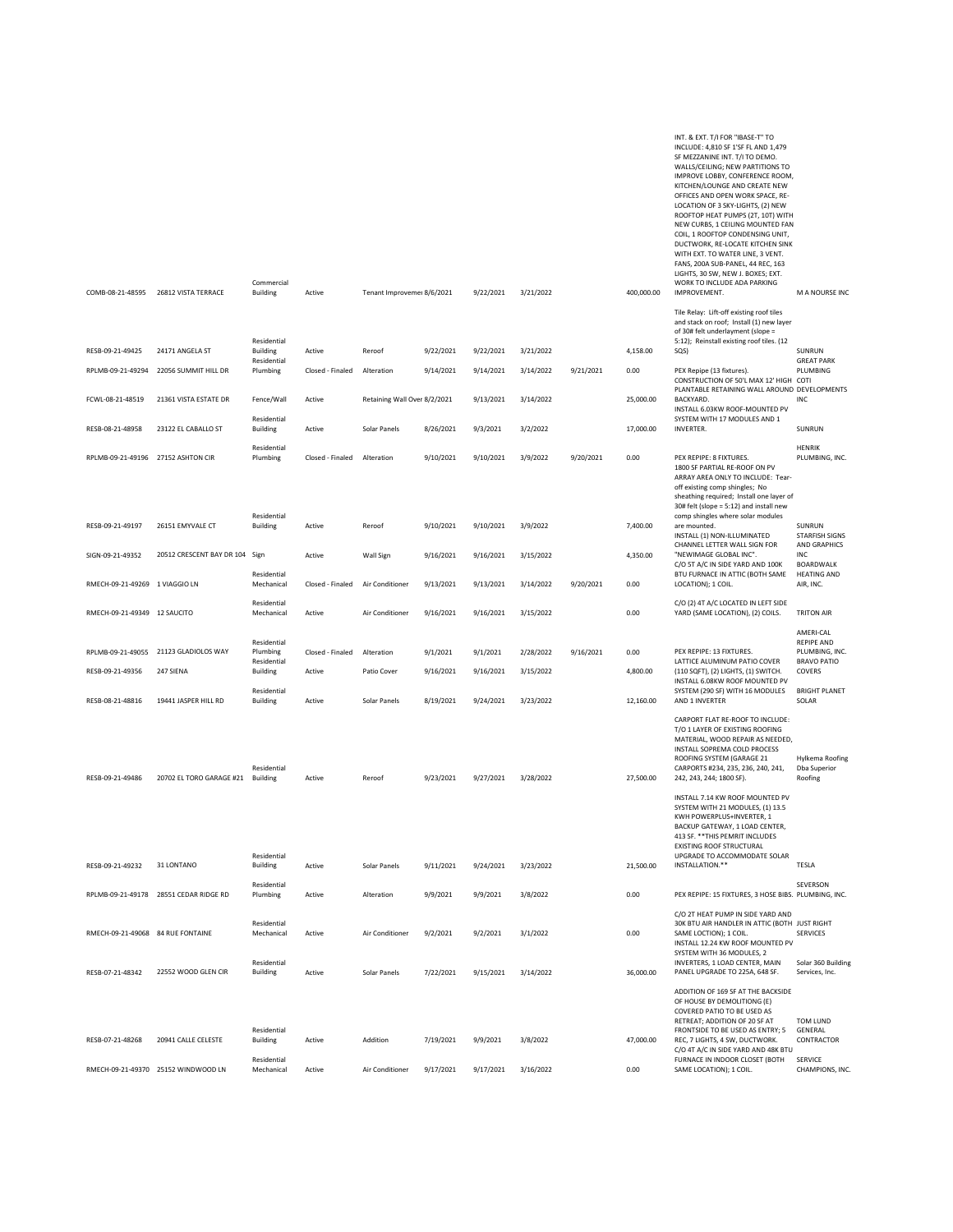| RESB-03-21-46090<br>RPLMB-09-21-49152<br>RESB-06-21-47362 | 3022 VIEJO RIDGE DRIVE N.<br>22032 BROKEN BOW DR<br>5587 HERITAGE OAK DRIVE | Residential<br><b>Building</b><br>Residential<br>Plumbing<br>Residential<br>Building | Active<br>Closed - Finaled<br>Active | New<br>Water Heater<br>Solar Panels | 3/31/2021<br>9/8/2021<br>6/2/2021 | 9/24/2021<br>9/8/2021<br>9/21/2021 | 3/23/2022<br>3/7/2022<br>3/21/2022 | 9/17/2021 | 464,539.00<br>0.00<br>9,009.00 | New SFD, Plan 6012 CR, Residence 1,<br>"The Oaks @ Portola Hills N.E." 3,867<br>sq ft, Garage(1) 234 sq ft Garage (2)<br>503 sq ft, CA Room 265 sq ft, Porch 42 BALDWIN NEW<br>sq ft, LOT 74.<br>1-New Gas Line (approx. 50 ft) and 1-<br>New Tankless Water Heater to be<br>located in the garage.<br>INSTALL 4.20 KW ROOF MOUNTED PV<br>SYSTEM WITH 1 MODULES, 1<br>INVERTER, 234 SF.                                                                                                                                                                                                                                                                                                                                                                                                                                                                                  | <b>HOMES</b><br>DTS, Inc.<br><b>VIVINT SOLAR</b>                                                |
|-----------------------------------------------------------|-----------------------------------------------------------------------------|--------------------------------------------------------------------------------------|--------------------------------------|-------------------------------------|-----------------------------------|------------------------------------|------------------------------------|-----------|--------------------------------|--------------------------------------------------------------------------------------------------------------------------------------------------------------------------------------------------------------------------------------------------------------------------------------------------------------------------------------------------------------------------------------------------------------------------------------------------------------------------------------------------------------------------------------------------------------------------------------------------------------------------------------------------------------------------------------------------------------------------------------------------------------------------------------------------------------------------------------------------------------------------|-------------------------------------------------------------------------------------------------|
| RESB-08-21-49020                                          | 22152, 22156, 22162, 22166<br>SUMMIT HILL DR BLDG #53                       | Residential<br><b>Building</b>                                                       | Active                               | Reroof                              | 8/31/2021                         | 9/1/2021                           | 2/28/2022                          |           | 21,993.00                      | REROOF BLDG. #53 (4-UNIT BLDG):<br>Tear-off existing sloped roof only;<br>Replace plywood deck & fascia board,<br>as needed. SLOPED ROOF (4,830 SF):<br>Install GAF Shingle Mate<br>underlayment, 26-gauge galvanized<br>sheet metal, 2"x2" drip edge metal for<br>eaves. GAF TimberCrest 10" Cool for<br>hip and ridge, and Timberline HDZ RS<br>Shingles. FLAT ROOF (1,853 SF): Install<br>BUR-GAF NB5G/P6 System - one layer<br>of red rosin sheathing paper; one ply<br>GAF #75 base sheet; hot mop four plies<br>GAF Flexply 6 ply sheet with Type III<br>asphalt; and hot mop (apply flood coat<br>of Type III asphalt at rate of 60 lbs /<br>100 SF and broadcast new Gravel<br>Aggregate - 4/5 Granite into hot<br>asphalt at 400 lbs / 100 SF).                                                                                                                 | <b>FONTAINE</b><br>WEATHERPROOFI<br>NG, INC.                                                    |
| RPLMB-09-21-49431 22442 GOLDRUSH                          |                                                                             | Residential<br>Plumbing                                                              | Active                               | Alteration                          | 9/22/2021                         | 9/22/2021                          | 3/21/2022                          |           | 0.00                           | PEX Repipe (12 fixtures)                                                                                                                                                                                                                                                                                                                                                                                                                                                                                                                                                                                                                                                                                                                                                                                                                                                 | INTEGRITY<br>REPIPE, INC.                                                                       |
| RESB-09-21-49495                                          | 20702 EL TORO GARAGE #30                                                    | Residential<br>Building                                                              | Active                               | Reroof                              | 9/23/2021                         | 9/27/2021                          | 3/28/2022                          |           | 24,200.00                      | CARPORT FLAT RE-ROOF TO INCLUDE:<br>T/O 1 LAYER OF EXISTING ROOFING<br>MATERIAL, WOOD REPAIR AS NEEDED,<br>INSTALL SOPREMA COLD PROCESS<br>ROOFING SYSTEM (GARAGE 30<br>CARPORTS #350, 353, 357, 352, 348,<br>354; 1600 SF).                                                                                                                                                                                                                                                                                                                                                                                                                                                                                                                                                                                                                                             | Hylkema Roofing<br>Dba Superior<br>Roofing                                                      |
| RPLMB-09-21-49077                                         | 25602 FALLENWOOD                                                            | Residential<br>Plumbing                                                              | Active                               | Alteration                          | 9/2/2021                          | 9/2/2021                           | 3/1/2022                           |           | 0.00                           | PEX REPIPE TO 16 FIXTURES.                                                                                                                                                                                                                                                                                                                                                                                                                                                                                                                                                                                                                                                                                                                                                                                                                                               | Ultimate<br>Builders, Inc.<br>(Repipe 1)                                                        |
|                                                           |                                                                             |                                                                                      |                                      |                                     |                                   |                                    |                                    |           |                                | C/O 5T A/C LOCATED IN BACKYARD                                                                                                                                                                                                                                                                                                                                                                                                                                                                                                                                                                                                                                                                                                                                                                                                                                           | <b>ROCKLIN</b>                                                                                  |
|                                                           | RMECH-09-21-49613 29011 SANTIAGO PEAK LN                                    | Residential<br>Mechanical<br>Residential                                             | Active                               | Air Conditioner                     | 9/30/2021                         | 9/30/2021                          | 3/29/2022                          |           | 0.00                           | (SAME LOCATION), 80K BTU FURANCE<br>IN ATTIC (SAME LOCATION), C/O<br>DUCTWORK.                                                                                                                                                                                                                                                                                                                                                                                                                                                                                                                                                                                                                                                                                                                                                                                           | <b>HEATING AND</b><br>AIRCONDITIONIN<br><b>G COMPANY INC</b><br>PACIFIC COAST<br>COPPER REPIPE, |
|                                                           | RPLMB-09-21-49198 26502 ELMCREST WAY                                        | Plumbing                                                                             | Closed - Finaled                     | Alteration                          | 9/10/2021                         | 9/10/2021                          | 3/9/2022                           | 9/21/2021 | 0.00                           | PEX REPIPE: 15 FIXTURES.                                                                                                                                                                                                                                                                                                                                                                                                                                                                                                                                                                                                                                                                                                                                                                                                                                                 | INC.                                                                                            |
| RESB-09-21-49381                                          | 29 SORREL                                                                   | Residential<br><b>Building</b>                                                       | Active                               | Remodel                             | 9/17/2021                         | 9/17/2021                          | 3/16/2022                          |           | 5,000.00                       | INSTALL 49 SF ABOVE GROUND SPA<br>WITH ELECTRIC (2 - REC AND<br>CONDUIT); INCLUDES INSTALLING<br>HEATER IN EXISTING PATIO CEILING.<br>NEW SWIMMING POOL (444 SQFT),<br>NEW SPA (48 SQFT) WITH RELATED<br>EQUIPMENT, INCLUDES GAS AND                                                                                                                                                                                                                                                                                                                                                                                                                                                                                                                                                                                                                                     | OWNER-BUILDER                                                                                   |
| POOL-09-21-49344                                          | 5402 HERITAGE OAK DR                                                        | Combination<br>Pool/Spa                                                              | Active                               | Residential                         | 9/16/2021                         | 9/20/2021                          | 3/21/2022                          |           | 96,000.00                      | ELECTRIC TO BBQ/FIREPIT, 1 SINK, 1<br>WASTE LINE CONNECTION.<br>INSTALL 5.95 KW DC ROOF MOUNTED                                                                                                                                                                                                                                                                                                                                                                                                                                                                                                                                                                                                                                                                                                                                                                          | AquaGreen<br>Landscaping, Inc.                                                                  |
| RESB-08-21-48579                                          | 20922 COVENTRY LN                                                           | Residential<br><b>Building</b>                                                       | Active                               | Solar Panels                        | 8/5/2021                          | 9/1/2021                           | 2/28/2022                          |           | 17,000.00                      | PV SYSTEM WITH 334 SF ARRAY: 17<br>MODULES, 1 INVERTER.                                                                                                                                                                                                                                                                                                                                                                                                                                                                                                                                                                                                                                                                                                                                                                                                                  | FREEDOM<br><b>FOREVER</b>                                                                       |
| COMB-09-21-49172                                          | 26742 PORTOLA PKWY                                                          | Commercial<br><b>Building</b>                                                        | Active                               | Reroof                              | 9/9/2021                          | 9/9/2021                           | 3/8/2022                           |           | 94,445.00                      | OVERLAY EXISTING 1 LAYER FLAT<br>BUILT UP ROOF WITH SIKA SARNAFIL<br>SINGLE PLY ROOF SYSTEM (22,700 SF)<br>ON "JOANN'S" BUILDING.                                                                                                                                                                                                                                                                                                                                                                                                                                                                                                                                                                                                                                                                                                                                        | <b>RED POINTE</b><br><b>ROOFING</b>                                                             |
| RESB-03-21-46094                                          | 3062 VIEJO RIDGE DRIVE N                                                    | Residential<br><b>Building</b>                                                       | Active                               | New                                 | 3/31/2021                         | 9/24/2021                          | 3/23/2022                          |           | 557,988.00                     | New SFD, Plan 6030 AR, Residence 8,"<br>The Oaks @ Portola Hills N.E." 4,754 sq<br>ft, Garage 670 sq ft, Porch 67 sq ft,<br>California Room 286 sq ft / LOT 70.                                                                                                                                                                                                                                                                                                                                                                                                                                                                                                                                                                                                                                                                                                          | <b>BALDWIN NEW</b><br>HOMES                                                                     |
|                                                           | COMB-03-21-45519 25242 ARCTIC OCEAN BLDG B Building                         | Commercial                                                                           | Active                               | Tenant Improveme: 3/2/2021          |                                   | 9/15/2021                          | 3/14/2022                          |           |                                | (ROLL PLANS) CONVERT EXIST. 1-<br>STORY (54,032 SF) PLUS EXIST.<br>MEZZANINE (8,805 SF)<br>MANUFACTURING BLDG INTO A NEW<br>2-STORY 107,990 SF SELF STORAGE<br><b>BUILDING WITH INT/EXT</b><br>MODIFICATIONS. WORK TO INCLUDE:<br>SITE MODIFICATION, FACADE<br>MODIFICATION, 15,838 SF 1ST FL INT.<br>DEMO, 8,805 SF EXTG MEZZANINE<br>DEMO, TRUCK LOADING DOCK DEMO,<br>15,838 SF 1ST FL INT. T/I TO CREATE<br>SELF STORAGE UNITS AND NEW<br>OFFICES, CONSTRUCTION OF 53,958 SF<br>NEW 2ND FL FOR STORAGE UNITS AND<br>OFFICES, 2 ELEVATORS, NEW ABOVE<br>EXISTING SLAB, 6 < 5T ROOFTOP AC<br>UNITS, 8 HEAT PUMPS, 1 SPLIT UNIT,<br>78 AIR INLETS/OUTLETS, 3 VENT. FANS,<br>2 BACKFLOW PREV, 2 HOSE BIBS, 4<br>SINKS, 3 TOILETS, 3 TRAP PRIMERS, 3<br>UNDERSINK WH, EXTENSION TO<br>WATER LINE/SEWER LINE, 26 REC, 229<br>4,300,000.00 SW, 784 LIGHTS, 4 ELECT. PANELS. | OWNER/BUILDER                                                                                   |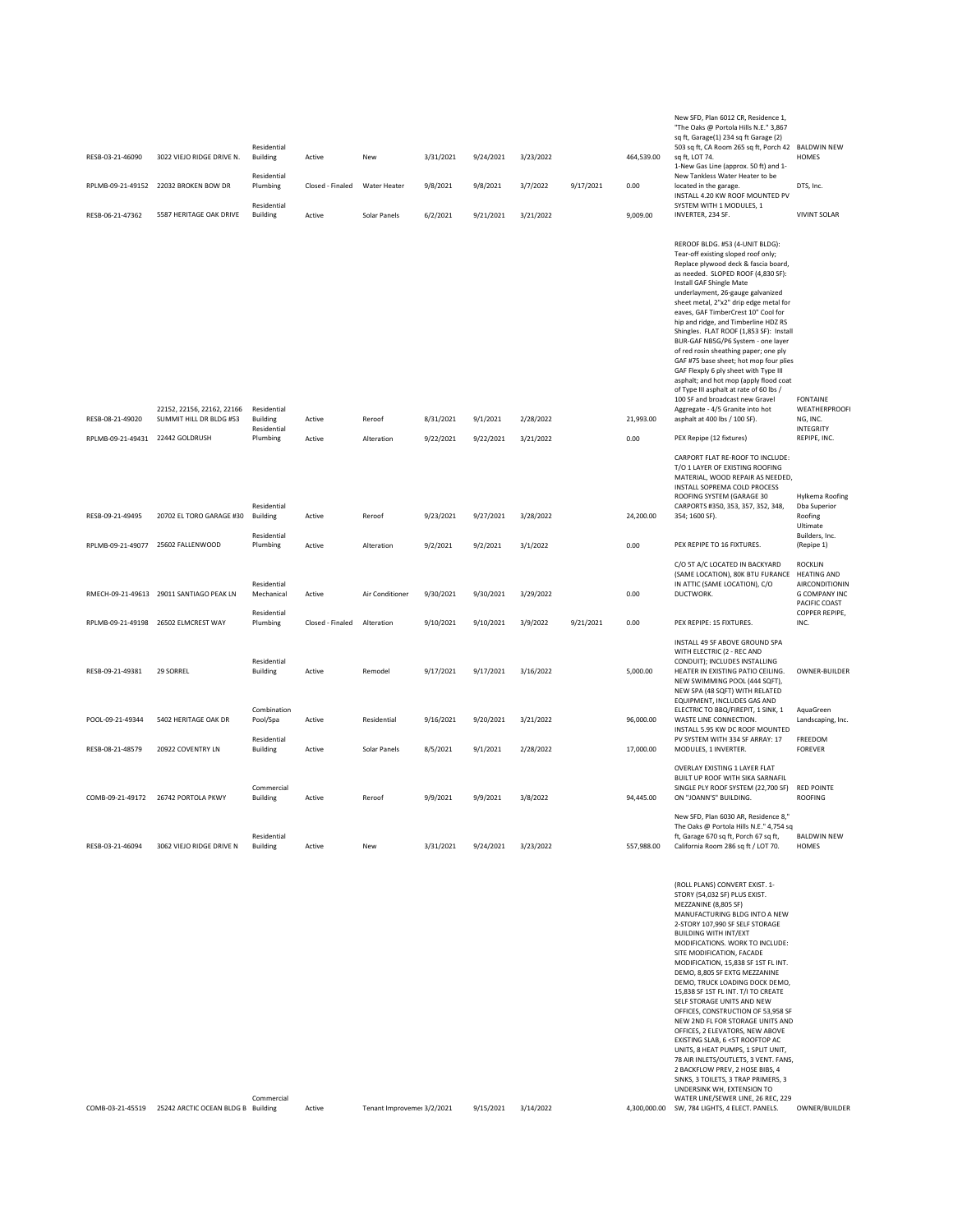| RESB-09-21-49457                     | 21752 SHASTA LAKE RD                                  | Residential<br><b>Building</b>                                   | Active           | Solar Panels                    | 9/22/2021            | 9/28/2021             | 3/28/2022             |            | 7,000.00               | INSTALL 4.9 KW ROOF MOUNTED PV<br>SYSTEM (278 SQFT) WITH 14<br>MODULES, 1 INVERTER.                                                                                                                                                                                                                                                                                                                                                                                                                                                                                                                                                                                                                                                                                                                                                                                                                                        | PENGUIN HOME<br>SOLUTIONS                                                      |
|--------------------------------------|-------------------------------------------------------|------------------------------------------------------------------|------------------|---------------------------------|----------------------|-----------------------|-----------------------|------------|------------------------|----------------------------------------------------------------------------------------------------------------------------------------------------------------------------------------------------------------------------------------------------------------------------------------------------------------------------------------------------------------------------------------------------------------------------------------------------------------------------------------------------------------------------------------------------------------------------------------------------------------------------------------------------------------------------------------------------------------------------------------------------------------------------------------------------------------------------------------------------------------------------------------------------------------------------|--------------------------------------------------------------------------------|
| RPLMB-09-21-49107 23092 MULLIN RD    |                                                       | Residential<br>Plumbing                                          | Closed - Finaled | Alteration                      | 9/3/2021             | 9/14/2021             | 3/14/2022             | 9/24/2021  | 0.00                   | Epoxy Lining (13 fixtures - potable hot<br>& cold pressurized water pipes).                                                                                                                                                                                                                                                                                                                                                                                                                                                                                                                                                                                                                                                                                                                                                                                                                                                | Pipe Restoration,<br>Inc                                                       |
| SIGN-09-21-49358                     | 25422 TRABUCO RD 101                                  | Sign                                                             | Active           | Wall Sign                       | 9/16/2021            | 9/16/2021             | 3/15/2022             |            | 12,000.00              | INSTALL (2) ILLUMINATED CHANNEL<br>LETTER WALL SIGNS FOR "BIOFIX<br>PHYSICAL THERAPY & FITNESS"                                                                                                                                                                                                                                                                                                                                                                                                                                                                                                                                                                                                                                                                                                                                                                                                                            | SQUARE SIGNS<br><b>LLC</b>                                                     |
| RESB-09-21-49108<br>RESB-08-21-48566 | 118 SUMMIT POINTE<br>59 CALLE CABRILLO                | Residential<br><b>Building</b><br>Residential<br><b>Building</b> | Active<br>Active | Solar Panels<br>Solar Panels    | 9/3/2021<br>8/5/2021 | 9/29/2021<br>9/7/2021 | 3/28/2022<br>3/7/2022 |            | 15,000.00<br>21,000.00 | ADDITION TO EXISTING PV SYSTEM:<br>INSTALL 5.25 KW ROOF MOUNTED PV<br>SYSTEM WITH 15 MODULES, 1<br>INVERTER, I BACK-UP GATEWAY, AND<br>ONE 13.5 KWH ENERGY STORAGE<br>SYSTEM (ESS) WITH ONE BATTERY.<br>INSTALL 6.66 KW ROOF MOUNTED PV<br>SYSTEM WITH 18 MODULES,<br>MICROINVERTERS, 10.5 KWH ESS WITH<br>1 BATTERY, 1 COMBINER BOX, 1 SUB-<br>PANEL, MAIN PANEL UPGRADE TO<br>225A, 339 SF.                                                                                                                                                                                                                                                                                                                                                                                                                                                                                                                              | SUNRUN<br>SOLAR<br>OPTIMUM, INC.                                               |
|                                      |                                                       |                                                                  |                  |                                 |                      |                       |                       |            |                        |                                                                                                                                                                                                                                                                                                                                                                                                                                                                                                                                                                                                                                                                                                                                                                                                                                                                                                                            |                                                                                |
| RESB-09-21-49284                     | 22112, 22116, 22122, 22126<br>SUMMIT HILL DR BLDG #51 | Residential<br><b>Building</b>                                   | Active           | Reroof                          | 9/13/2021            | 9/14/2021             | 3/14/2022             |            | 21.993.00              | REROOF BLDG. #51 (4-UNIT BLDG):<br>Tear-off existing sloped roof only;<br>Replace plywood deck & fascia board,<br>as needed. SLOPED ROOF (4,830 SF):<br>Install GAF Shingle Mate<br>underlayment, 26-gauge galvanized<br>sheet metal, 2"x2" drip edge metal for<br>eaves, GAF TimberCrest 10" Cool for<br>hip and ridge, and Timberline HDZ RS<br>Shingles. FLAT ROOF (1,853 SF): Install<br>BUR-GAF NB5G/P6 System - one layer<br>of red rosin sheathing paper; one ply<br>GAF #75 base sheet; hot mop four plies<br>GAF Flexply 6 ply sheet with Type III<br>asphalt; and hot mop (apply flood coat<br>of Type III asphalt at rate of 60 lbs /<br>100 SF and broadcast new Gravel<br>Aggregate - 4/5 Granite into hot<br>asphalt at 400 lbs / 100 SF).<br>(ROLL PLANS) At "Saddleback Church"<br>(Part of Phase 1C project - see also BP<br>#47544): Demolition of hardscape on<br>the south side of the Worship Center; | <b>FONTAINE</b><br>WEATHERPROOFI<br>NG, INC.                                   |
|                                      | 1 SADDLEBACK CHURCH RD                                | Commercial<br><b>Building</b>                                    | Active           | Foundation                      | 9/7/2021             | 9/7/2021              | 3/7/2022              |            | 25,000.00              | Construction of 5 drilled caissons also<br>on the south side of the Worship<br>Center.                                                                                                                                                                                                                                                                                                                                                                                                                                                                                                                                                                                                                                                                                                                                                                                                                                     | OWNER/BUILDER                                                                  |
|                                      |                                                       |                                                                  |                  |                                 |                      |                       |                       |            |                        |                                                                                                                                                                                                                                                                                                                                                                                                                                                                                                                                                                                                                                                                                                                                                                                                                                                                                                                            |                                                                                |
| COMB-09-21-49140                     |                                                       |                                                                  |                  |                                 |                      |                       |                       |            |                        | PEX REPIPE FOR BLDG #2 OF "CEDAR<br>GLEN CONDOS" - Whole house PEX                                                                                                                                                                                                                                                                                                                                                                                                                                                                                                                                                                                                                                                                                                                                                                                                                                                         |                                                                                |
| RPLMB-09-21-49379                    | 25885 TRABUCO RD, BLDG 2<br>#153-158                  | Residential<br>Plumbing                                          | Closed - Finaled | Alteration                      | 9/17/2021            | 9/21/2021             | 3/21/2022             | 10/6/2021  | 0.00                   | repipe for 6 condo units (#153, 154,<br>155, 156, 157, 158).<br>INSTALL 4.90 KW ROOF MOUNTED PV                                                                                                                                                                                                                                                                                                                                                                                                                                                                                                                                                                                                                                                                                                                                                                                                                            | Repipe Plus<br>Plumbing Co.                                                    |
| RESB-09-21-49361                     | 22042 APACHE DR                                       | Residential<br>Building                                          | Active           | Solar Panels                    | 9/16/2021            | 9/23/2021             | 3/22/2022             |            | 14,000.00              | SYSTEM (271 SQFT) WITH 14<br>MODULES, 1 INVERTER<br>INSTALL 10.65 KW ROOF MOUNTED PV                                                                                                                                                                                                                                                                                                                                                                                                                                                                                                                                                                                                                                                                                                                                                                                                                                       | SUNRUN                                                                         |
| RESB-09-21-49393                     | 25991 WINDSONG                                        | Residential<br><b>Building</b>                                   | Active           | Solar Panels                    | 9/20/2021            | 9/23/2021             | 3/22/2022             |            | 30,000.00              | SYSTEM (589 SQFT) WITH 30<br>MODULES, 1 INVERTER.                                                                                                                                                                                                                                                                                                                                                                                                                                                                                                                                                                                                                                                                                                                                                                                                                                                                          | SUNRUN                                                                         |
| COMB-09-21-49617                     | 23081 ORANGE AV                                       | Commercial<br><b>Building</b>                                    | Active           | Tenant Improveme: 9/30/2021     |                      | 9/30/2021             | 3/29/2022             |            | 4,000.00               | REPLACE DAMAGED EXTERIOR<br>STOREFRONT WINDOW (GLASS ONLY,<br>FRAME TO REMAIN), WITH NEW<br>TEMPERED GLAZING TO MATCH<br>EXISTING STYLE AND COLOR; REPLACE<br>EXISTING SINGLE GLASS DOOR WITH<br>TEMPERED GLASS (FRAME TO<br>REMAIN) (FOR S & S AUTO SERVICES).                                                                                                                                                                                                                                                                                                                                                                                                                                                                                                                                                                                                                                                            | NT COMMERCIAL<br><b>BUILDERS INC</b>                                           |
|                                      |                                                       |                                                                  |                  |                                 |                      |                       |                       |            |                        | INSTALL (2) ILLUMINATED CHANNEL<br>LETTER WALL SIGNS FOR "PLERN THAI  Wholesale Signs                                                                                                                                                                                                                                                                                                                                                                                                                                                                                                                                                                                                                                                                                                                                                                                                                                      |                                                                                |
| SIGN-09-21-49095                     | 22611 LAKE FOREST DR 6                                | Sign                                                             | Active           | Wall Sign                       | 9/3/2021             | 9/3/2021              | 3/2/2022              |            | 5,000.00               | CAFE".<br>Install Temporary Canopies (10' x 10')<br>for the "Golden Anniversary" special<br>event at the Lake Forest II Sun & Sail<br>Club occurring on Sunday, September                                                                                                                                                                                                                                                                                                                                                                                                                                                                                                                                                                                                                                                                                                                                                  | & Printing                                                                     |
| COMB-08-21-49016                     | 24752 TOLEDO WAY                                      | Commercial<br><b>Building</b>                                    | Closed - Finaled | Special Investigation 8/31/2021 |                      | 9/1/2021              | 2/28/2022             | 9/3/2021   | 0.00                   | 5, 2021. *** SUBJECT TO FIELD<br>INSPECTION***                                                                                                                                                                                                                                                                                                                                                                                                                                                                                                                                                                                                                                                                                                                                                                                                                                                                             | OWNER/BUILDER                                                                  |
| RESB-09-21-49566                     | 21891 CHASTER RD                                      | Residential<br><b>Building</b>                                   | Closed - Finaled | Solar Panels                    | 9/28/2021            | 9/30/2021             | 3/29/2022             | 10/11/2021 | 19,000.00              | INSTALL 7.030 KW ROOF MOUNTED PV<br>SYSTEM (365 SOFT) WITH 19<br>MODULES, 1 INVERTER.                                                                                                                                                                                                                                                                                                                                                                                                                                                                                                                                                                                                                                                                                                                                                                                                                                      | SUNSOLAR U S<br>Ultimate                                                       |
| RPLMB-09-21-49079                    | 25 TESSERA AV                                         | Residential<br>Plumbing                                          | Closed - Finaled | Alteration                      | 9/2/2021             | 9/2/2021              | 3/1/2022              | 9/9/2021   | 0.00                   | PEX REPIPE TO 15 FIXTURES.                                                                                                                                                                                                                                                                                                                                                                                                                                                                                                                                                                                                                                                                                                                                                                                                                                                                                                 | Builders, Inc.<br>(Repipe 1)                                                   |
|                                      | RPLMB-09-21-49476 26152 DEVONSHIRE CT                 | Residential<br>Plumbing                                          | Closed - Finaled | Water Heater                    | 9/23/2021            | 9/23/2021             | 3/22/2022             | 9/24/2021  | 0.00                   | CHANGE OUT 40 GAL WATER HEATER<br>IN GARAGE (SAME LOCATION)                                                                                                                                                                                                                                                                                                                                                                                                                                                                                                                                                                                                                                                                                                                                                                                                                                                                | <b>Rescue Rooter</b>                                                           |
| RMECH-09-21-49545 25032 CASTLEWOOD   |                                                       | Residential<br>Mechanical                                        | Active           | Air Conditioner                 | 9/27/2021            | 9/27/2021             | 3/28/2022             |            | 0.00                   | CHANGE OUT 4T A/C IN SIDE YARD<br>(SAME LOCATION), CHANGE OUT 60K<br>BTU FURNACE IN GARAGE (SAME<br>LOCATION), ENLARGE RETURN.<br>DEMO PERMIT ONLY - Interior                                                                                                                                                                                                                                                                                                                                                                                                                                                                                                                                                                                                                                                                                                                                                              | <b>ROCKLIN</b><br><b>HEATING AND</b><br>AIRCONDITIONIN<br><b>G COMPANY INC</b> |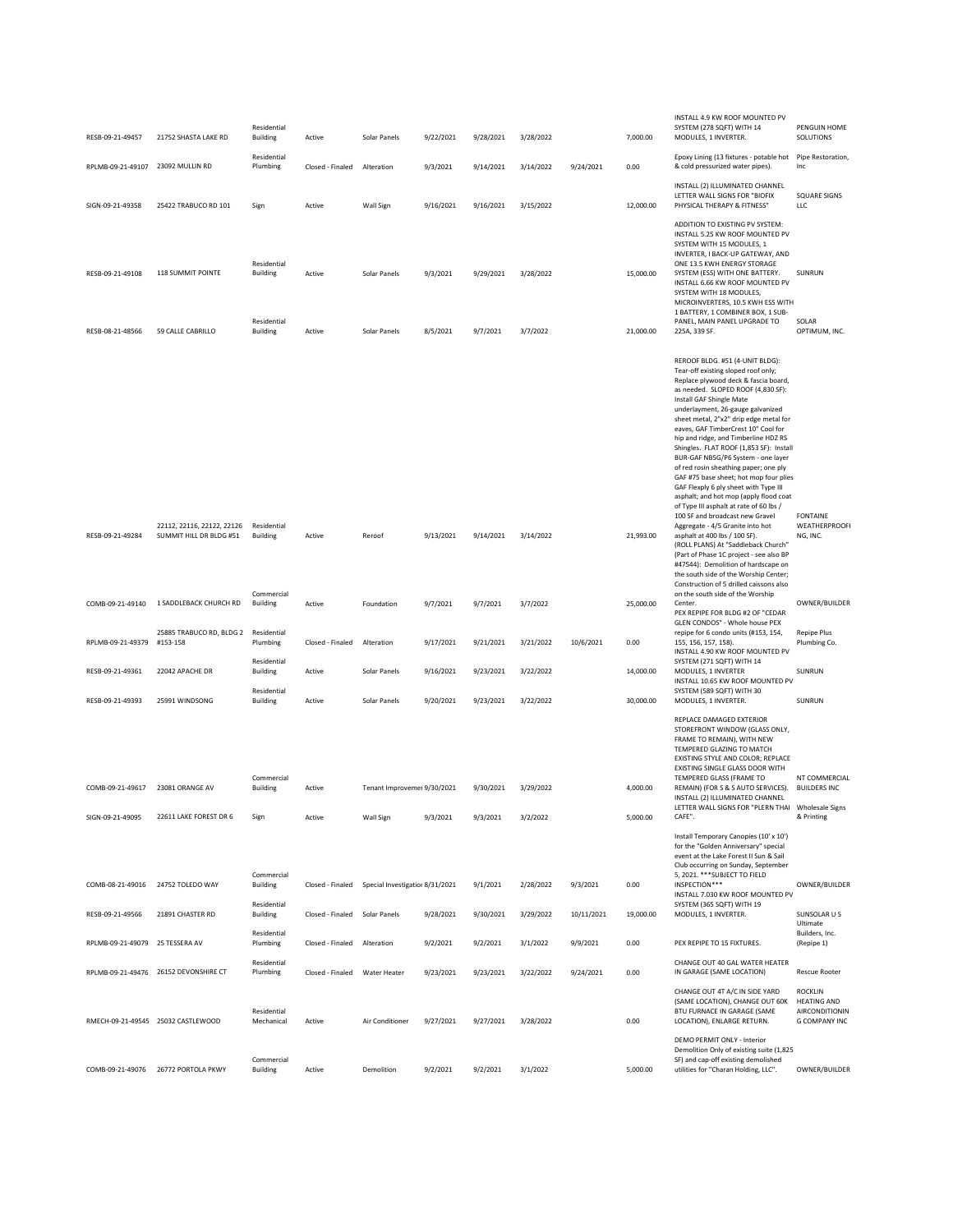| RESB-08-21-48782                | 22031 ELSBERRY WAY                                    | Residential<br><b>Building</b>                | Active           | Solar Panels    | 8/16/2021 | 9/3/2021  | 3/2/2022  |           | 15,000.00 | INSTALL 5.76 KW ROOF MOUNTED PV<br>SYSTEM (314 SF) WITH 16 MODULES, 1<br>INVERTER, ONE 13.5 KWH ENERGY<br>STORAGE SYSTEM (ESS) WITH ONE<br>BATTERY, 1 BACKUP GATEWAY (200<br>AMPS), AND 1 BACKUP LOADS PANEL<br>(225 AMPS).<br>REROOF BLDG. #49 (4-UNIT BLDG):<br>Tear-off existing sloped roof only;<br>Replace plywood deck & fascia board,<br>as needed. SLOPED ROOF (4,830 SF):<br>Install GAF Shingle Mate<br>underlayment, 26-gauge galvanized<br>sheet metal, 2"x2" drip edge metal for<br>eaves, GAF TimberCrest 10" Cool for<br>hip and ridge, and Timberline HDZ RS<br>Shingles. FLAT ROOF (1,853 SF): Install<br>BUR-GAF NB5G/P6 System - one layer<br>of red rosin sheathing paper; one ply<br>GAF #75 base sheet; hot mop four plies<br>GAF Flexply 6 ply sheet with Type III<br>asphalt; and hot mop (apply flood coat<br>of Type III asphalt at rate of 60 lbs /<br>100 SF and broadcast new Gravel | SUNRUN<br><b>FONTAINE</b>                      |
|---------------------------------|-------------------------------------------------------|-----------------------------------------------|------------------|-----------------|-----------|-----------|-----------|-----------|-----------|--------------------------------------------------------------------------------------------------------------------------------------------------------------------------------------------------------------------------------------------------------------------------------------------------------------------------------------------------------------------------------------------------------------------------------------------------------------------------------------------------------------------------------------------------------------------------------------------------------------------------------------------------------------------------------------------------------------------------------------------------------------------------------------------------------------------------------------------------------------------------------------------------------------------|------------------------------------------------|
| RESB-09-21-49426                | 22092, 22096, 22102, 22106<br>SUMMIT HILL DR BLDG #49 | Residential<br><b>Building</b><br>Residential | Active           | Reroof          | 9/22/2021 | 9/22/2021 | 3/21/2022 |           | 21,993.00 | Aggregate - 4/5 Granite into hot<br>asphalt at 400 lbs / 100 SF).                                                                                                                                                                                                                                                                                                                                                                                                                                                                                                                                                                                                                                                                                                                                                                                                                                                  | WEATHERPROOFI<br>NG, INC.<br><b>GREAT PARK</b> |
| RPLMB-09-21-49300               | 26378 WATERFORD CIR                                   | Plumbing                                      | Closed - Finaled | Alteration      | 9/14/2021 | 9/14/2021 | 3/14/2022 | 9/27/2021 | 0.00      | PEX Repipe (13 fixtures).                                                                                                                                                                                                                                                                                                                                                                                                                                                                                                                                                                                                                                                                                                                                                                                                                                                                                          | PLUMBING                                       |
| RPLMB-09-21-49104 8 CELONOVA PL |                                                       | Residential<br>Plumbing                       | Closed - Finaled | Alteration      | 9/3/2021  | 9/3/2021  | 3/2/2022  | 9/28/2021 | 0.00      | Epoxy Lining (20 fixtures - potable hot<br>& cold pressurized water pipes).                                                                                                                                                                                                                                                                                                                                                                                                                                                                                                                                                                                                                                                                                                                                                                                                                                        | Pipe Restoration,<br>Inc.<br>CALIFORNIA        |
|                                 | RMECH-09-21-49148 23143 CHERRY AVE 3                  | Residential<br>Mechanical                     | Active           | Air Conditioner | 9/8/2021  | 9/8/2021  | 3/7/2022  |           | 0.00      | INSTALL NEW 3.5T A/C IN PATIO; COIL; GREEN BREEZE<br>INCLUDES NEW ELECTRICAL.                                                                                                                                                                                                                                                                                                                                                                                                                                                                                                                                                                                                                                                                                                                                                                                                                                      | INC                                            |
| RESB-09-21-49279                | 21816 EVENINGSIDE LN                                  | Residential<br><b>Building</b>                | Active           | Remodel         | 9/13/2021 | 9/13/2021 | 3/14/2022 |           | 18,000.00 | Master Bath Remodel: Repair drywall;<br>Install new walk-in shower (with tile,<br>lath, hot mop) 2-Sinks 1-Toilet; 3-Rec<br>4-Lights 2-Switches; 1-Exhaust Fan.                                                                                                                                                                                                                                                                                                                                                                                                                                                                                                                                                                                                                                                                                                                                                    | A & B Home<br>Remodeling &<br>Design, Inc.     |
|                                 | RPLMB-09-21-49301 26413 WATERFORD CIR                 | Residential<br>Plumbing                       | Active           | Alteration      | 9/14/2021 | 9/14/2021 | 3/14/2022 |           | 0.00      | PEX Repipe (13 fixtures).                                                                                                                                                                                                                                                                                                                                                                                                                                                                                                                                                                                                                                                                                                                                                                                                                                                                                          | <b>GREAT PARK</b><br>PLUMBING                  |
| RESB-09-21-49118                | 22535 HICKORY PL                                      | Residential<br><b>Building</b>                | Active           | Solar Panels    | 9/5/2021  | 9/9/2021  | 3/8/2022  |           | 13,000.00 | INSTALL 3.80 KW ROOF MOUNTED PV<br>SYSTEM WITH 13 MODULES, 1<br><b>INVERTER, 254.90 SF.</b>                                                                                                                                                                                                                                                                                                                                                                                                                                                                                                                                                                                                                                                                                                                                                                                                                        | SUNRUN                                         |
| RESB-09-21-49181                | 19492 JASPER HILL RD                                  | Residential<br><b>Building</b>                | Active           | Solar Panels    | 9/9/2021  | 9/10/2021 | 3/9/2022  |           | 16,000.00 | INSTALL 5.92 KW ROOF MOUNTED PV<br>SYSTEM WITH 16 MODULES AND 1<br>ENPHASE IQ COMBINER.                                                                                                                                                                                                                                                                                                                                                                                                                                                                                                                                                                                                                                                                                                                                                                                                                            | <b>SOLAR OPTIMUM</b>                           |
|                                 |                                                       |                                               |                  |                 |           |           |           |           |           |                                                                                                                                                                                                                                                                                                                                                                                                                                                                                                                                                                                                                                                                                                                                                                                                                                                                                                                    |                                                |
| COMB-05-21-47070                | 22731 ASPAN ST                                        | Commercial<br><b>Building</b>                 | Active           | Addition        | 5/18/2021 | 9/22/2021 | 3/21/2022 |           | 25,000.00 | ENCLOSING 774 SF EXTG COURTYARD<br>TO EXTEND THE BANQUET HALL for<br>"MIRAGE"; DEMO EXT. WALL AND ADD<br>NEW ENTRY TO LOBBY/RESTAURANT<br>AREA, RAISING 2,117 SF EXTG RETAIL<br>AREA FOR 12"; 8 LIGHTS, 6 REC, 2 SW,<br>NEW 20K BTU DUCTLESS MINI SPLIT<br>UNIT ON CEILING, NEW ROOFTOP AIR<br>HANDLER UNIT. ** 228 SF OF DEMO.<br>UNDER FINALED PERMIT #20643 TO BE<br>USED AS A CREDIT FOR DEV. FEES.**                                                                                                                                                                                                                                                                                                                                                                                                                                                                                                          | OWNER/BUILDER                                  |
| RESB-07-21-48108                | 21732 NORTHWOOD LN                                    | Residential<br><b>Building</b>                | Active           | Solar Panels    | 7/8/2021  | 9/9/2021  | 3/8/2022  |           | 11,000.00 | INSTALL 7.56 KW ROOF MOUNTED PV<br>SYSTEMW ITH 21 MODULES, 1<br>INVERTER, 9.8 KWH ENERGY STORAGE Sunrun<br>SYSTEM WITH 1 BATTERY, 1 LOAD<br>CENTER, 411.70 SF.<br>T/O 3300 SF TILE ROOF ON 5:12<br>SLOPED ROOF; INSTALL 2 LAYERS #30<br>UNDERLAYMENT, INSTALL NEW EAGLE                                                                                                                                                                                                                                                                                                                                                                                                                                                                                                                                                                                                                                            | Installation<br>Services, Inc.                 |
| RESB-09-21-49155                | 21182 CALLE OLIVIA                                    | Residential<br><b>Building</b><br>Residential | Closed - Finaled | Reroof          | 9/8/2021  | 9/8/2021  | 3/7/2022  | 9/23/2021 | 24,900.00 | PONDEROSA CONCRETE ROOF TILES<br>(9.7 PSF, CRRC 0918-0046/ICC ESR -<br>1900).<br>C/O 5T HEAT PUMP LOCATED IN BACK<br>YARD (SAME LOCATION), 50K BTU AIR<br>HANDLER IN INDOOR CLOSET (SAME                                                                                                                                                                                                                                                                                                                                                                                                                                                                                                                                                                                                                                                                                                                           | <b>Accurate Roofing</b>                        |
| RMECH-09-21-49324 25422 MINA CT |                                                       | Mechanical<br>Residential                     | Active           | Air Conditioner | 9/15/2021 | 9/15/2021 | 3/14/2022 |           | 0.00      | LOCATION).<br>CHANGEOUT 40 GAL WATER HEATER                                                                                                                                                                                                                                                                                                                                                                                                                                                                                                                                                                                                                                                                                                                                                                                                                                                                        | LEWIS AIR<br>Pristine                          |
|                                 | RPLMB-09-21-49080 25671 SYCAMORE POINTE               | Plumbing<br>Residential                       | Active           | Water Heater    | 9/2/2021  | 9/2/2021  | 3/1/2022  |           | 0.00      | IN SAME PATIO CLOSET LOCATION.<br>INSTALL 5.68 KW ROOF MOUNTED PV<br>SYSTEM WITH 16 MODULES, 1                                                                                                                                                                                                                                                                                                                                                                                                                                                                                                                                                                                                                                                                                                                                                                                                                     | Plumbing, Inc.<br><b>BRIGHT PLANET</b>         |
| RESB-06-21-47850                | 21081 BARCLAY LN                                      | <b>Building</b><br>Residential                | Closed - Finaled | Solar Panels    | 6/25/2021 | 9/3/2021  | 3/2/2022  | 9/24/2021 | 11,360.00 | <b>INVERTER, 290.22 SF.</b>                                                                                                                                                                                                                                                                                                                                                                                                                                                                                                                                                                                                                                                                                                                                                                                                                                                                                        | SOLAR                                          |
| RELEC-09-21-49290               | 44 TOURAINE PL                                        | Electrical                                    | Closed - Finaled | Alteration      | 9/13/2021 | 9/13/2021 | 3/14/2022 | 9/23/2021 | 0.00      | 200 AMP PANEL UPGRADE.                                                                                                                                                                                                                                                                                                                                                                                                                                                                                                                                                                                                                                                                                                                                                                                                                                                                                             | <b>RESS ELECTRIC</b>                           |
| RESB-08-21-48835                | 7 TRESAUNCE WAY                                       | Residential<br><b>Building</b>                | Closed - Finaled | Solar Panels    | 8/19/2021 | 9/7/2021  | 3/7/2022  | 9/14/2021 | 10,500.00 | INSTALL 5.92 KW ROOF-MOUNTED PV<br>SYSTEM WITH 16 SOLAR MODULES<br>(301 SF), 16 MICRO-INVERTERS, AND 1 SOLAR<br>COMBINER PANEL (125 AMPS).                                                                                                                                                                                                                                                                                                                                                                                                                                                                                                                                                                                                                                                                                                                                                                         | OPTIMUM, INC.                                  |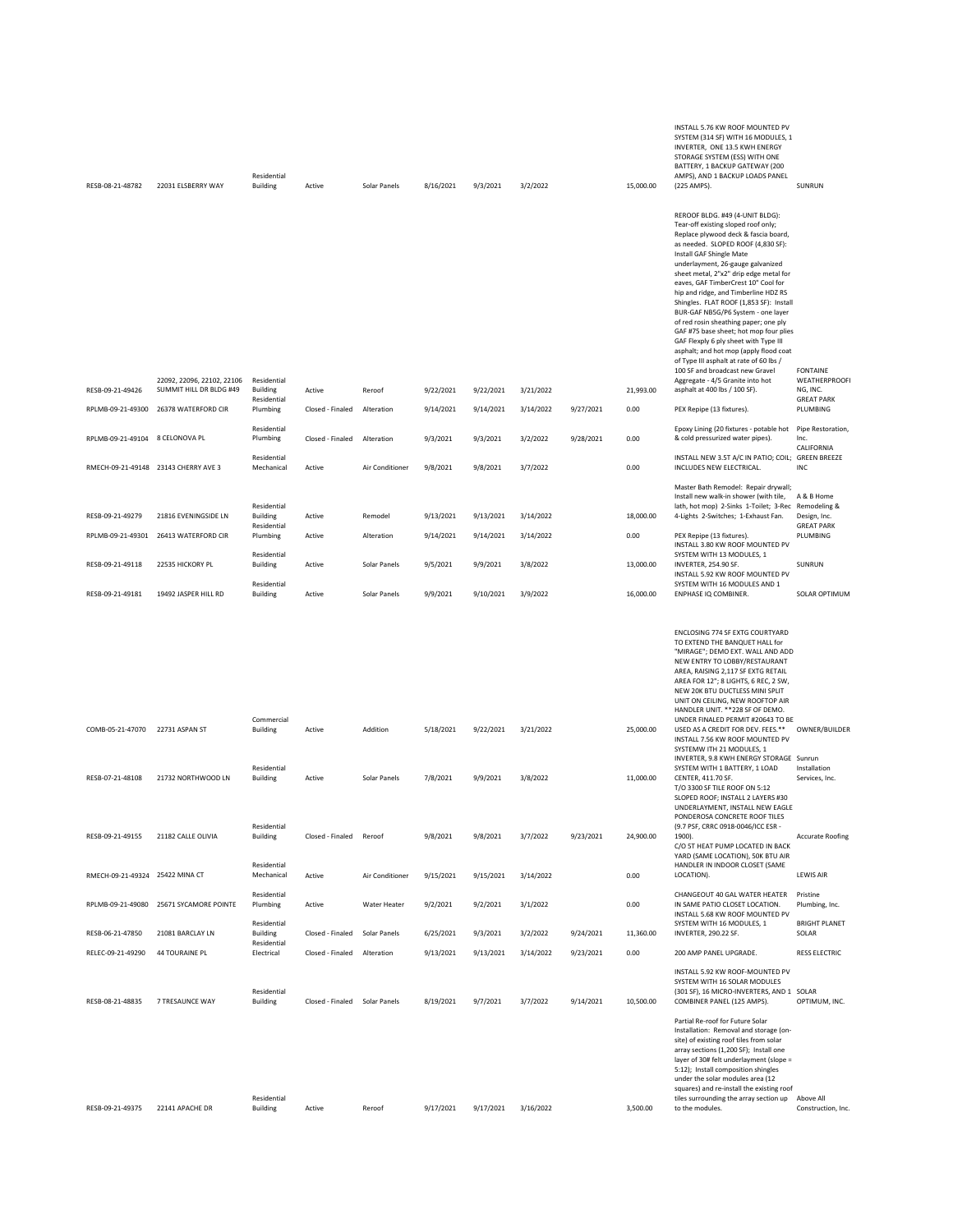| RESB-07-21-48451                    | 15 ESPALIER DR                         | Residential<br>Building                       | Active           | Solar Panels                | 7/28/2021 | 9/2/2021  | 3/1/2022   |           | 22,000.00  | INSTALL 8.14 KW ROOF MOUNTED PV<br>SYSTEM WITH 22 MODULES,<br>MICROINVERTERS, 21 KWH ESS WITH 2<br>BATTERIES, 1 COMBINER BOX, 1 LOAD<br>CENTER, MAIN PANEL UPGRADE TO<br>225A, 429 SF.<br>C/O 2T A/C LOCATED IN FRONT YARD                                                                                                             | <b>FORME SOLAR</b><br><b>ELECTRIC</b>                                |
|-------------------------------------|----------------------------------------|-----------------------------------------------|------------------|-----------------------------|-----------|-----------|------------|-----------|------------|----------------------------------------------------------------------------------------------------------------------------------------------------------------------------------------------------------------------------------------------------------------------------------------------------------------------------------------|----------------------------------------------------------------------|
|                                     | RMECH-09-21-49572 22197 CENTER POINTE  | Residential<br>Mechanical                     | Active           | Air Conditioner             | 9/28/2021 | 9/28/2021 | 3/28/2022  |           | 0.00       | (SAME LOCATION), 24K BTU FURANCE<br>IN INDOOR CLOSET (SAME LOCATION),<br>1 COIL.<br>RESIDENTIAL MASTER BATHROOM<br>REMODEL: R/R 1 EXISTING TUB AND<br>FIBERGALSS WALLS; INSTALL 1                                                                                                                                                      | <b>SERVICE</b><br>CHAMPIONS, INC.                                    |
| RESB-09-21-49560                    | 52 CARRIAGE DR                         | Residential<br>Building                       | Active           | Remodel                     | 9/28/2021 | 9/28/2021 | 3/28/2022  |           | 2,500.00   | SHOWER WITH ACRYLIC PAN AND<br>ACRYLIC WALLS (SAME LOCATION);<br>REPLACE 1 EXISTING EXHAUST FAN;<br>INSTALL 1 GFCI OUTLET ON NEW J<br>BOX.                                                                                                                                                                                             | AMERICAN<br>HOME<br>REMODELING,<br>INC.<br>MIKE DIAMOND<br>PLUMBING, |
|                                     | RPLMB-08-21-49006 24282 LARKWOOD LN    | Residential<br>Plumbing                       | Closed - Finaled | Alteration                  | 8/30/2021 | 9/2/2021  | 3/1/2022   | 9/8/2021  | 0.00       | INSTALL CLEAN OUT IN FRONT YARD.                                                                                                                                                                                                                                                                                                       | <b>HEATING &amp; AIR</b><br>CONDITIONING                             |
| RESB-09-21-49189                    | 19221 HIGHLAND VIEW LN                 | Residential<br><b>Building</b>                | Active           | Remodel                     | 9/10/2021 | 9/10/2021 | 3/9/2022   |           | 5,890.00   | REMOVE & REPLACE 1 FRONT ENTRY<br>DOOR AND 1 FIRE DOOR FROM HOUSE Ryden<br>TO THE GARAGE (LIKE FOR LIKE).                                                                                                                                                                                                                              | Construction, Inc.                                                   |
|                                     | RMECH-09-21-49157 28474 SASSETTA WAY   | Residential<br>Mechanical                     | Active           | Air Conditioner             | 9/8/2021  | 9/8/2021  | 3/7/2022   |           | 0.00       | C/O 2T HEAT PUMP IN BACKYARD AND<br>30K AIR HANDLER IN ATTIC (BOTH<br>SAME LOCATION); 1 COIL, DUCTWORK. Pros<br>C/O 2.5T HEAT PUMP LOCATED IN                                                                                                                                                                                          | SoCal Airflow                                                        |
| RMECH-09-21-49590 22014 LAKELAND AV |                                        | Residential<br>Mechanical                     | Active           | Air Conditioner             | 9/29/2021 | 9/29/2021 | 3/28/2022  |           | 0.00       | BACK YARD (SAME LOCATION), 30K<br>BTU AIR HANDLER IN CLOSET (SAME<br>LOCATION).                                                                                                                                                                                                                                                        | <b>WHITE</b><br>MECHANICAL,<br>INC.                                  |
| RESB-07-21-48275                    | 10 CAMERON CIR                         | Residential<br><b>Building</b>                | Closed - Finaled | Deck                        | 7/19/2021 | 9/13/2021 | 3/14/2022  | 10/6/2021 | 20,000.00  | Demolish existing deck (267 SF) and<br>replace with new, larger 2nd story<br>wood deck (339 SF) in backyard.<br>PEX REPIPE, (10) FIXTURES, (2)                                                                                                                                                                                         | OWNER/BUILDER                                                        |
| RPLMB-09-21-49395                   | 22635 MARYLHURST CT                    | Residential<br>Plumbing                       | Active           | Alteration                  | 9/20/2021 | 9/20/2021 | 3/21/2022  |           | 0.00       | HOSEBIBS, (1) 50 GAL WATER HEATER SIMPEX REPIPE,<br>(SAME LOCATION).                                                                                                                                                                                                                                                                   | INC.                                                                 |
| RESB-09-21-49183                    | 26131 PITTSFORD                        | Residential<br><b>Building</b>                | Active           | Solar Panels                | 9/9/2021  | 9/20/2021 | 3/21/2022  |           | 17,384.00  | INSTALL 8.03 KW ROOF MOUNTED PV<br>SYSTEM WITH 22 MODULES, 22 MICRO- ELEVATION<br>INVERTERS AND 1 COMBINER BOX.                                                                                                                                                                                                                        | SOLAR                                                                |
| RPLMB-09-21-49320                   | 21781 MIDCREST DR                      | Residential<br>Plumbing                       | Active           | Alteration                  | 9/15/2021 | 9/23/2021 | 3/22/2022  |           | 0.00       | Epoxy Lining (20 fixtures - potable hot<br>& cold pressurized water pipes).                                                                                                                                                                                                                                                            | Pipe Restoration,<br>Inc<br>WHITE                                    |
| RMECH-09-21-49206                   | 28921 CANYON RIM DR                    | Residential<br>Mechanical                     | Active           | Air Conditioner             | 9/10/2021 | 9/10/2021 | 3/9/2022   |           | 0.00       | C/O 2.5T A/C IN BACKYARD (SAME<br>LOCATION); 1 COIL, DISCONNECT.                                                                                                                                                                                                                                                                       | MECHANICAL,<br>INC.                                                  |
| RPLMB-09-21-49298                   | 22186 NEWBRIDGE DR                     | Residential<br>Plumbing                       | Closed - Finaled | Alteration                  | 9/14/2021 | 9/14/2021 | 3/14/2022  | 9/29/2021 | 0.00       | PEX Repipe (13 fixtures).<br>C/O 4T A/C IN BACKYARD AND 80K<br>BTU FURNACE IN ATTIC (BOTH SAME                                                                                                                                                                                                                                         | <b>GREAT PARK</b><br>PLUMBING<br>WHITE                               |
| RMECH-09-21-49205 22861 HAZELWOOD   |                                        | Residential<br>Mechanical                     | Closed - Finaled | Air Conditioner             | 9/10/2021 | 9/10/2021 | 3/9/2022   | 10/5/2021 | 0.00       | LOCATION); 1 COIL, DISCONNECT,<br>DUCTWORK.                                                                                                                                                                                                                                                                                            | MECHANICAL,<br>INC.                                                  |
| COMB-09-21-49173                    | 26781 PORTOLA PKWY                     | Commercial<br><b>Building</b>                 | Active           | Reroof                      | 9/9/2021  | 9/9/2021  | 3/8/2022   |           | 65,166.00  | OVERLAY EXISTING 1 LAYER FLAT<br>BUILT UP ROOF WITH SIKA SARNAFIL<br>SINGLE PLY ROOF SYSTEM (10,400 SF)<br>ON "PIZZA HUT" BUILDING.<br>EXTEND APPROX 7' OF GAS LINE FOR                                                                                                                                                                | <b>RED POINTE</b><br><b>ROOFING</b>                                  |
| RPLMB-09-21-49292 22602 CORAL PL    |                                        | Residential<br>Plumbing                       | Active           | Gas                         | 9/14/2021 | 9/17/2021 | 3/16/2022  |           | 0.00       | GAS METER RELOCATION AND ADD 1<br>NEW GAS OUTLET.<br>INSTALL 5.95 KW ROOF-MOUNTED PV                                                                                                                                                                                                                                                   | MATTUCCI<br>PLUMBING INC                                             |
| RESB-08-21-48959                    | 26382 PEBBLE CREEK RD                  | Residential<br><b>Building</b><br>Residential | Active           | Solar Panels                | 8/26/2021 | 9/9/2021  | 3/8/2022   |           | 17,000.00  | SYSTEM WITH 17 MODULES AND 1<br><b>INVERTER.</b>                                                                                                                                                                                                                                                                                       | SUNRUN<br><b>GREAT PARK</b>                                          |
|                                     | RPLMB-09-21-49564 22242 NEWBRIDGE DR   | Plumbing<br>Residential                       | Closed - Finaled | Alteration                  | 9/28/2021 | 9/28/2021 | 3/28/2022  | 10/6/2021 | 0.00       | PEX REPIPE: 13 FIXTURES.                                                                                                                                                                                                                                                                                                               | PIUMBING<br><b>GREAT PARK</b>                                        |
|                                     | RPLMB-09-21-49297 22215 NEWBRIDGE DR   | Plumbing                                      | Closed - Finaled | Alteration                  | 9/14/2021 | 9/14/2021 | 3/14/2022  | 9/24/2021 | 0.00       | PEX Repipe (13 fixtures).                                                                                                                                                                                                                                                                                                              | PLUMBING                                                             |
| RMFCH-09-21-49323 28424 PUFBLO DR   |                                        | Residential<br>Mechanical                     | Active           | Air Conditioner             | 9/15/2021 | 9/15/2021 | 3/14/2022  |           | 0.00       | C/O 2T A/C IN BACKYARD (SAME<br>LOCATION); 1 COIL                                                                                                                                                                                                                                                                                      | SERVICE<br>CHAMPIONS, INC.                                           |
|                                     | RMECH-09-21-49561 21841 EVENINGSIDE LN | Residential<br>Mechanical                     | Active           | Air Conditioner             | 9/28/2021 | 9/28/2021 | 3/28/2022  |           | 0.00       | CHANGE OUT (1) 4T PACKAGED UNIT<br>(250 LBS) ON ROOFTOP (SAME<br>LOCATION).<br>INSTALL 7.6 KW ROOF MOUNTED PV<br>SYSTEM (408 SF) WITH 20 MODULES,                                                                                                                                                                                      | AIRE SERV OF<br>ORANGE COUNTY<br>/ CORONA                            |
| RESB-08-21-48817                    | 23152 TULIP ST                         | Residential<br><b>Building</b>                | Active           | Solar Panels                | 8/19/2021 | 9/15/2021 | 3/14/2022  |           | 31,245.00  | MICRO INVERTERS AND 1 COMBINER<br>BOX.                                                                                                                                                                                                                                                                                                 | SUNTREK<br>INDUSTRIES INC                                            |
| ENCRH-09-21-49357                   | Bake & Jeronimo Rd.                    | Encroachment                                  | Active           | Construction                | 9/16/2021 | 9/16/2021 | 12/15/2021 |           | 0.00       | T-Mobile Emergency Cell Site<br>Maintenance.                                                                                                                                                                                                                                                                                           | Alamon                                                               |
|                                     |                                        |                                               |                  |                             |           |           |            |           |            | (ROLL PLANS) 20,416 SF INT. T/I @<br>"PROTAB LABORATORIES" TO CREATE<br>(2) CLEAN ROOMS WITH DEMONTABLE<br>MODULAR ENCLOSURES FOR<br>MANUFACTURING MEDICAL DEVICES<br>(CHANGE OF OCC FROM S-1 TO F-1)<br>INCLUDING ELECTRICAL: NEW<br>TRANSFORMERS, PANELS, INVERTERS,<br>LIGHTS, SW, REC) AND MECHANICAL<br>(DUCTWORK, NEW HEPA FANS, |                                                                      |
| COMB-07-21-48216                    | 25902 TOWNE CENTRE DR                  | Commercial<br><b>Building</b>                 | Active           | Tenant Improveme: 7/14/2021 |           | 9/2/2021  | 3/1/2022   |           | 850,000.00 | VENTOLATING SYSTEMS, INLETS-<br>OUTLETS).<br>INSTALL 8.58 KW ROOF MOUNTED PV<br>SYSTEM WITH 26 MODULES AND 1                                                                                                                                                                                                                           | <b>Greater Pacific</b><br>Construction                               |
| RESB-09-21-49085                    | 25971 WINDSONG                         | Residential<br><b>Building</b>                | Active           | Solar Panels                | 9/2/2021  | 9/3/2021  | 3/2/2022   |           | 46,050.00  | INVERTER, WITH A PANEL UPGRADE<br>TO 200 AMPS.                                                                                                                                                                                                                                                                                         | LARSUN SOLAR                                                         |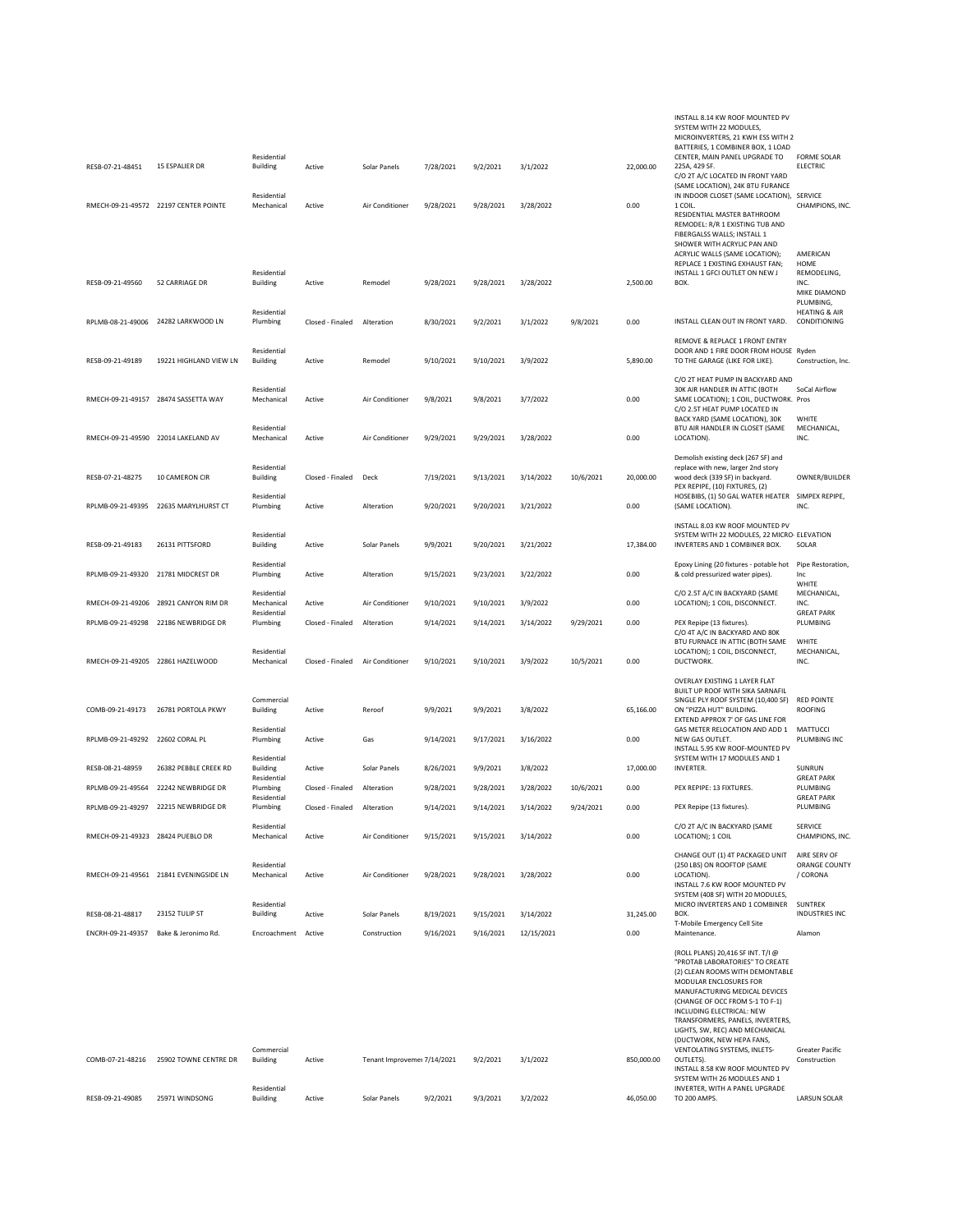| RESB-09-21-49186                     | 16 ESTERNAY DR                                             | Residential<br><b>Building</b>         | Active           | Solar Panels    | 9/9/2021  | 9/16/2021 | 3/15/2022 |           | 16,000.00  | INSTALL 4.00 KW ROOF MOUNTED PV<br>SYSTEM WITH 10 MODULES, 10 MICRO-<br>INVERTERS AND 1 LOAD CENTER.                                                                                                                                                                                                                                                                                                                                                                                                                                                                                                                                                                                                                                                     | SunPower Corp                                       |
|--------------------------------------|------------------------------------------------------------|----------------------------------------|------------------|-----------------|-----------|-----------|-----------|-----------|------------|----------------------------------------------------------------------------------------------------------------------------------------------------------------------------------------------------------------------------------------------------------------------------------------------------------------------------------------------------------------------------------------------------------------------------------------------------------------------------------------------------------------------------------------------------------------------------------------------------------------------------------------------------------------------------------------------------------------------------------------------------------|-----------------------------------------------------|
| RESB-09-21-49501                     | 22101, 22105, 22111 SUMMIT Residential<br>HILL DR BLDG #75 | Building                               | Active           | Reroof          | 9/24/2021 | 9/27/2021 | 3/28/2022 |           | 15,580.00  | REROOF BLDG. #75 (3-UNIT BLDG):<br>Tear-off existing sloped roof only;<br>Replace plywood deck & fascia board,<br>as needed. SLOPED ROOF (3,870 SF):<br>Install GAF Shingle Mate<br>underlayment, 26-gauge galvanized<br>sheet metal, 2"x2" drip edge metal for<br>eaves, GAF TimberCrest 10" Cool for<br>hip and ridge, and Timberline HDZ RS<br>Shingles. FLAT ROOF (1,044 SF): Install<br>BUR-GAF NB5G/P6 System - one layer<br>of red rosin sheathing paper; one ply<br>GAF #75 base sheet; hot mop four plies<br>GAF Flexply 6 ply sheet with Type III<br>asphalt; and hot mop (apply flood coat<br>of Type III asphalt at rate of 60 lbs /<br>100 SF and broadcast new Gravel<br>Aggregate - 4/5 Granite into hot<br>asphalt at 400 lbs / 100 SF). | <b>FONTAINE</b><br><b>WEATHERPROOFI</b><br>NG, INC. |
|                                      |                                                            |                                        |                  |                 |           |           |           |           |            | Partial Re-roof for Solar Installation:<br>Under the PV array area only (500 SF),                                                                                                                                                                                                                                                                                                                                                                                                                                                                                                                                                                                                                                                                        |                                                     |
| RESB-09-21-49137                     | 22962 CAVANAUGH RD                                         | Residential<br><b>Building</b>         | Active           | Reroof          | 9/7/2021  | 9/7/2021  | 3/7/2022  |           | 1,875.00   | install GAF comp shingle overlay over<br>one existing layer of comp shingles.<br>INSTALL 3.69 KW ROOF MOUNTED PV<br>SYSTEM (184 SF) WITH 9 MODULES,                                                                                                                                                                                                                                                                                                                                                                                                                                                                                                                                                                                                      | <b>VIVINT SOLAR</b>                                 |
| RESB-08-21-48819                     | 22476 GOLDRUSH                                             | Residential<br><b>Building</b>         | Closed - Finaled | Solar Panels    | 8/19/2021 | 9/9/2021  | 3/8/2022  | 9/29/2021 | 9,000.00   | MICRO INVERTERS AND 1 LOAD<br>CENTER.                                                                                                                                                                                                                                                                                                                                                                                                                                                                                                                                                                                                                                                                                                                    | SunPower Corp                                       |
| RESB-09-21-49557                     | 22341 KIRKWOOD                                             | Residential<br><b>Building</b>         | Active           | Remodel         | 9/28/2021 | 9/28/2021 | 3/28/2022 |           | 26,000.00  | MASTER BATHROOM REMODEL (174<br>SQFT), (1) HUMIDISTAT, (2) SINKS, (1)<br>SHOWER, (1) TOILET, (4) RECEPTACLES, BPH<br>(4) SWITCHES, (5) LIGHTS<br>C/O 3.5T A/C IN SIDE YARD AND 80K<br>BTU FURNACE IN GARAGE (BOTH<br>SAME LOCATION); 1 COIL, DUCT                                                                                                                                                                                                                                                                                                                                                                                                                                                                                                        | CONSTRUCTION                                        |
| RMECH-09-21-49305 21581 VIA INVIERNO |                                                            | Residential<br>Mechanical              | Active           | Air Conditioner | 9/14/2021 | 9/14/2021 | 3/14/2022 |           | 0.00       | WORK.<br>NEW FREE-STANDING ALUMINUM                                                                                                                                                                                                                                                                                                                                                                                                                                                                                                                                                                                                                                                                                                                      | LEWIS AIR                                           |
| RESB-09-21-49471                     | 5402 HERITAGE OAK DR                                       | Residential<br><b>Building</b>         | Active           | Patio Cover     | 9/23/2021 | 9/28/2021 | 3/28/2022 |           | 14,910.00  | PATIO COVER (168 SQFT) WITH<br>INTEGRATED (1) 11' HIGH WALL.<br>Install 9.49 kW roof-mounted PV                                                                                                                                                                                                                                                                                                                                                                                                                                                                                                                                                                                                                                                          | AquaGreen<br>Landscaping, Inc.                      |
| RESB-08-21-48698                     | 23212 STELLA CT                                            | Residential<br>Building                | Closed - Finaled | Solar Panels    | 8/12/2021 | 9/3/2021  | 3/2/2022  | 9/24/2021 | 28,000.00  | system with 26 solar modules (471 SF) CURRENT HOME,<br>and 1 inverter.<br>INSTALL 6.39 KW ROOF-MOUNTED PV                                                                                                                                                                                                                                                                                                                                                                                                                                                                                                                                                                                                                                                | INC.                                                |
| RESB-08-21-48957                     | 26446 SANDY CREEK                                          | Residential<br><b>Building</b>         | Active           | Solar Panels    | 8/26/2021 | 9/9/2021  | 3/8/2022  |           | 18,000.00  | SYSTEM WITH 18 MODULES AND 1<br>INVERTER, 353 SF.                                                                                                                                                                                                                                                                                                                                                                                                                                                                                                                                                                                                                                                                                                        | SUNRUN                                              |
| RESB-09-21-49098                     | 20995 BARCLAY LN                                           | Residential<br><b>Building</b>         | Active           | Remodel         | 9/3/2021  | 9/3/2021  | 3/2/2022  |           | 19,000.00  | KITCHEN AND 3 BATHROOMS<br>REMODEL; KITCHEN REMODEL TO<br>INCLUDE INSTALL NEW KITCHEN<br>ISLAND TO INCLUDE (1) NEW SINK AND<br>(2) NEW GFCI REC; R/R 1 KITCHEN<br>SINK/DISHWASHER/STOVE/RANGE<br>HOOD/1 DISPOSAL (ALL SAME<br>LOCATION); MASTER BATHROOM; R/R<br>SHOWER TO INCLUDE TILE WALLS AND<br>R/R BATHTUB, 1 SINK; GUEST<br>BATHROOM: R/R 2 SINKS, 1 BATHTUB;<br>HALF BATH: R/R 1 SINK; R/R: 28<br>REC/40 LIGHTS (INC SOME<br>EXTERIOR)/18 SW.                                                                                                                                                                                                                                                                                                    | C&H<br>CONSTRUCTION                                 |
|                                      |                                                            |                                        |                  |                 |           |           |           |           |            | C/O 4T A/C LOCATED ON ROOF (235<br>LBS, LIKE FOR LIKE), 80K BTU FURANCE                                                                                                                                                                                                                                                                                                                                                                                                                                                                                                                                                                                                                                                                                  |                                                     |
|                                      | RMECH-09-21-49589 24891 WOODSIDE LN                        | Residential<br>Mechanical              | Active           | Air Conditioner | 9/29/2021 | 9/29/2021 | 3/28/2022 |           | 0.00       | IN INDOOR CLOSET (SAME LOCATION), WHITE<br>1 COIL, 1 DISCONNECT, REPLACE 12<br>REGISTERS WITH R-8 DUCTWORK.<br>C/O 3T A/C LOCATED IN LEFT SIDE<br>YARD (SAME LOCATION), 60K BTU                                                                                                                                                                                                                                                                                                                                                                                                                                                                                                                                                                          | MECHANICAL,<br>INC.                                 |
| RMECH-09-21-49573 25281 ROMERA PL    |                                                            | Residential<br>Mechanical              | Active           | Air Conditioner | 9/28/2021 | 9/28/2021 | 3/28/2022 |           | 0.00       | FURANCE IN GARAGE (SAME<br>LOCATION), 1 COIL.                                                                                                                                                                                                                                                                                                                                                                                                                                                                                                                                                                                                                                                                                                            | <b>DYNAMIC AIR</b><br>SERVICES, INC.                |
| RESB-03-21-46089                     | 3012 VIEJO RIDGE DRIVE N                                   | Residential<br><b>Building</b>         | Active           | New             | 3/31/2021 | 9/24/2021 | 3/23/2022 |           | 557,988.00 | New SFD, Plan 6030 BR, Residence 8,"<br>The Oaks @ Portola Hills N.E." 4,754 sq<br>ft, Garage 670 sq ft, Porch 67 sq ft,<br>California Room 286 sq ft / LOT 75.<br>INSTALL 4.200 KW ROOF MOUNTED PV                                                                                                                                                                                                                                                                                                                                                                                                                                                                                                                                                      | <b>BALDWIN NEW</b><br>HOMES                         |
| RESB-08-20-41655                     | 2987 VIEJO RIDGE N.                                        | Residential<br><b>Building</b>         | Active           | Solar Panels    | 8/19/2020 | 9/23/2021 | 3/22/2022 |           | 9,240.00   | SYSTEM WITH 12 MODULES, 1<br>INVERTER, 234 SF.                                                                                                                                                                                                                                                                                                                                                                                                                                                                                                                                                                                                                                                                                                           | <b>VIVINT SOLAR</b>                                 |
| RPLMB-09-21-49405                    | 26235 HILLSFORD PL                                         | Residential<br>Plumbing                | Active           | Alteration      | 9/21/2021 | 9/23/2021 | 3/22/2022 |           | 0.00       | PEX REPIPE: 9 FIXTURES, 2 HOSE BIBS.<br>INSTALL 4.20 KW ROOF MOUNTED PV                                                                                                                                                                                                                                                                                                                                                                                                                                                                                                                                                                                                                                                                                  | SEVERSON<br>PLUMBING, INC.                          |
| RESB-08-20-41659                     | 2972 VIEJO RIDGE N.                                        | Residential<br><b>Building</b>         | Active           | Solar Panels    | 8/19/2020 | 9/29/2021 | 3/28/2022 |           | 9,150.00   | SYSTEM WITH 12 MODULES, 1<br>INVERTER, 215 SF.<br>INSTALL 3.60 KW ROOF MOUNTED PV                                                                                                                                                                                                                                                                                                                                                                                                                                                                                                                                                                                                                                                                        | <b>VIVINT SOLAR</b>                                 |
| RESB-08-21-48578                     | 25206 CHESTNUTWOOD                                         | Residential<br><b>Building</b>         | Active           | Solar Panels    | 8/5/2021  | 9/16/2021 | 3/15/2022 |           | 7,200.00   | SYSTEM WITH 9 MODULES, 1<br><b>INVERTER, 163.25 SF.</b>                                                                                                                                                                                                                                                                                                                                                                                                                                                                                                                                                                                                                                                                                                  | <b>BRIGHT PLANET</b><br>SOLAR                       |
|                                      |                                                            |                                        |                  |                 |           |           |           |           |            |                                                                                                                                                                                                                                                                                                                                                                                                                                                                                                                                                                                                                                                                                                                                                          |                                                     |
|                                      | RPLMB-09-21-49081 25885 TRABUCO RD 184                     | Residential<br>Plumbing<br>Residential | Active           | Water Heater    | 9/2/2021  | 9/2/2021  | 3/1/2022  |           | 0.00       | CHANGEOUT 40 GAL WATER HEATER<br>IN SAME KITCHEN LOCATION.<br>INSTALL 10.65KW ROOF-MOUNTED PV<br>SYSTEM (320 SF) WITH 30 MODULES, 1<br>INVERTER, NEW 200 AMP SERVICE                                                                                                                                                                                                                                                                                                                                                                                                                                                                                                                                                                                     | Pristine<br>Plumbing, Inc.                          |